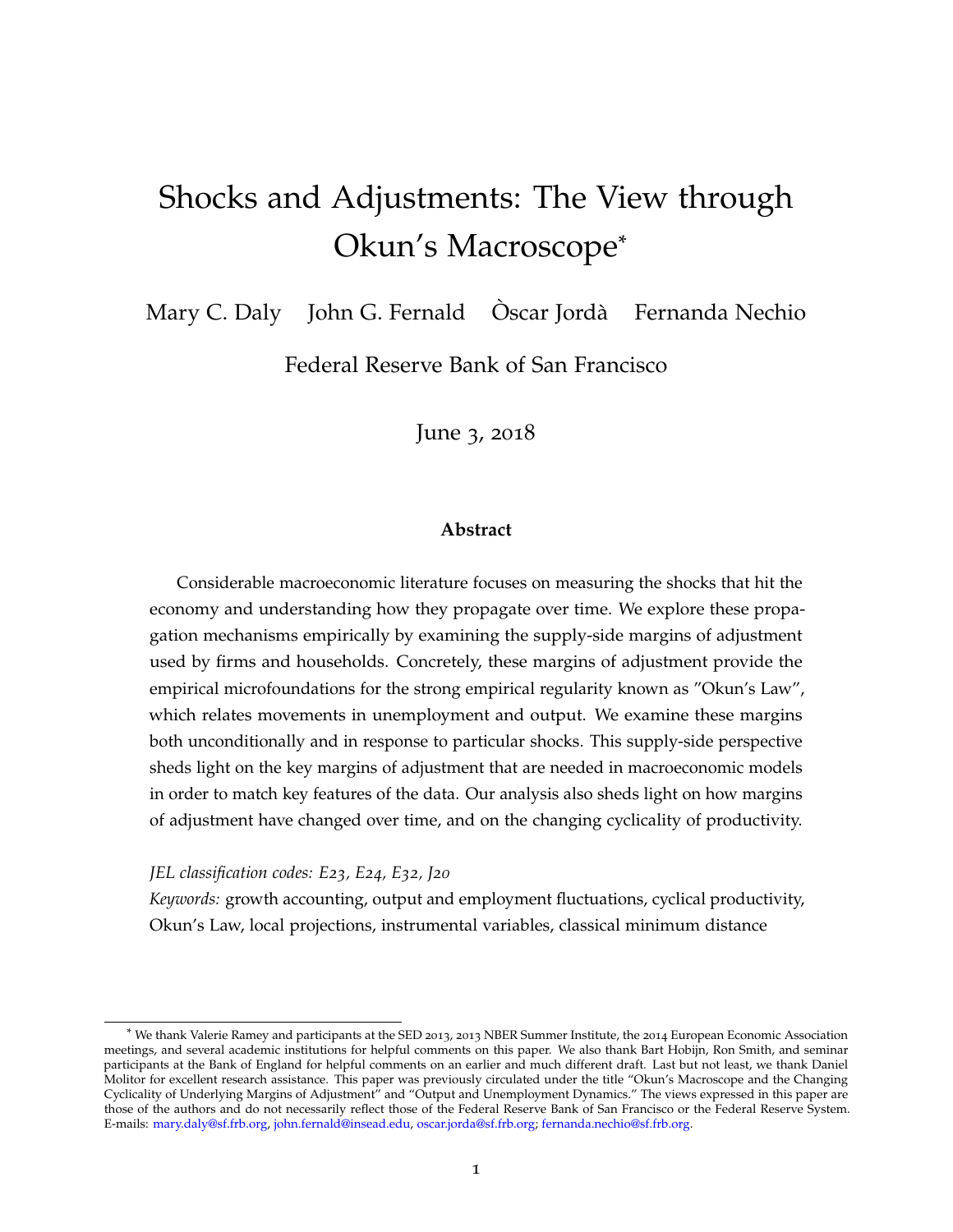"Given the path of output, changes in unemployment depend on the movements of (1) the labor force, (2) average weekly hours, and (3) productivity." [Okun](#page-29-0) ([1974](#page-29-0))

"The answer became famous as Okun's Law, one of the most reliable empirical regularities of macroeconomics." [Tobin](#page-30-0) ([1996](#page-30-0))

#### 1. Introduction

Considerable literature documents historical characteristics of the business cycle. Much of this literature (e.g., [Kydland and Prescott,](#page-29-1) [1991](#page-29-1); [Backus and Kehoe,](#page-26-0) [1992](#page-26-0); and [Backus,](#page-26-1) [Kehoe and Kydland,](#page-26-1) [1994](#page-26-1)) focuses on the variances and covariances of output and the expenditure side of GDP (consumption, investment, government expenditures and net exports). Models of the business cycle, analysis of the welfare costs of business cycles, and studies of the role of economic policy primarily build upon such statistical properties. More recently, business cycle analysis has focused extensively on identifying macroeconomic shocks and understanding how those shocks propagate (see, for example, the *Handbook* chapter by Ramey, 2017).

This paper investigates the cyclical propagation of shocks to the U.S. economy through the lens of the aggregate production function. What margins do firms use to respond to different shocks? Do they adjust hours per worker or the labor force? Do they adjust the workweek of capital or the effort required from employees? Importantly, do they respond differently to different shocks–such as a spike in oil prices, or changes in credit constraints, or changes in technology?

We focus this analysis on a concrete question: What margins of adjustment are needed to understand the strong empirical relationship between changes in unemployment and output–that is, the empirical regularity known as "Okun's Law"? We have known at least since [Okun](#page-29-2) ([1962](#page-29-2)) that movements in output and unemployment are closely intertwined. The unconditional relationship has remained remarkably stable for much of the last 50 years, as [Ball, Leigh and Loungani](#page-26-2) ([2013](#page-26-2)) and others have shown. At the same time, macroeconomic modeling has increasingly allowed business cycle models to incorporate unemployment. Examples include [\(Andolfatto,](#page-26-3) [1996](#page-28-0); [Gali,](#page-28-0) 1996; Galí, [2010](#page-26-4); [Barnichon,](#page-26-4) 2010; and Blanchard and Galí, [2010](#page-27-0). Much though not all of this literature relies on search-andmatching frictions in labor markets based on the Diamond-Mortensen-Pissarides model [\(Pissarides,](#page-30-1) [2000](#page-30-1), Chapter 1).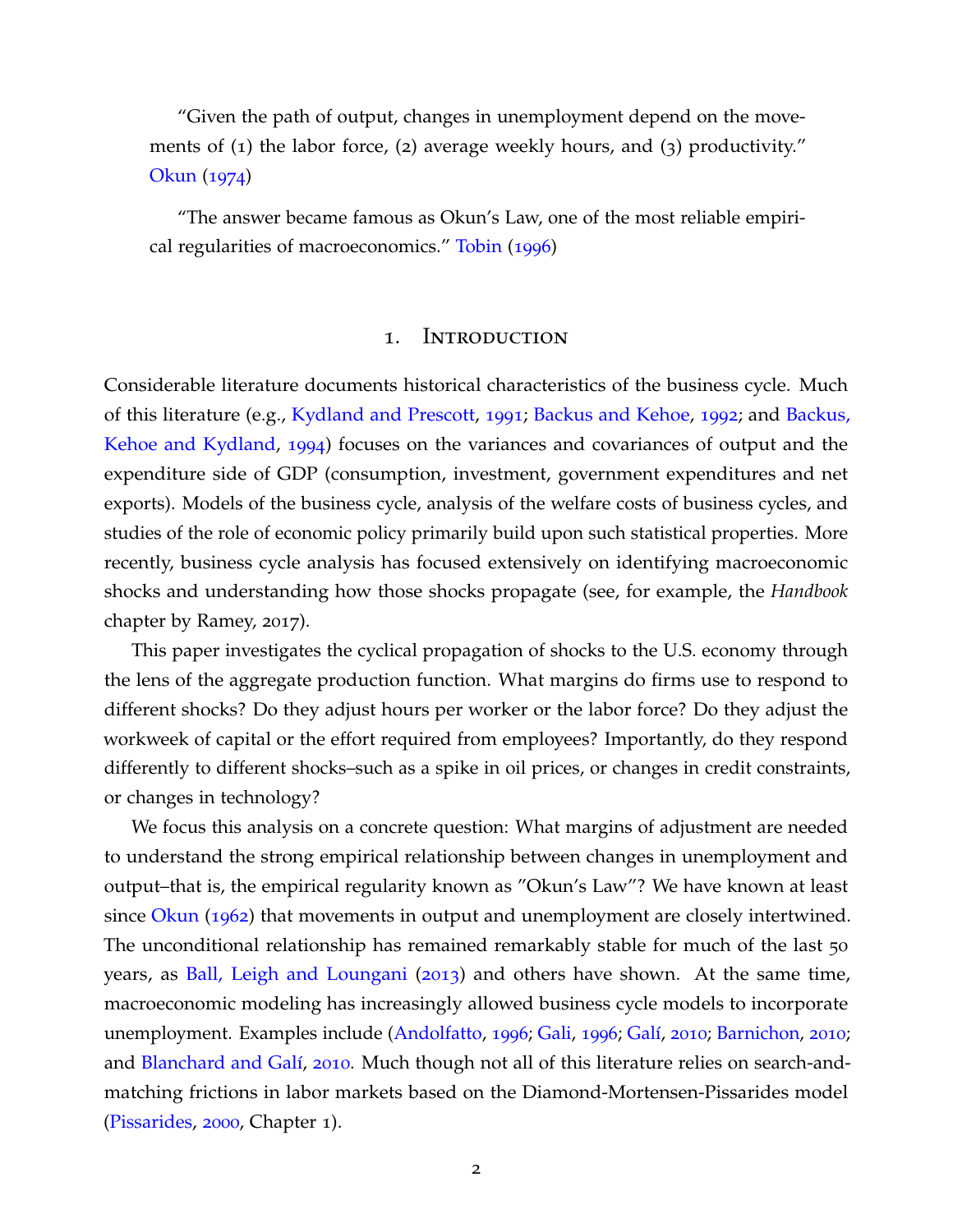This shift in focus speaks directly to the manner different economies have recovered from the Great Recession and the challenges that lay ahead. For example, the surprising gains in employment experienced in the U.S. over the last few years are equally matched by dismal readings in productivity that have some researchers ringing the alarm bells of hysteresis and secular stagnation (see, e.g., [Eggertsson and Mehrotra,](#page-27-1) [2014](#page-27-1); [Summers,](#page-30-2) [2014](#page-30-2); and others), presaging an era of low productivity growth (see, e.g., [Gordon,](#page-28-2) [2015](#page-28-2)).

In the next few sections we investigate fundamental moments calculated over the last 50 years between the unemployment rate and the various components of output viewed from the production side. This benchmark analysis reveals that the phenomenon of the Great Moderation, first discovered by McConnell and Pérez-Quirós ([2000](#page-29-3)) (and later coined in [Stock and Watson,](#page-30-3) [2003](#page-30-3)), is clearly visible in the manner firms behave. We will show, among other things, that firms have shifted from adjustments in hours-per-worker to adjustments in their work force. Not surprisingly, as firms trim staffing levels (usually by letting go of the least productive workers), productivity improves, thereby giving rise to another well documented feature of the American business cycle [\(Fernald and Wang,](#page-27-2) [2015](#page-27-2)): productivity has shifted from being procyclical to being countercyclical. Our work will provide a more detailed explanation for this shift.

These changes could have strong implications for how we build economic models to the extent that they reflect shifts in corporate behavior rather than shifts in the shocks firms typically face. Therefore, it is important to document two features of the post-WW2 experience:  $(i)$  the extent to which firms respond differently to different shocks; and,  $(i)$ the extent to which the nature of shocks that hit the economy has changed over time.

Absent a fully specified macroeconomic model, it may seem a hopeless task to disentangle how firms respond to different shocks. One of the main contributions of this paper is to propose a novel empirical strategy based on modern semiparametric time series methods and identification through instrumental variables. In particular, we use local projections (see Jordà, [2005](#page-29-4)) and instruments that have featured in the literature for a collection of economic shocks. These shocks are: (1) an interest rate shock (identified as in [Romer and Romer,](#page-30-4) [2004](#page-30-4) and updated by Cloyne and Hürtgen, [2014](#page-27-3)); an oil shock (based on [Hamilton,](#page-28-3) [2003](#page-28-3)); a shock to credit conditions (based on Gilchrist and Zakrajšek, [2012](#page-28-4)); and a shock to total factor productivity adjusted for utilization (based on [Fernald,](#page-27-4) [2014](#page-27-4)*b*). Using these shocks, we are able to trace the response of output and its components as well as the response of the unemployment rate. These responses can then be used to replicate our historical analysis but conditional on different experiments using Classical Minimum Distance (CMD). We will show that the nature of the shock has important implications for the margins firms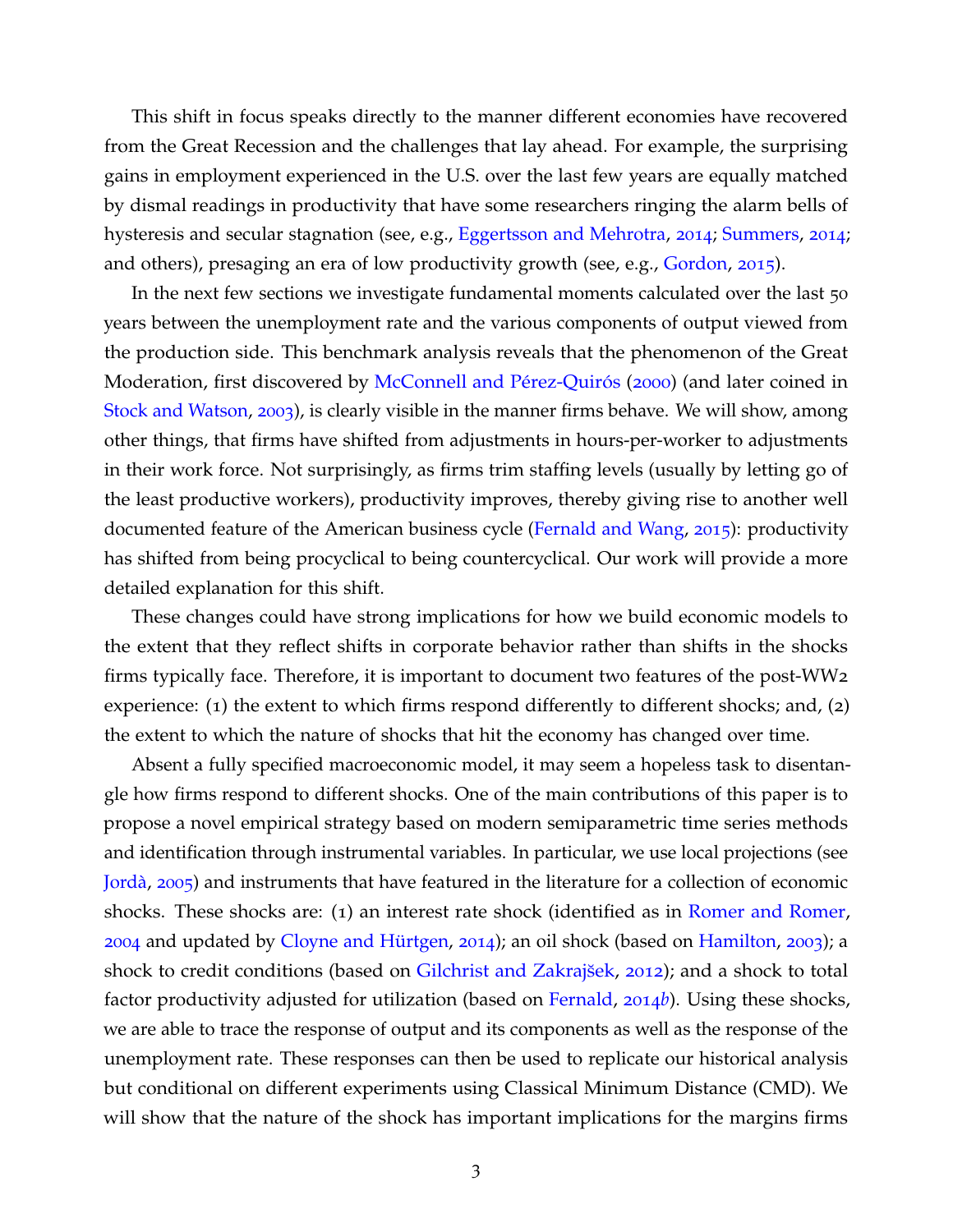prefer to use to make adjustments.

The stability of Okun's law over the last 50 years, a convenient staff for policy makers, hides the tremendous transformation of the aggregate American corporate landscape. We feel such transformation has yet to be fully incorporated into the way macroeconomic models are built, calibrated and tested. Changes in labor markets, technology, and finance will undoubtedly continue to shape this new landscape. We view our contribution as setting the foundations over which better macroeconomic models can be formulated.

## 2. Empirical approach

Fluctuations and the statistical properties of aggregate output are a focal point in macroeconomics. Much of our paper explores the factors behind the movements in output over the business cycle. In particular, we depart from a mechanical decomposition of aggregate output in total hours worked and labor productivity. Similarly, we also consider how total hours worked can be decomposed in number of workers and hours per worker.<sup>[1](#page-3-0)</sup> Based on this decomposition, we shed light on the importance of taking into account how the various margins of adjustment respond to different macroeconomic shocks and how their responses help understand output fluctuations and the path followed by the economy.

Over the past few decades an increasing number of central banks have developed and estimated medium-scale New Keynesian DSGE models in order to study output fluctuations and the business cycle. These models are well suited for theoretical analysis and seem to provide sound empirical and forecasting properties. One common shortcoming of these models, however, is the small, or complete lack of a, role for unemployment as well as for the margins that firms use to adjust to shocks. More recently, Gali, Smets and Wouters ([2011](#page-28-5)) fill this gap by developing and estimating a large-scale DSGE model that allows for changes to the unemployment rate, while [Barnichon](#page-26-4) ([2010](#page-26-4)) considers a partial-equilibrium model that allows for firms to adjust both the intensive and the extensive margins. These papers, among others (e.g. [Fernald and Wang,](#page-27-2) [2015](#page-27-2)), highlight the importance of allowing for adjustments the on these margins to better understand the dynamics of the aggregate output.

A convenient starting platform from which to analyze the cyclical properties of aggregate

<span id="page-3-0"></span><sup>&</sup>lt;sup>1</sup>In addition to the aggregate margins of adjustment from the point of view of firms, there are several other household margins of adjustment. These include changes in labor-force participation reflecting household decisions on retirement and female participation, immigration/emmigration flows, or multiple job holdings. This dimension of the problem clearly preoccupied Okun as the opening quote of the paper reveals. These are definitely important factors that deserve to be investigated further, but are left for another paper.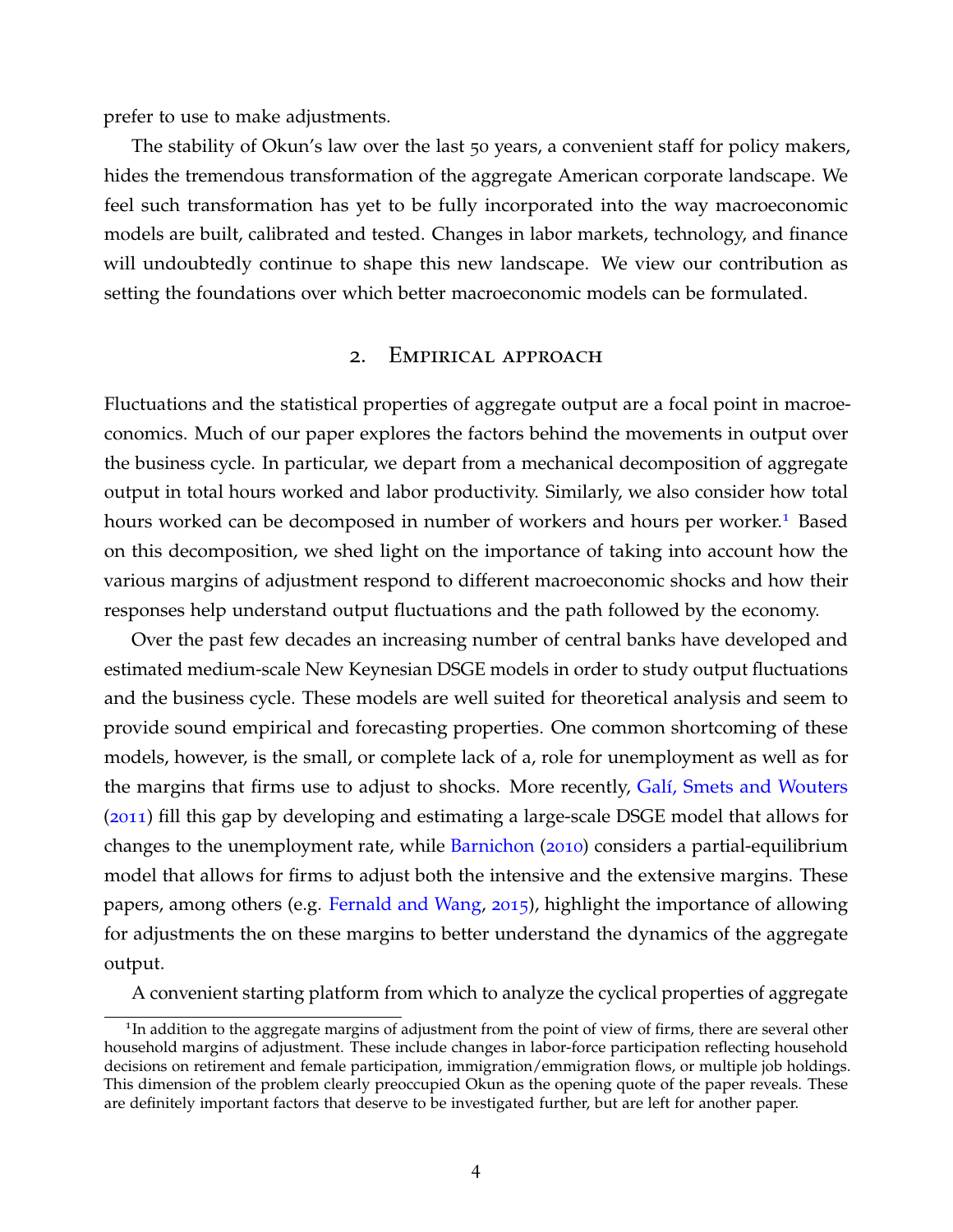production and its components is with Okun's Law. Tobin's quote at the beginning of the paper summarizes a sentiment that has been revived many times over the years – the remarkable record of stability documented in, e.g. [Prachowny](#page-30-5) ([1993](#page-30-5)) and [Ball, Leigh and](#page-26-2) [Loungani](#page-26-2) ([2013](#page-26-2)). The baseline specification of Okun's Law relates the growth rate in real output, ∆*y*, with the change in the rate of unemployment, ∆*U*:

<span id="page-4-0"></span>
$$
\Delta y = \mu + \beta \Delta U + \varepsilon. \tag{1}
$$

The coefficient *β* directly captures the (reduced-form) comovement of output and unemployment. The unemployment rate is perhaps one of the better cyclical indicators there is.

It is easy to show that *β* in expression ([1](#page-4-0)) is equal to the sum of the *β*'s from componentwise Okun regressions based on the mechanical decomposition of aggregate output growth discussed earlier. For example, the OLS estimate of *β* from equation ([1](#page-4-0)) equals the sum of the coefficients from the linear projections of growth in hours, denoted ∆*l*, and growth in labor productivity, denoted ∆*LP* = (∆*y* − ∆*l*), on unemployment changes, denoted  $ΔU$ . That is,  $\hat{\beta} = \hat{\beta}^l + \hat{\beta}^{LP}$ , where the coefficients  $\hat{\beta}^l$  and  $\hat{\beta}^{LP}$  come from the following regressions:[2](#page-4-1)

<span id="page-4-2"></span>
$$
\Delta l = \beta^l \Delta U + \epsilon^l \quad \text{and} \quad \Delta y - \Delta l = \beta^{LP} \Delta U + \epsilon^{LP}.
$$
 (2)

In the short-run, changes in the number of workers will be approximately the negative of changes in the unemployed and therefore a reasonable guess for *β*ˆ*<sup>l</sup>* would be a coefficient of −1 or slightly higher. Thus, output should change by about −(1 − *α*)∆*U* where *α* is the capital-share. Assuming the value of the labor-share at about 1/3, the change in output should be about  $-(2/3)\Delta U$ . In that case,  $\hat{\beta}^l$  would be roughly  $-1$ , and  $\hat{\beta}^{LP}$  would be roughly *α*, that is 1/3. These back-of-the-envelope values are helpful benchmarks to keep in mind as we take expressions  $(1)$  $(1)$  $(1)$  and  $(2)$  $(2)$  $(2)$  to the data. In addition, they are helpful reminders of appropriate values to be used in common calibration exercises.

## <span id="page-4-3"></span>2.1. Instrumental Variable Local Projections

The elasticity of the growth rate in each component of output with respect to changes in the unemployment rate measures the sensitivity of that component to business cycle fluctuations in the practical sense. These fluctuations are the result of a variety of shocks

<span id="page-4-1"></span><sup>&</sup>lt;sup>2</sup>To see this, note that the Okun coefficient is  $cov(\Delta y, \Delta U)/var(\Delta U) = cov(\Delta l, \Delta U)/var(\Delta U) +$  $cov(\Delta y - \Delta l, \Delta U)/var(\Delta U) = \hat{\beta}^l + \hat{\beta}^{LP}.$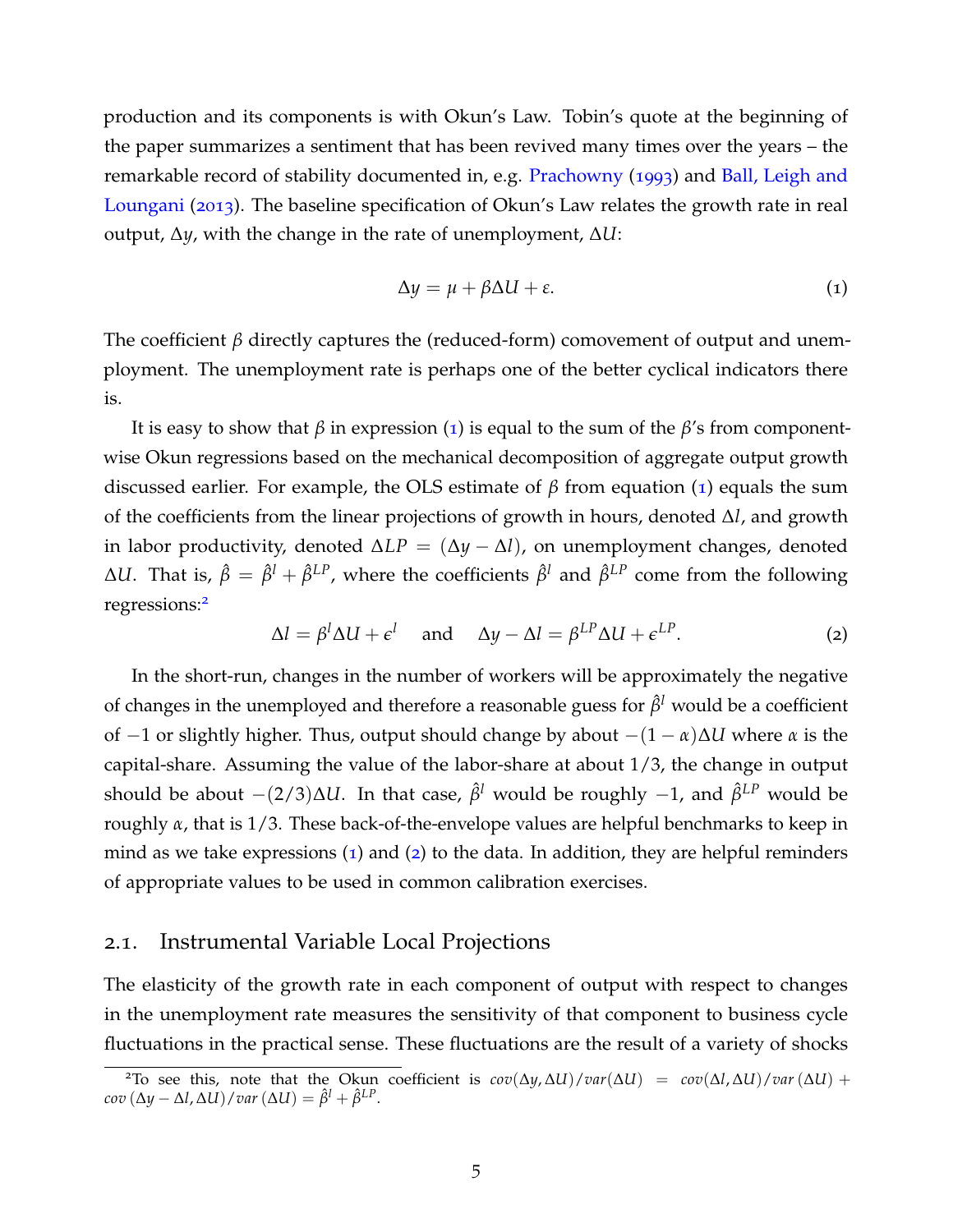that hit the economy. The extent to which we can isolate the dynamic response of the components of output and of the unemployment rate to each type of shock allows one to measure shock-specific Okun elasticities. These elasticities educate us about the margins businesses favor in response to one shock or another.

Estimating these shock-specific elasticities from the data requires combining statistical tools in a novel manner. First, we use local projections  $(Jord\lambda, 2005)$  $(Jord\lambda, 2005)$  $(Jord\lambda, 2005)$  to obtain estimates of the dynamic responses of output, its components and the unemployment rate. These responses are calculated for a variety of *treatments*, that is, perturbations caused by a variety of economic factors. In order to properly identify each treatment experiment, we extend the original local projection framework by using instrumental variables (see, e.g. [Jorda`,](#page-29-4) [2005](#page-29-4); Jordà, Schularick and Taylor, [2015](#page-29-5); and [Owyang, Ramey and Zubairy,](#page-29-6) [2013](#page-29-6)). The underlying notion is that, for example, shocks to the interest rate will likely have different implications than shocks to oil prices (e.g., Galí, Lopez-Salido and Valles, [2003](#page-28-6) and [He and](#page-29-7) [Krishnamurthy,](#page-29-7) [2013](#page-29-7)). Sometimes firms will adjust via hours worked. Other times they will adjust staffing levels instead. Or maybe they will prefer to adjust via labor productivity.

With the responses of the components of output and the unemployment rate obtained from instrumental variable local projections (LP-IV), we estimate shock-specific Okun elasticities using a classical minimum distance approach (CMD). LP-IV estimates of the responses are basically moments of the sample. Each shock-specific elasticity is itself a function of these moments. The LP-IV approach provides a simple way to both achieve identification and also to obtain the covariance matrix of the responses. Using this covariance matrix estimate, we construct optimally weighted estimates of shock-specific elasticities based on CMD and thus provide formal classical inference for these parameter estimates as well.

More specifically, let  $X_{jt}$  with  $j = 1, ..., J$  denote output and its different components and hence let  $x_{jt} = \log X_{jt}$ . That is,  $x_{jt} \in \{\Delta y_t, \Delta l_t, \Delta n_t, \Delta L P_t\}$ . Denote the year on year difference<sup>[3](#page-5-0)</sup> as  $\Delta_4$ . Thus  $\Delta_4 x_{it}$  is the smooth yearly rate of change of  $X_{it}$  (which we will discuss as percentage changes). Okun Law elasticities for each of the components can be estimated using regressions of the type:

<span id="page-5-1"></span>
$$
\Delta_4 x_{jt} = \mu_j + \beta_j \Delta_4 U_t + \varepsilon_{jt}.
$$
\n(3)

Throughout the paper we define cyclicality with respect to the unemployment rate based on this regression. Since the unemployment rate falls in booms and rises in recessions, a

<span id="page-5-0"></span><sup>&</sup>lt;sup>3</sup>Calculations based on quarter-to-quarter changes yield qualitatively similar results.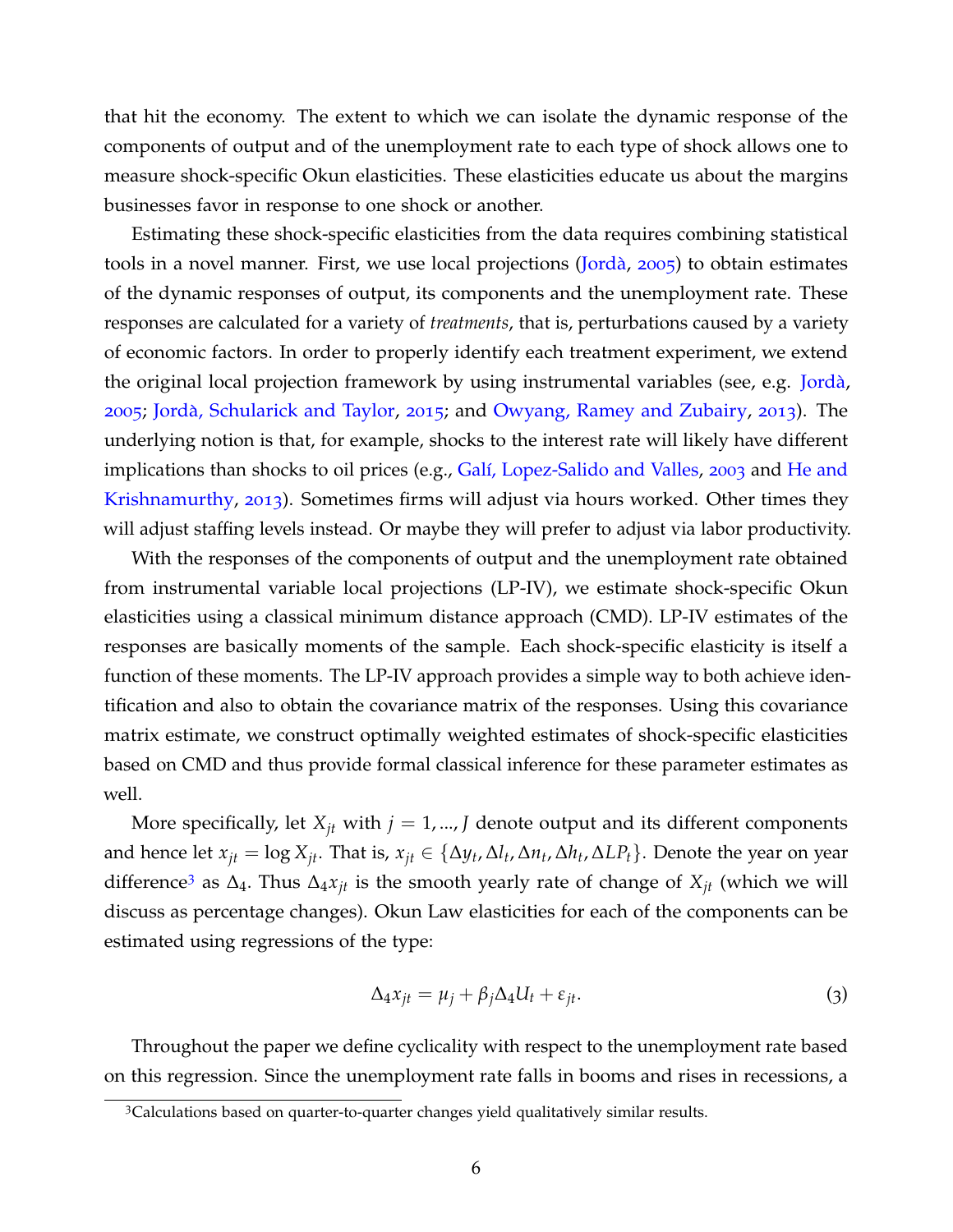negative value for  $\hat{\beta}_j$  means that the variable is *procyclical,* i.e., it tends to rise in booms and fall in recessions. Otherwise, we say the variable is *countercyclical*.

Next, instead of evaluating expression  $(3)$  $(3)$  $(3)$  using fluctuations in the raw data, suppose that we isolate fluctuations in  $x_{jt}$  and  $U_t$  that are explained by a given perturbation  $\delta_i$  to a *treatment* variable  $w_{it}$  for  $i = 1, ..., 4$  corresponding to each of the four factors we consider. As an example, think of the treatment variable as a monetary policy intervention. We are interested in calculating the average change in the future values of  $x_{jt}$  and  $U_t$  when  $w_{it} = w_i + \delta_i$  compared to  $w_{it} = w_i$ . The difference in average responses under the *treatment* and *control* scenarios summarizes counterfactual movements in *xjt* and *U<sup>t</sup>* from which to obtain shock-specific Okun elasticities, as we will show momentarily.

Let the generic notation  $s_{t+h} \in {\Delta_h U_{t+h}}$ ,  $\Delta_h x_{1,t+h}$ , ...,  $\Delta_h x_{J,t+h}$ , where  $\Delta_h$  is the hdifference operator and where the size of the intervention is denoted  $\delta_i$ . In addition, define *R<sup>t</sup>* as a vector of controls that includes exogenous and predetermined values of *s<sup>t</sup>* and *wit*, although in general, one could potentially include additional variables. We define *I*(*s*, *h*, *w<sup>i</sup>* , *δi* , *R*) as:

$$
I(s, h, w_i, \delta_i, R) \equiv E(s_{t+h} | w_{it} = w_i + \delta_i; R_t) - E(s_{t+h} | w_{it} = w_i; R_t),
$$
\n(4)

<span id="page-6-0"></span>for each experiment  $i = 1, ..., 4$  as it evolves over  $h = 0, ..., H - 1$  periods after impact.

In general, for a given experiment  $\delta_i$ ,  $I(s, h, w_i, \delta_i, R)$  could vary with the level of the intervention variable,  $w_i$ , as well as the values of the control set,  $R_t$ . A 25 basis points (bps) decline in interest rates when the level is at 6% may have a different effect than when rates are at 1%, for example. Moreover, the same rate cut may have different effects in recession than in expansion. However, in what follows and to maintain the discussion accessible, we approximate the expectations in expression  $(4)$  $(4)$  $(4)$  using a linear model. Linearity makes the effects of  $\delta_i$  invariant to  $w_i$  and  $R_t$ . For that reason, we simply write  $I(s, h, \delta_i)$  from here on.

<span id="page-6-1"></span>If the observables in  $R_t$  where sufficient to identify exogenous movements in  $w_{it}$ , the expectations in expression ([4](#page-6-0)) could be calculated using the a set of regressions such as:

$$
s_{t+h} = \alpha_{ih}^s + w_{it}\lambda_{ih}^s + R_t\Gamma_{ih}^s + e_{t+h}^s \qquad i = 1, ..., 4; h = 0, 1, ..., H - 1
$$
 (5)

where recall that  $s_{t+h} \in \{\Delta_h U_{t+h}, \Delta_h x_{1,t+h}, ..., \Delta_h x_{J,t+h}\}$ . It is easy to see that  $\hat{I}(s,h,\delta_i)$  =  $\hat{\lambda}^s_{ih}\delta_i$ .

However, we recognize that unobservable variables correlated with the intervention variable,  $w_{it}$ , and the outcome,  $s_t$ , could bias estimates based on expression ([5](#page-6-1)). In order to ward off against such a situation, we will estimate expression  $(5)$  $(5)$  $(5)$  using instrumental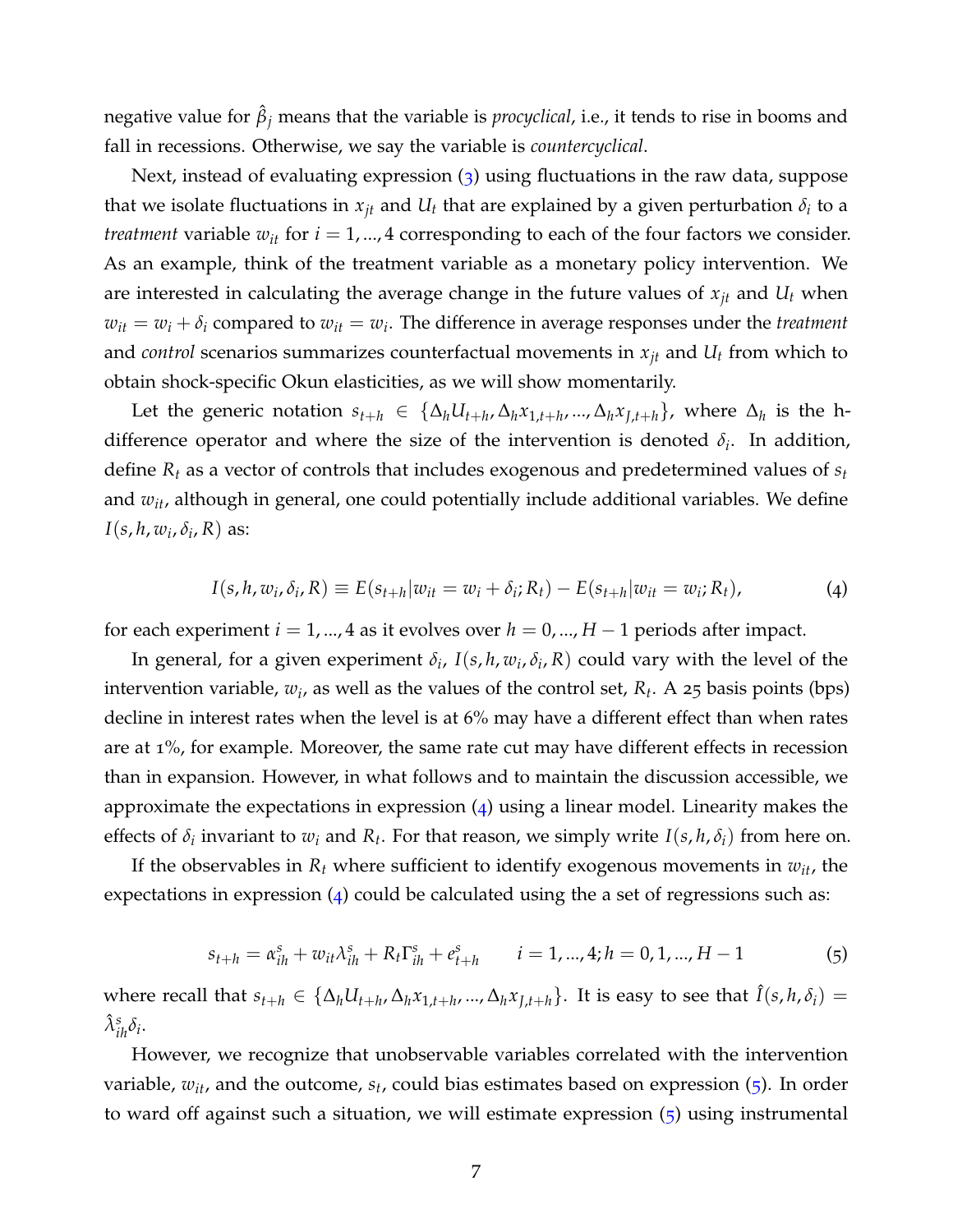variables (IV) for each of the types of intervention considered, and denote the approach LP-IV. Instrumental variables have been used for identification in the VAR literature (see, e.g. [Mertens and Ravn,](#page-29-8) [2013](#page-29-8) and [Gertler and Karadi,](#page-28-7) [2015](#page-28-7)) and with local projections (see, e.g. [Owyang, Ramey and Zubairy,](#page-29-6) [2013](#page-29-6) and Jordà, Schularick and Taylor, [2015](#page-29-5)). We note that when we estimate expressions such as  $(5)$  $(5)$  $(5)$  using IV methods we will allow up to 8 lags of the outcome variable, the unemployment rate and the intervention variable. The horizon over which we calculate  $(4)$  $(4)$  $(4)$  goes from h = 0, 1,..., 8.

The four interventions that we consider are: (1) to monetary policy measured by interest rates on the 3-month treasury bill rate instrumented by the series of shocks from [Romer and](#page-30-4) [Romer](#page-30-4) ([2004](#page-30-4)) and extended in Cloyne and Hürtgen  $(2014)$  $(2014)$  $(2014)$ ; (2) to credit conditions measured by the average (cross-sectional) credit spread on senior unsecured corporate bonds issued by nonfinancial firms obtained from Gilchrist and Zakrajšek ([2012](#page-28-4)) and instrumented with the shock series provided therein; (3) to oil markets measured by the West Texas Intermediate (WTI) oil price instrumented by the series of supply shocks identified by [Hamilton](#page-28-3) ([2003](#page-28-3)); and (4) to technology measured by shocks to utilization-adjusted TFP or *TFP*? as constructed in [Basu, Fernald and Kimball](#page-27-5) ([2006](#page-27-5)).

LP-IV estimates of  $\lambda_{ih}^s$  can then be used to estimate shock-specific Okun elasticities using Classical Minimum Distance (CMD). More specifically, collect estimates  $\hat{\lambda}_{ih}^s$  into a vector  $\bm{\hat{\lambda}}^s_i=(\hat{\lambda}^s_{i,0},...,\hat{\lambda}^s_{i,8})'.$  Thus,  $\bm{\hat{\lambda}}^s_i$  is of dimension 9  $\times$  1. Moreover, under standard IV regularity assumptions (see, e.g. [Wooldridge](#page-30-6) ([2010](#page-30-6))):

$$
\sqrt{T}(\hat{\lambda}_i^s - \lambda_i^s) \stackrel{d}{\rightarrow} N(0, \Omega_i^s) \qquad i = 1, ..., 4; s = 1, ..., J, U.
$$
 (6)

In order to obtain shock-specific Okun elasticities, denoted *βij*, define the CMD objective function based on expression  $(3)$  $(3)$  $(3)$  as:

<span id="page-7-0"></span>
$$
Q(\hat{\lambda}_i^s; \beta_{ij}) = (\hat{\lambda}_i^j - \hat{\lambda}_i^U \beta_{ij})^{\prime} M(\hat{\lambda}_i^j - \hat{\lambda}_i^U \beta_{ij}), \qquad (7)
$$

<span id="page-7-1"></span>where  $M$  is the optimal weighting matrix. In order to minimize  $Q(\bm{\hat{\lambda}}^s_i; \beta_{ij})$ , set the first order conditions with respect to  $\beta_{ij}$  equal to zero and thus obtain the estimator:

$$
\hat{\beta}_{ij} = (\hat{\lambda}_i^{U'} M \hat{\lambda}_i^{U})^{-1} (\hat{\lambda}_i^{U'} M \hat{\lambda}_i^{j}).
$$
\n(8)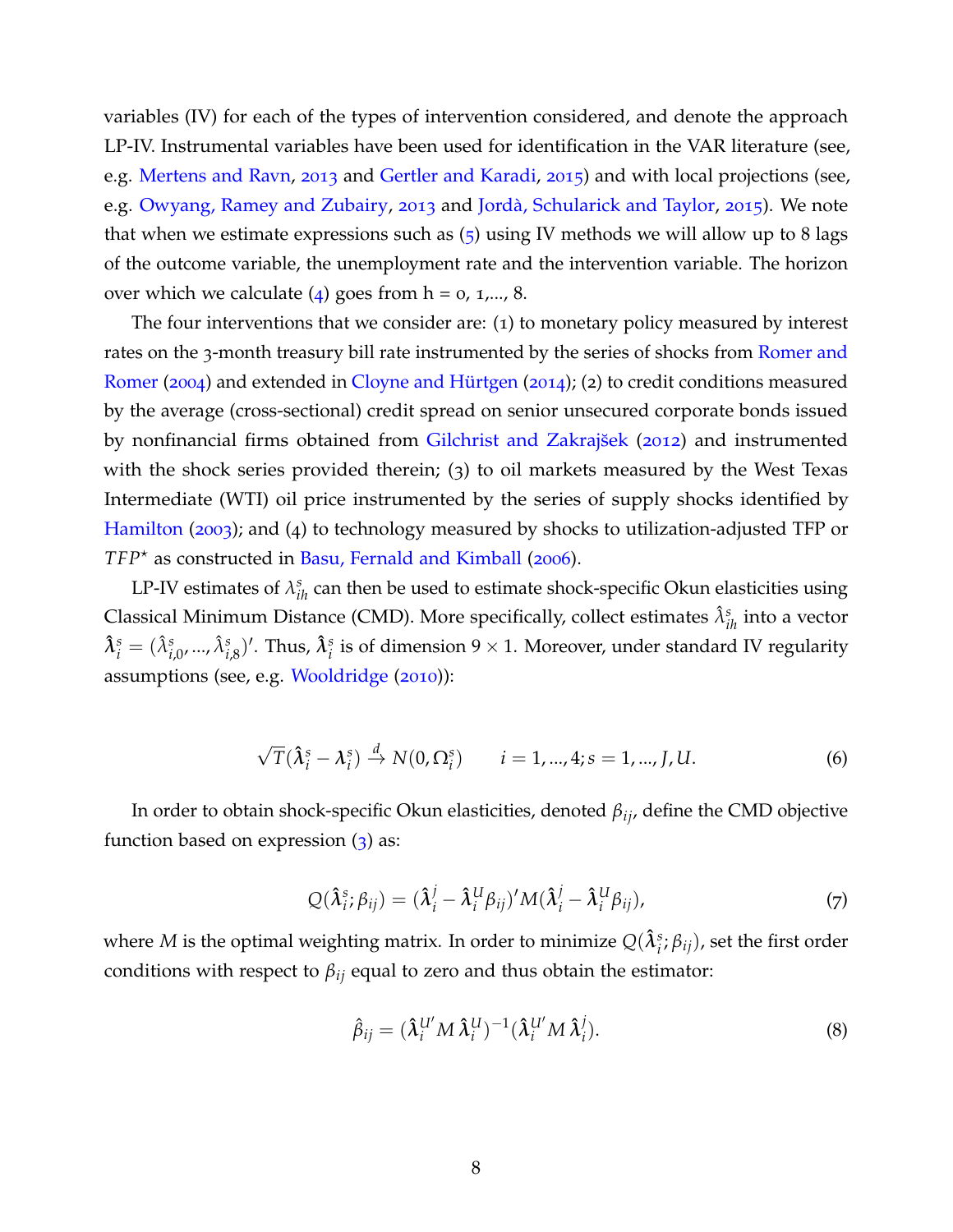<span id="page-8-1"></span>Using expression ([6](#page-7-0)) and setting  $M = (\Omega_j^j)$  $j^{j}_{i}$ )<sup>-1</sup>, it is straightforward to show that:

$$
\sqrt{T}(\hat{\beta}_{ij} - \beta_{ij}) \stackrel{d}{\rightarrow} N(0, \nu_{ij})
$$
\n(9)

<span id="page-8-0"></span>where:

$$
\nu_{ij} = [\hat{\lambda}_i^{U'}(\Omega_i^j)^{-1} \hat{\lambda}_i^{U}]^{-1}
$$
\n(10)

In practice one would substitute a heteroskedasticity and autocorrelation (HAC) robust estimate of  $\Omega_i^j$  $\mathbf{v}_i^j$  in expression ([10](#page-8-0)) to obtain an estimate of  $\mathbf{v}_{ij}$ . In combination with expression ([9](#page-8-1)), it is easy to conduct formal standard classical inference on  $\hat{\beta}_{ij}$ . A great deal of the technical details necessary to obtain this result has been omitted for clarity. Moreover, although not explicitly stated, we have used standard assumptions used in the majority of empirical work. Generalizations of this estimation procedure to potential pathologies in the data are possible but would distract from the main result. Expressions  $(q)$  and  $(q)$  are easily implementable using standard econometrics software –expression ([8](#page-7-1)) is a weighted least-squares step. Before concluding the section we take a moment to note that the results presented in this section have wide applicability. For example, one could consider estimating the parameters of a more complex DSGE model by exploiting structurally identified impulse responses estimated using LP-IV and then deriving the CMD conditions that match the deep parameters in the first-order conditions of the DSGE model with the impulse response coefficients. This generalization is well beyond the scope of this paper, however.

#### 2.2. Data

The data for the analysis that follows comes from relatively new, detailed, and carefully constructed quarterly growth-accounting data for the U.S. business sector from [Fernald](#page-27-6) ([2014](#page-27-6)*a*). Our dataset, which runs from 1949Q1 through 2015Q2, contains observations on each component described in earlier, as well as the components in which labor productivity can be further decomposed, as we briefly discussed. The construction of the data is as consistent as possible with production theory. Further details appear in Appendix [A.](#page-31-0)1. However, several features of these data are worth highlighting here.

First, output is constructed as the geometric average of the expenditure and income sides of the national accounts. Hence, labor productivity in our data is slightly different from that reported by the Bureau of Labor Statistics (BLS), which uses the expenditure side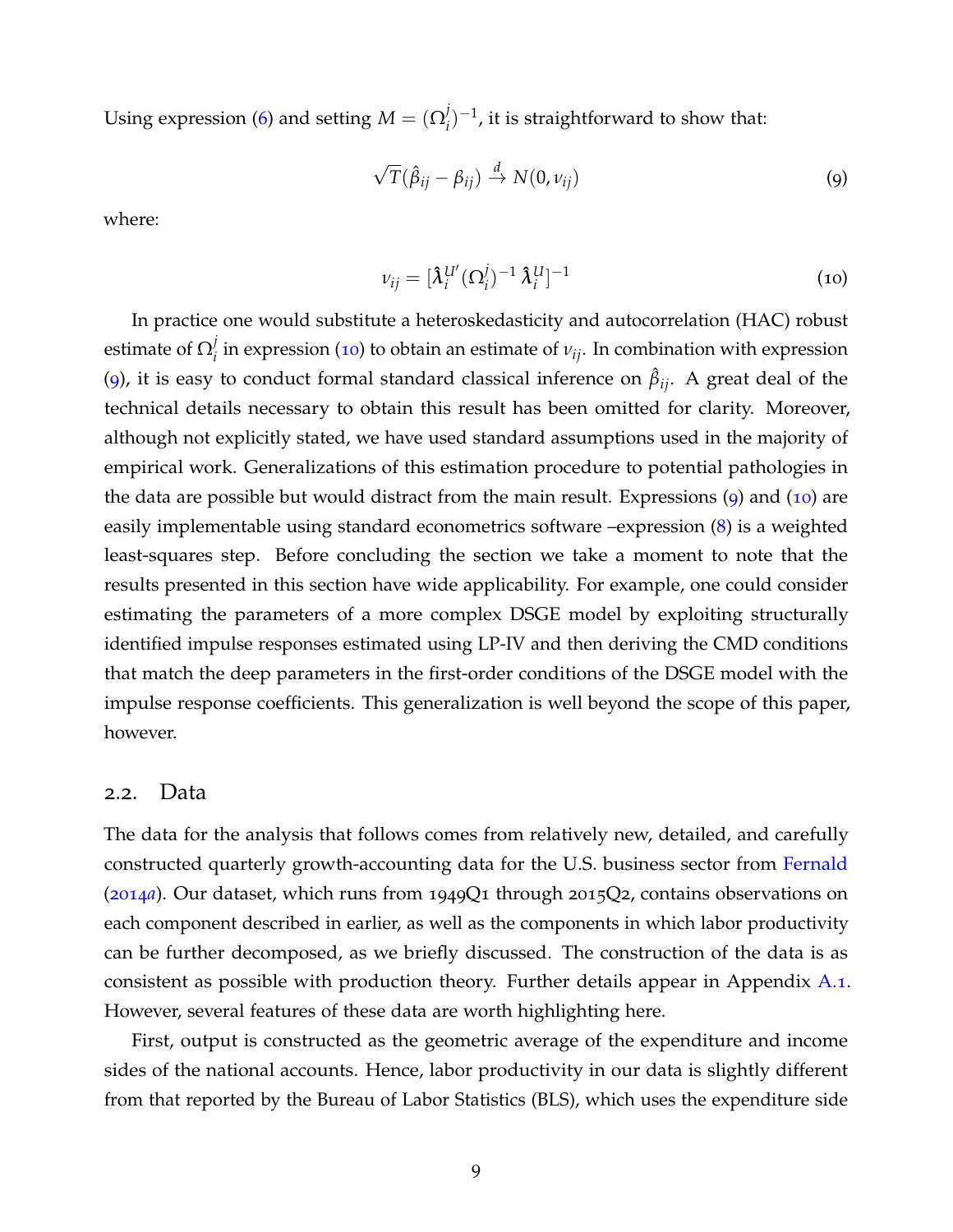only.[4](#page-9-0)

Second, in addition to standard growth-accounting terms, the [Fernald](#page-27-6) ([2014](#page-27-6)*a*) dataset has an empirical measure of factor utilization. Utilization here is a quarterly implementation of what [Basu, Fernald and Kimball](#page-27-5) ([2006](#page-27-5)) measured annually. The authors wrote down a dynamic cost-minimizing model of the firm where labor and capital are quasi-fixed. If the firm wants more input in the short run, it can adjust an observable intensity margin of hours per worker; or unobserved margins of labor effort and the workweek of capital. The first-order conditions imply that the firm uses all margins simultaneously. Hence, observable hours per worker can proxy for unobservable utilization margins. [Basu, Fernald](#page-27-5) [and Kimball](#page-27-5) ([2006](#page-27-5)) and [Fernald](#page-27-4) ([2014](#page-27-4)*b*) implement this measure using detrended hours per worker at a detailed industry level, with different parameters across industries. Because of the industry dimension, variations in measured utilization are not perfectly correlated with aggregate hours per worker.[5](#page-9-1)

Third, as noted, the data covers the business sector. From the point of view of firms, little is lost by focusing on the business sector, since that is the cyclical portion of the economy, as well as the portion where the usual firm-level assumptions apply. The hours data come from the BLS Labor Productivity and Costs release, which in turn decomposes hours into employment and hours per worker. These employment and hours data are based primarily on surveys of establishments.<sup>[6](#page-9-2)</sup>

When comparing the household and establishment surveys, it is important to be consistent in coverage, since the household data cover the total civilian economy whereas the establishment-side data in the Labor Productivity and Costs release by the BLS (and in the [Fernald,](#page-27-6) [2014](#page-27-6)*a* dataset) covers the narrower business sector. To be consistent, we use unpublished (but freely available on request) BLS data on employment and hours in the non-business civilian sector. By adding these measures to the corresponding productivityand-cost measures, we can create an establishment-based measure of hours and employment

<span id="page-9-0"></span><sup>4</sup> In principle, these two measures should be the same, but in practice they are not. [Nalewaik](#page-29-9) ([2010](#page-29-9)) argues that income-side data may provide a more accurate read on economic activity around turning points. [Greenaway-McGrevy](#page-28-8) ([2011](#page-28-8)) and [Aruoba et al.](#page-26-5) ([2013](#page-26-5)) recommend taking a weighted average of the two.

<span id="page-9-1"></span><sup>5</sup>The differences in parameters across industries, per se, do not contradict the assumption of an aggregate production function. As in [Hulten](#page-29-10) ([1978](#page-29-10)), the aggregate growth-accounting terms still have their expected interpretation as long as all producers are competitive and face the same factor prices.

<span id="page-9-2"></span><sup>&</sup>lt;sup>6</sup>In results available upon request, we also look at household-survey data. We mainly use measures of persons at work and hours at work, which adjust the headline civilian employment figures for vacations and leaves of absence. The BLS website only has these data back to 1976. However, [Cociuba, Prescott and](#page-27-7) [Ueberfeldt](#page-27-7) ([2012](#page-27-7)) have used hardcopies of pre-1976 BLS publications to extend the data back to 1948. We use their raw data on non-seasonally-adjusted persons at work and hours at work in the civilian economy. We focus on four-quarter changes, so there is no need to seasonally-adjust the data. Indeed, for four-quarter changes, non-seasonally-adjusted data are preferable but usually not available.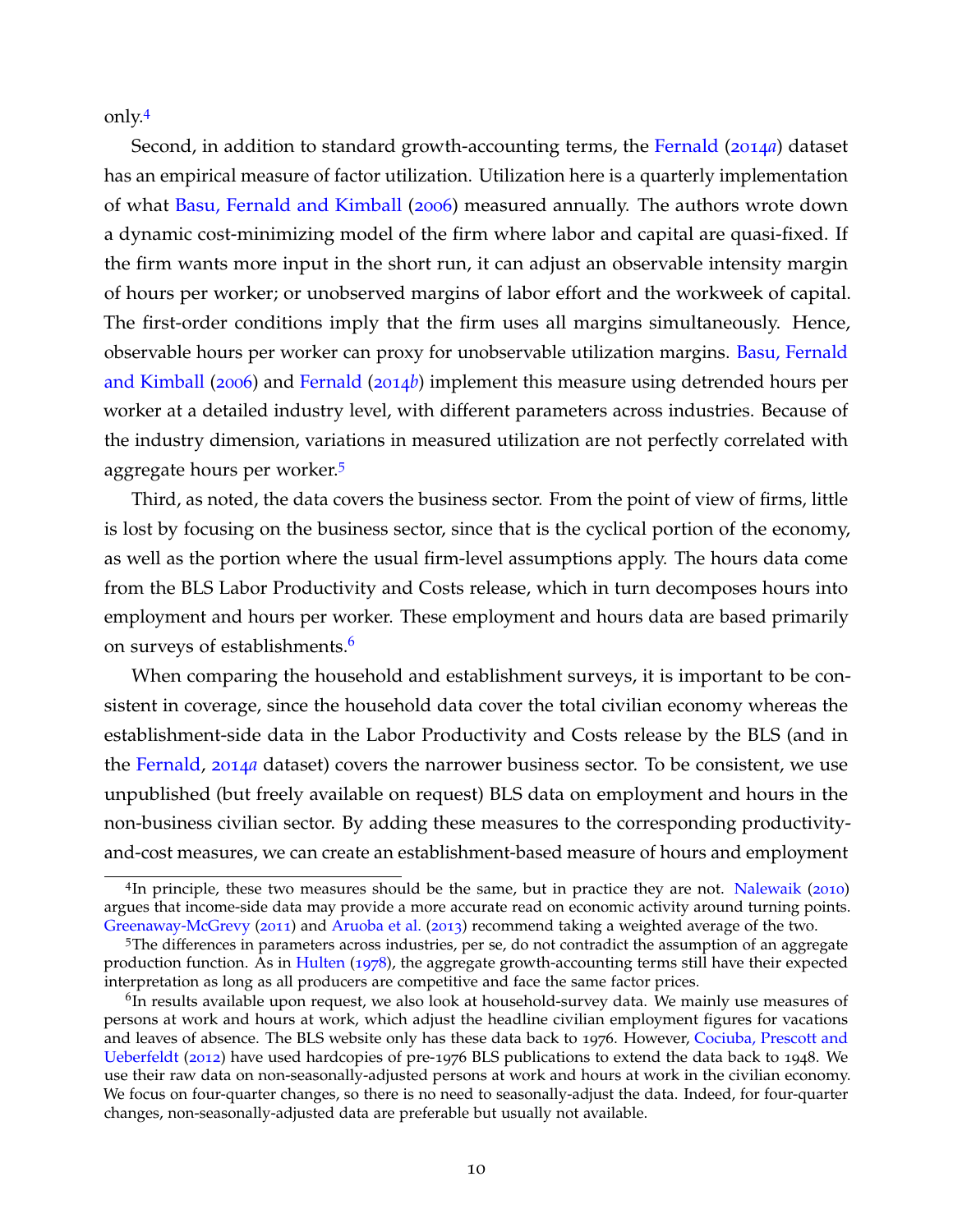to compare with the household data.[7](#page-10-0) We find that the establishment and household surveys are broadly consistent with one another. Hence, the changes we identify appear robust across datasets.<sup>[8](#page-10-1)</sup>

Turning to the macroeconomic shocks, of the many reasons why the economy fluctuates we focus on four: (1) monetary policy; (2) credit conditions; (3) oil prices; and (4) technology. We use instrumental variables directly available in the literature for each of these factors. Exogenous fluctuations in interest rates come from an update by Cloyne and Hürtgen  $(2014)$  $(2014)$  $(2014)$ of the [Romer and Romer](#page-30-4) ([2004](#page-30-4)) monetary shocks. The shocks are the prediction errors made by Federal Reserve staff when producing Greenbook forecasts. Exogenous fluctuations in credit conditions are measured using the bond spread shock from [Gilchrist and Zakrajsek](#page-28-4) ˘ ([2012](#page-28-4)). This variable consists of the (option-adjusted) excess bond premium. Exogenous fluctuations in the supply of oil come from [Hamilton](#page-28-3) ([2003](#page-28-3)) and consist of an adjustment intended to identify supply side shocks using price data. Exogenous fluctuations in total factor productivity come from [Fernald](#page-27-6) ([2014](#page-27-6)*a*) and represent shocks to adjusted TFP or *TFP*? . A detailed explanation of how these shocks are obtained, a discussion on the exclusion restriction and instrument validity are provided in the original sources.

# 3. Adjusting to shocks

We begin this section by first evaluating whether the responses of the outcome variables to each of our four shocks are consistent with basic economic intuition. Figure [1](#page-11-0) provides the responses of output growth, the unemployment rate, and the treatment variable using LP-IV for each of the four experiments, namely shocks to interest rates, credit, oil, and technology. The responses of the subcategories of output are omitted in the interest of space, but are available upon request. Figure [1](#page-11-0) is based on the full sample up to the Great Recession, that is, 1949Q1–2007Q4. Results extended to 2015Q2 appear in Appendix [A.](#page-33-0)3.

Figure [1](#page-11-0) is organized as follows. Each row provides the response of output (left-hand column), the unemployment rate (middle column), and the response of impulse variable receiving the shock (right-hand column). All responses are consistent with economic intuition. Increases in interest rates, bond spread and oil prices cause output to decline and

<span id="page-10-0"></span><sup>7</sup>Alternatively, we can subtract the non-business measures from the household-survey measures to create household-based business measures.

<span id="page-10-1"></span><sup>&</sup>lt;sup>8</sup>This conclusion contrasts with claims by [Hagedorn and Manovskii](#page-28-9) ( $2011$ ), who appear to find sizable differences in cyclicality across the two surveys. If true, that would be a major concern for productivity analysts. However, it turns out that their claims come from comparing the more cyclical business-sector data from the establishment survey with the somewhat less-cyclical total economy data from the household survey. Using data with comparable coverage of the economy, their puzzling finding goes away.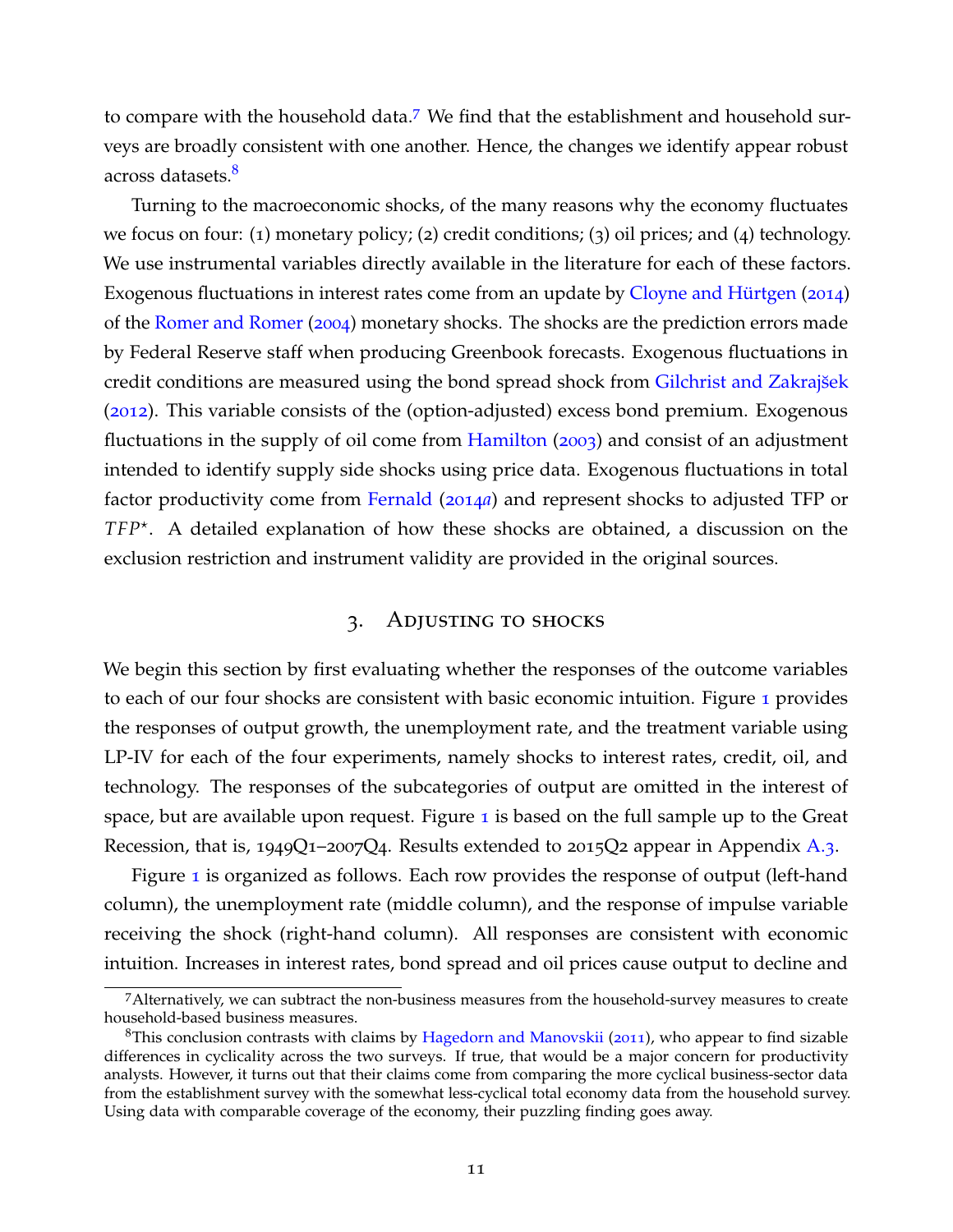<span id="page-11-0"></span>



**Notes:** The figure reports the response of output and unemployment to the shocks indicated. The effect of the shock on its corresponding impulse series is reported in right column of charts. Responses are scaled to unity at time 0. The sample runs from 1949Q1 to 2007Q4, except for interest rates and bond spread, whose samples run from 1969Q1 to 2007Q4 and from 1973Q1 to 2007Q4, respectively.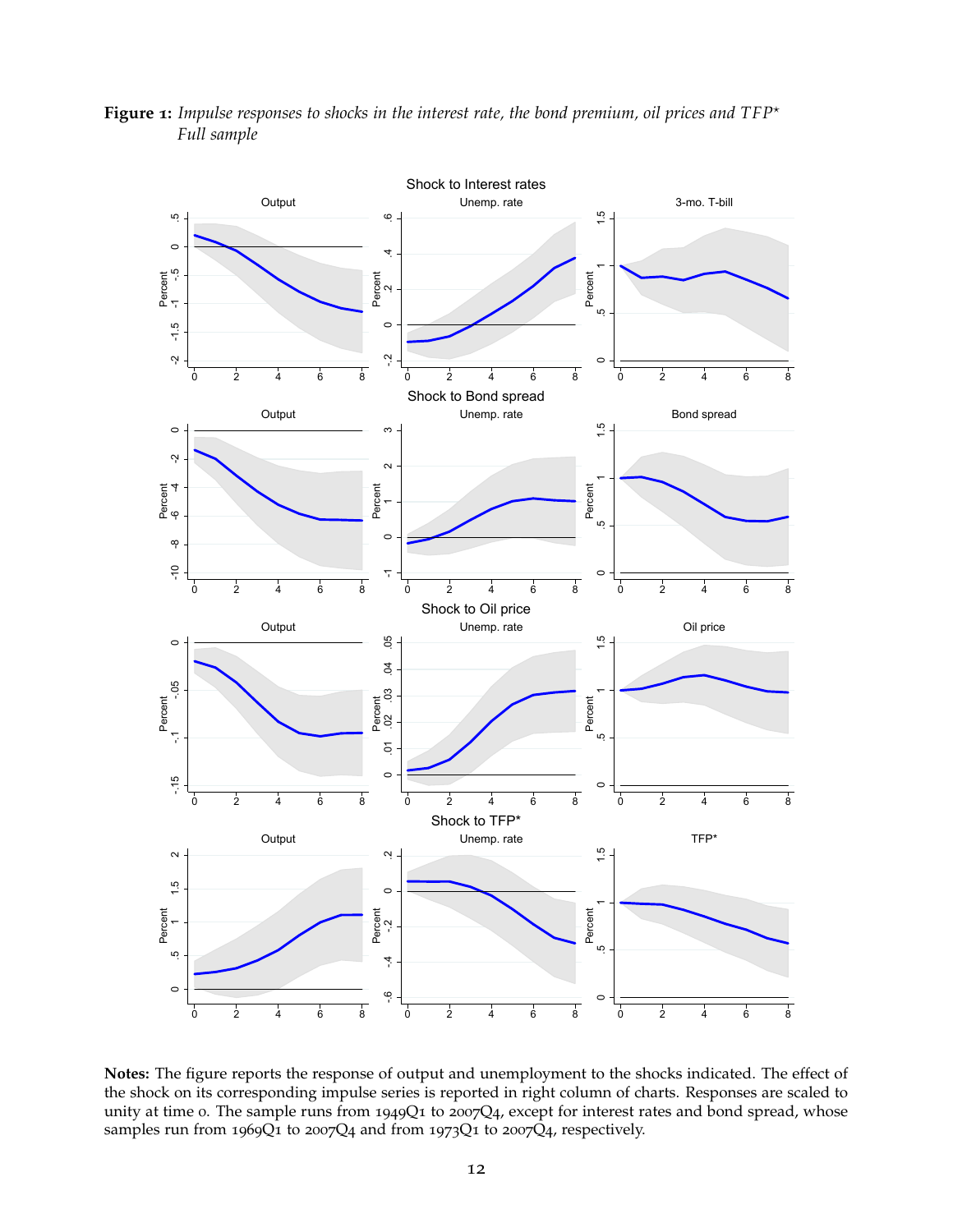the unemployment rate to increase whereas a positive technology shock has the opposite effect. Note that for the first 3 quarters unemployment is mildly positive. However, this is entirely consistent with the initial displacement of workers caused by new technology reported in the literature (see, e.g. [Basu, Fernald and Kimball,](#page-27-5) [2006](#page-27-5)).

Based on Figure [1](#page-11-0), we proceed to report estimates of shock-specific Okun elasticities in Table [1](#page-13-0). The table is organized as follows. Column (1) provides the traditional static results based on the full sample analysis. These results are a natural benchmark. Columns (2)-(5) report LP-IV estimates based on the responses in Figure [1](#page-11-0) in combination with the CMD procedure described in Section [2](#page-4-3).1. More specifically, column (2) reports Okun elasticities to shocks in interest rates; column (3) to credit shocks; column (4) to oil shocks; and column (5) to technology shocks.

The estimates in column (1) are best thought of as an average over the full sample, that is, they average across all sorts of shocks and business cycle states. Loosely speaking, they can also be thought of as the values to which the component-wise Okun coefficients are expected to settle to over time. Standard errors are reported in parenthesis. These are calculated by CMD using the optimal weighting matrix obtained from the LP-IV procedure as explained in expression  $(10)$  $(10)$  $(10)$ . Finally, the table reports the smallest value of the F-statistic for the instruments in the first stage. For all variables, this value is well above conventional critical values for standard weak instrument testing.<sup>[9](#page-12-0)</sup>

Each row in the table is organized by component. Row (1), labeled "Output" reports the usual Okun coefficient, which is decomposed into rows (2) and (3), total hours worked and labor productivity respectively. Finally, the total hours category, row (2), is further decomposed into adjustments via total workers, row (2a) and adjustments via hours per worker, row (2b).

Estimates of the Okun coefficient reported in Table [1](#page-13-0) are exactly additive, meaning that the coefficient estimate in row (1) is the sum of the coefficients in rows (2) and (3). Similarly, the coefficient in row  $(z)$  is the sum of the coefficients in rows  $(za)$  and  $(zb)$ . This feature is mechanical, but does not apply for the elasticities reported in columns (2)–(5). There are no intrinsic restrictions that would ensure similar additivity. And yet, the coefficient estimates are roughly additive, a good back-of-the-envelope check of the results based on our new estimation procedure.

<span id="page-12-0"></span>It is helpful to discuss the static Okun patterns reported in column (1) first. The estimates

<sup>9</sup>Note that the weak IV test value is missing from column (5). The reason is that the coefficient is obtained using local projections estimated by OLS. The reason is that, as we will discuss later, *TFP*\* is the observable, not the shock.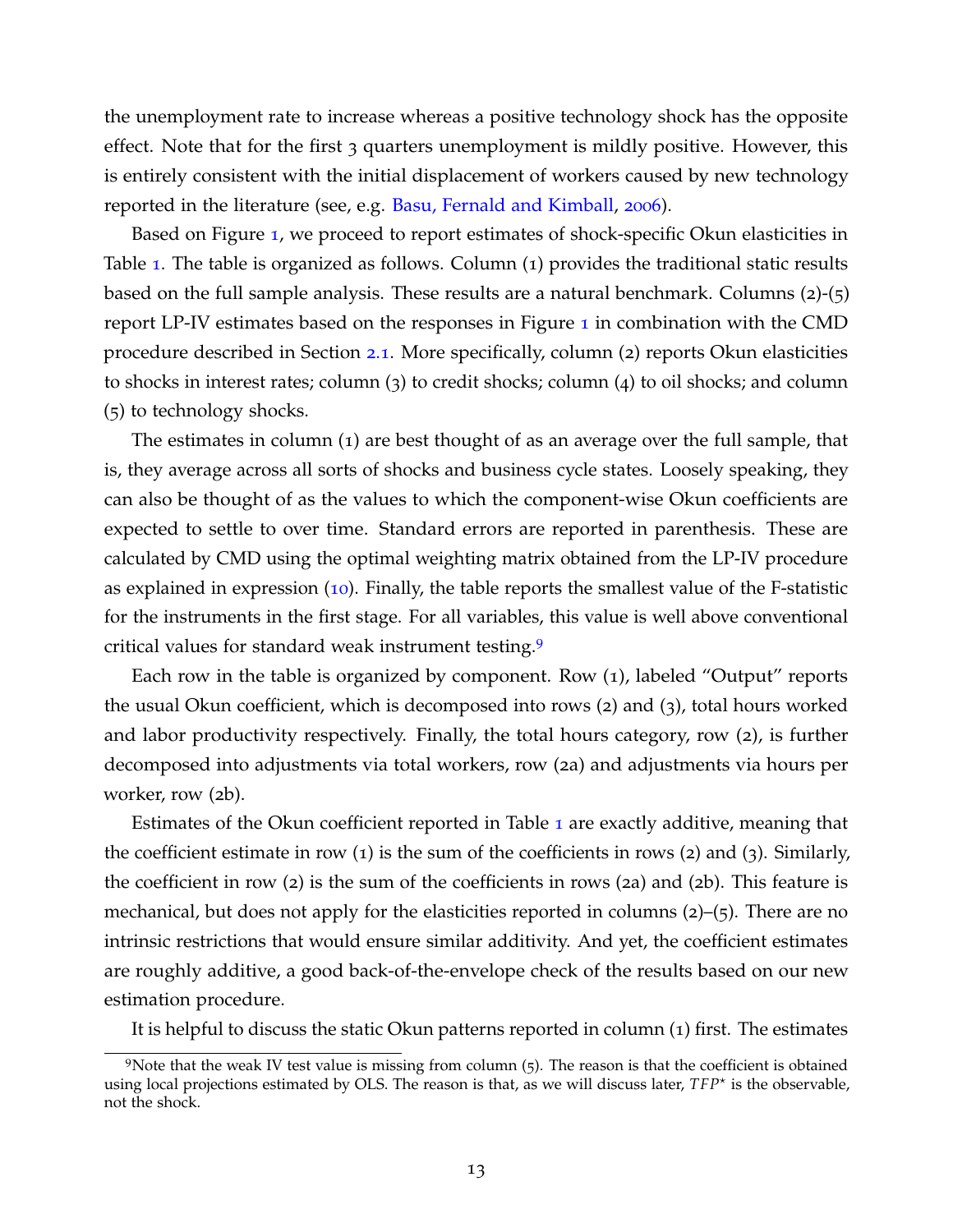<span id="page-13-0"></span>

|                          | <b>Static</b>     | Interest rates | Bond spread | Oil price  | $TFP^*$    |
|--------------------------|-------------------|----------------|-------------|------------|------------|
|                          | $\left( 1\right)$ | (2)            | (3)         | (4)        | (5)        |
| $(i)$ Output             | $-2.32***$        | $-3.06***$     | $-3.77***$  | $-2.63***$ | $-2.83***$ |
|                          | (0.09)            | (0.59)         | (0.86)      | (0.57)     | (0.70)     |
| $(2)$ Hours              | $-2.05***$        | $-2.51***$     | $-3.12***$  | $-2.08***$ | $-2.31***$ |
|                          | (0.06)            | (0.45)         | (0.66)      | (0.43)     | (0.52)     |
| (2a) Employees           | $-1.63***$        | $-1.40***$     | $-2.32***$  | $-1.23***$ | $-0.96***$ |
|                          | (0.06)            | (0.25)         | (0.39)      | (0.21)     | (0.26)     |
| (2b) Hours per employee  | $-0.42***$        | $-0.45***$     | $-0.62***$  | $-0.57***$ | $-0.83***$ |
|                          | (0.04)            | (0.16)         | (0.22)      | (0.17)     | (0.21)     |
| $(3)$ Labor productivity | $-0.27***$        | $-1.11***$     | $-0.04$     | $-0.03$    | $-0.13$    |
|                          | (0.10)            | (0.35)         | (0.53)      | (0.33)     | (0.39)     |
| Min. Weak IV F-stat      | n/a               | 20.7           | 12.8        | 22.2       | n/a        |
| N                        | 236               | 140            | 124         | 224        | 224        |

**Table 1:** *Shock-specific Okun elasticities. Full sample*

Notes: \*\*\*/\*\*/\* indicates significance at the 99/95/90% confidence level. Column (1) are static Okun elasticities. Columns (2)-(5) are shock-specific Okun elasticities. Standard errors are reported in parentheses. Min. weak IV F-test refers to the smallest value of the first stage F-statistic for the instruments and is used to evaluate the strength of the instruments. The test does not apply to columns (1) and (5) and this is indicated with n/a. The sample runs from 1949Q1 to 2007Q4, except for interest rates and bond spread, whose samples run from 1969Q1 to 2007Q4 and from 1973Q1 to 2007Q4, respectively.

of the Okun coefficient reported in that column is -2.32, virtually the same value Okun estimated over 50 years earlier himself<sup>[10](#page-13-1)</sup> The majority of this elasticity is explained by the total hours response reported in row (2) with a value of -2.05. About 80% of the decline in total hours reflects adjustments in employees. The coefficient for this category reported in row (2a) is -1.63 versus the -0.42 value corresponding to the hours per employee margin reported in row (2b). Thus while most of the adjustment of total hours takes place at the extensive rather than the intensive margins, both matter quantitatively.

The labor productivity coefficient of -0.27 in row (3) is roughly an order of magnitude smaller. Over the full sample, productivity is thus modestly procyclical, i.e., it tends to rise in booms, when unemployment falls; and it tends to fall in recessions, when unemployment rises. This weak procyclicality of labor productivity is consistent with the stylized facts from the macro literature (see, e.g., [Basu and Fernald,](#page-26-6) [2001](#page-26-6) for a discussion and references).

<span id="page-13-1"></span> $10$ As noted above, we mneasure output by averaging the income and expenditure sides of the national accounts. In unreported results, we find that the estimate based on output measured by real expenditures is -2.15 whereas output measured with real income is -2.26. In both cases the estimates are not significantly different from the benchmark estimates reported in Table [1](#page-13-0).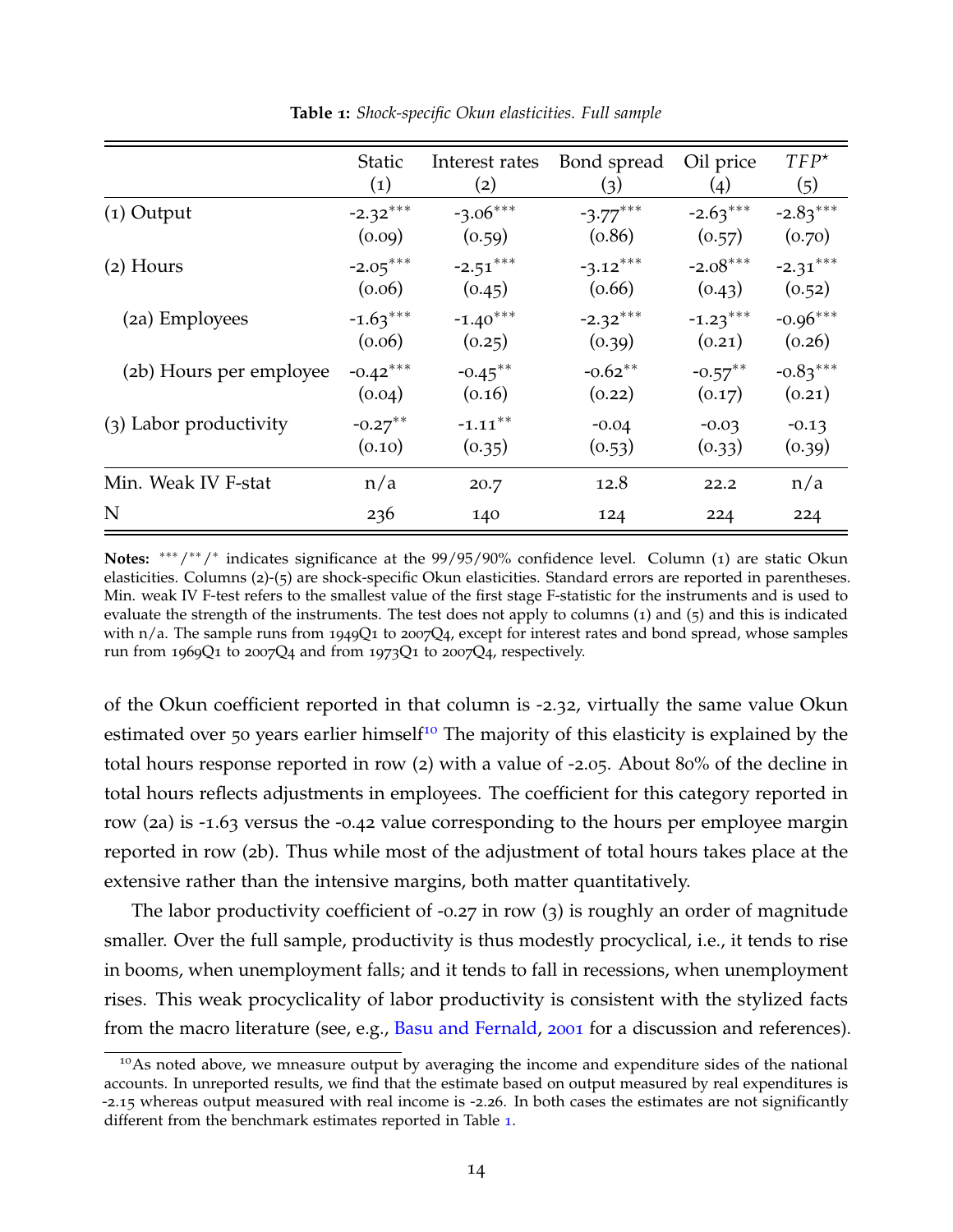Compared to the static results, note that the shock-specific Okun elasticities for output in row (1) are generally larger (in absolute terms) than those reported in column (1). An exogenous increase in interest rates (column (2)) causes output to decline by more for a given increase in the unemployment rate (-3.06 versus -2.32), a result that seems to be largely driven by a larger decline in labor productivity (-1.11 versus -0.27). The response of total hours is more comparable (-2.51 versus -2.05).

Interestingly, a tightening of credit conditions, reported in column (3), has a similar effect on output (-3.77 vs. -2.32 for the static case). In contrast to the monetary experiment, total hours become more responsive  $(-3.12 \text{ vs. } -2.05)$  mostly through bodies, whereas labor productivity is far less responsive (-0.04 vs. -0.27). On the other hand, oil prices and technology exhibit Okun elasticities that mirror almost perfectly the static estimates reported in column (1) in every category. Both of these type of shocks are probably closer to what one could consider a standard supply shock.

#### 3.1. Economic implications

Adjustments through the intensive versus the extensive labor margins are pivotal to un-derstand the economy's response to interest rate shocks, see e.g. Galí and Gambetti ([2009](#page-28-10)) and [Barnichon](#page-26-4) ([2010](#page-26-4)) who highlight this point by constructing models that allow firms to adjust their labor use through alternative margins. [Barnichon](#page-26-4) ([2010](#page-26-4)), in particular, builds a model that allows firms and households to adjust on their effort, and firms to adjust hours per worker and the number of employees in response to different shocks. In his model, because the adjustment of employees is subject to hiring frictions, firms first rely on the intensive margin, adjusting hours worked. Workers, however, have a convex disutility in hours and effort. Firms cannot therefore rely solely on these two margins and also resort to adjustments in the number of employees.

In response to a positive non-technology shock (a monetary shock, in his model), firms first increase intensive margins (hours and productivity) before increasing the number of employees. As a result, the model predicts a negative relation between unemployment and both hours per worker and labor productivity. These predictions are consistent with the results reported in Table [1](#page-13-0), column (2): the coefficients of hours per employee and of labor productivity are both negative and statistically significant.

A positive technology shock, on the other hand, raises firms' productivity. Initially firms meet demand by decreasing hours per worker and effort, eventually adjusting down the number of employees. Consequently, labor productivity undershoots its long term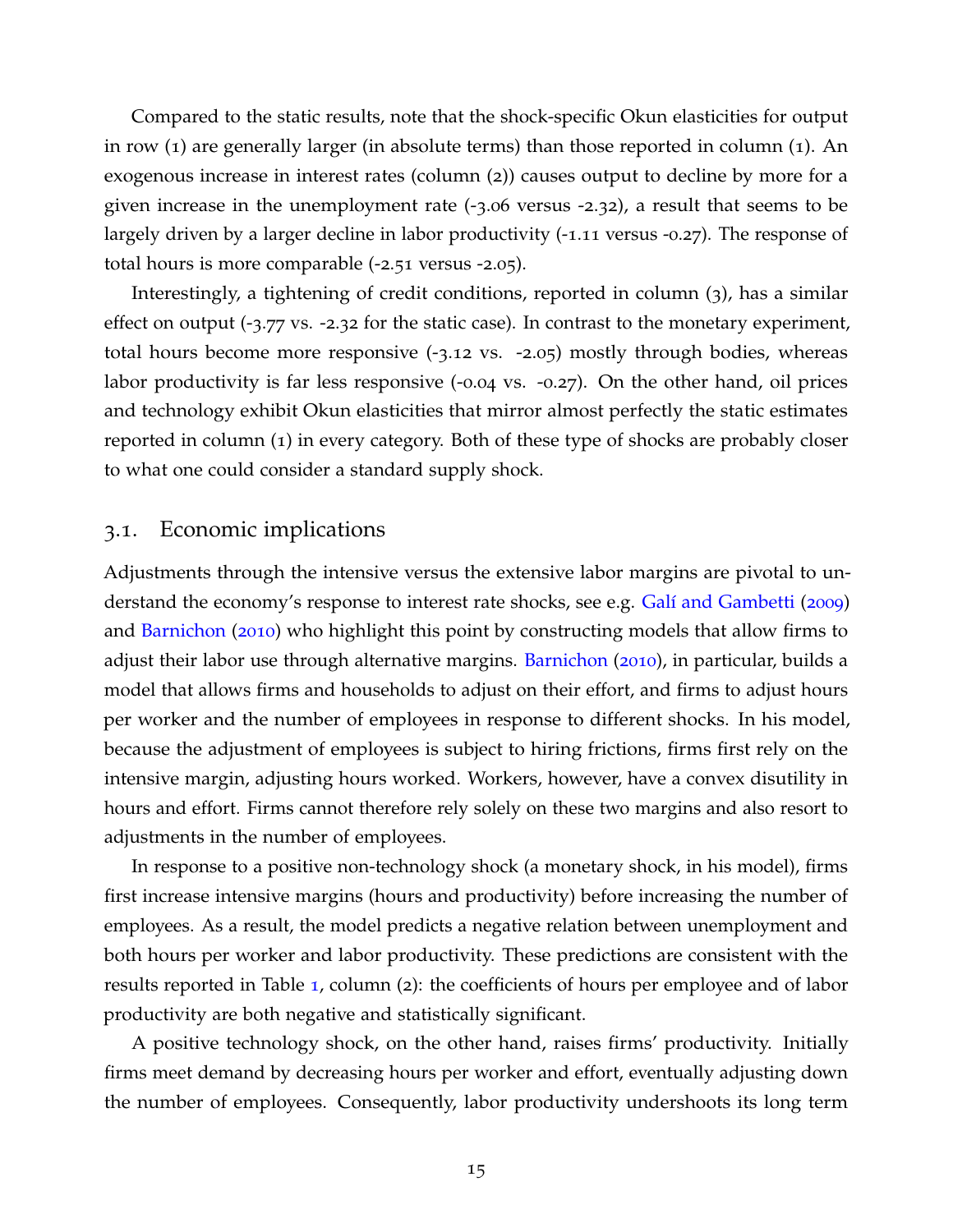equilibrium initially. In this case, the model predicts a negative relationship between hours per employee and unemployment, but the correlation between the latter and labor productivity is undetermined. These features are in line with the findings reported on Table [1](#page-13-0), column (5). The coefficient on hours per worker is negative, but the coefficient on labor productivity is not statistically significant.

While [Barnichon](#page-26-4) ([2010](#page-26-4)) does not consider oil prices nor bond spread shocks, one can use his model to gather some intuition about the patterns reported on Table [1](#page-13-0). Consider first an increase in oil prices. Since it is costly to adjust the employment margin, firms would first reduce effort and hours per worker, and later also reduce employment. This helps justify the findings of column (4) and the negative association between unemployment and both hours per employee and labor productivity, although the latter is not statistically significant.

Turning to the bond spread, if a positive shock implies solely an increase in credit funding costs to firms, the model would predict dynamics similar to those following an oil price increase. Firms adjust to higher funding costs by lowering investment and production, with an initial reduction in hours per worker and effort before then reducing employment. The prediction that the relationship between unemployment, and hours per worker and labor productivity are negative are supported by the data, as reported in Table [1](#page-13-0), column  $(3).$ 

These results straddle a period of time many refer to as the Great Moderation. It is therefore important to examine the robustness of our findings to a more careful analysis where the sample is partitioned in 1985. The choice of the 1985 break point is rather uncontroversial, as it coincides with the date favored by, e.g., McConnell and Pérez-Quirós  $(2000)$  $(2000)$  $(2000)$ , [Stock and Watson](#page-30-3)  $(2003)$  $(2003)$  $(2003)$ , Galí and Gambetti  $(2009)$  $(2009)$  $(2009)$ , and [Barnichon](#page-26-4)  $(2010)$  $(2010)$  $(2010)$ . This analysis is done in the next section.

## 4. The Great Moderation

<span id="page-15-0"></span>This section examines the stability of the benchmark results presented in the previous section. The specific subsamples that we consider are from 1949Q1 to 1984Q4 and 1985Q1 to 2007Q4, thus omitting the Great Recession as before. The corresponding impulse response functions for output, unemployment, total hours and labor productivity are provided in Appendix [A.](#page-33-1)2, broken down by subsample and organized as in Figure [1](#page-11-0).

Table [2](#page-19-0) presents the results organized by component just as in Table [1](#page-13-0). Columns (1) and (2) provide the subsample estimates corresponding to column  $(1)$  $(1)$  $(1)$  in Table 1 to provide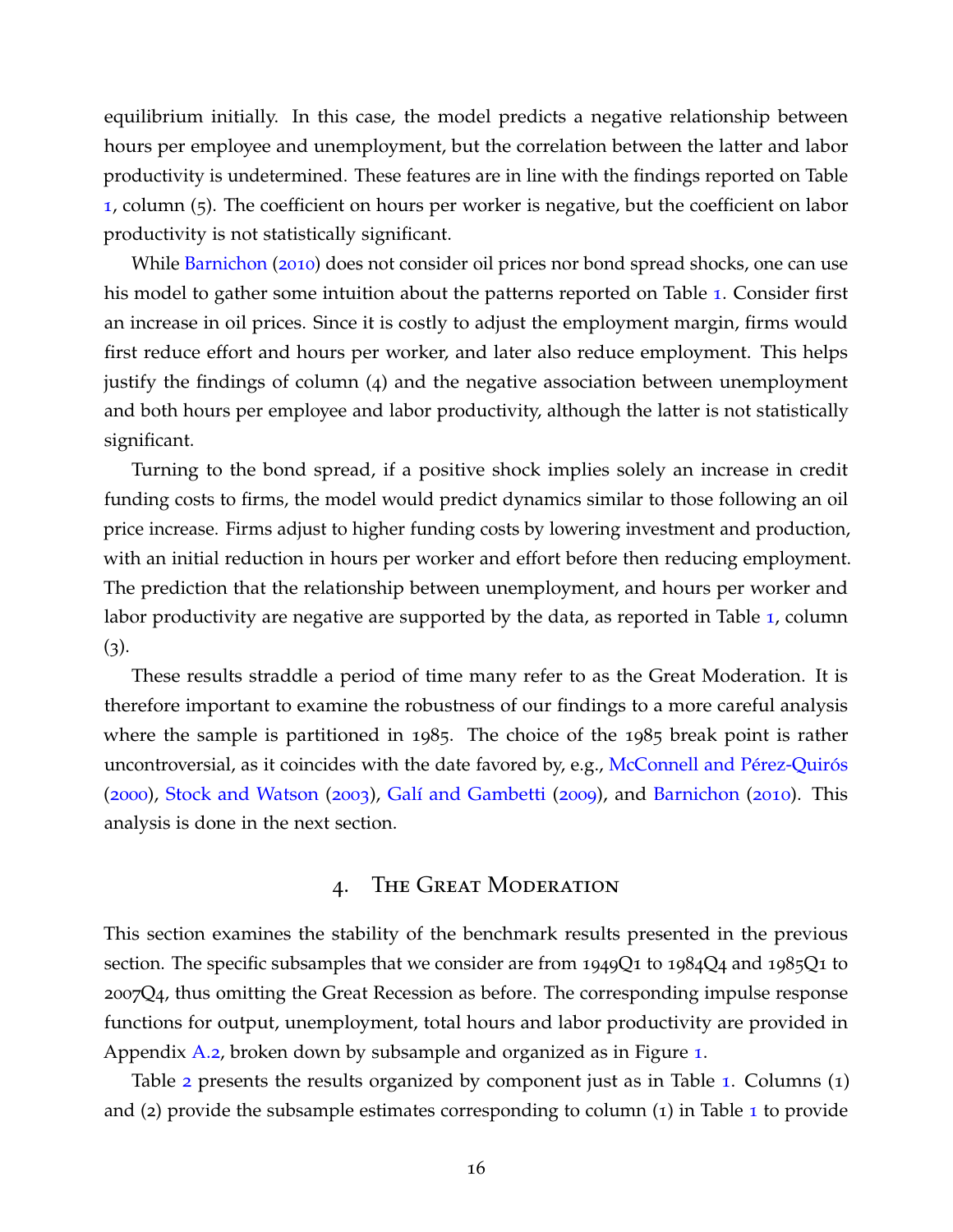a benchmark. As before, columns (1) and (2) are best thought of as averages across all shocks and business cycles over each subsample. The remaining columns redo the exercises reported in Table [1](#page-13-0) for each subsample and type of shock. In particular, columns  $(3)$  and  $(4)$ report responses to a monetary shock in the pre-1984 and post-1984 subsamples respectively. Similarly, columns (5) and (6) report responses to the bond spread shock; columns (7) and (8) report responses to an oil price shock; and columns (9) and (10) report responses to a technology shock.

The static estimates of the Okun coefficient reported in row (1) and columns (1) and (2) suggest little difference across samples, -2.38 vs. -2.12. This is not always the case when focusing across shocks nor is this apparent stability visible even in the subcomponent analysis for columns (1) and (2). To the best of our knowledge, this important feature has not been highlighted in the literature before.

Consider the static results in columns (1) and (2) first. The coefficient for total hours becomes about 1/3 larger (from -1.96 to -2.89) with the Great Moderation. The brunt of the change is in the number of employees (-1.56 to -2.35) rather than hours per employee, which remain largely constant (-0.40 to -0.54). It is striking that with the advent of the so-called "gig-economy" and more flexible work schedules, on aggregate the declines in innovation and workers' bargaining power appear to have a much larger effect. The more interesting shift happens in labor productivity. It shifts from being procyclical (-0.42) to becoming strongly countercyclical (0.77), a result that others have noted (see, e.g. [Stiroh,](#page-30-7) [2009](#page-30-7); [Gordon,](#page-28-11) [2010](#page-28-11); Galí and van Rens, [2014](#page-28-12); and [Fernald and Wang,](#page-27-2) [2015](#page-27-2)).

The literature has suggested that the changing cyclicality of labor productivity can be explained by the changing role of monetary shocks during the Great Moderation. [Barnichon](#page-26-4) ([2010](#page-26-4)) and Galí and Gambetti ([2009](#page-28-10)) argue that during the Great Moderation, structural changes in the economy (such as, the decline in hiring and firing costs, rising share of temporary workers, the decline of unions and the increase in flexibility in labor markets) may have changed how the economy responds to monetary shocks, and even changed the sign of the correlation between labor productivity and unemployment. In addition, Galí, Lopez-Salido and Valles ([2003](#page-28-6)) argue that monetary policy has become more accommodative to technology shocks, reducing the response of the unemployment to the latter shocks.

How do our results compare against this literature? Columns (9) and (10), which correspond to the Okun elasticities from technology shocks, provide support to the arguments in Galí, Lopez-Salido and Valles ([2003](#page-28-6)) and others. The Okun coefficient ir row  $(1)$  goes from -3.09 to 0.19. Moreover, turning to columns  $(3)$ – $(10)$ , the pattern that emerges is very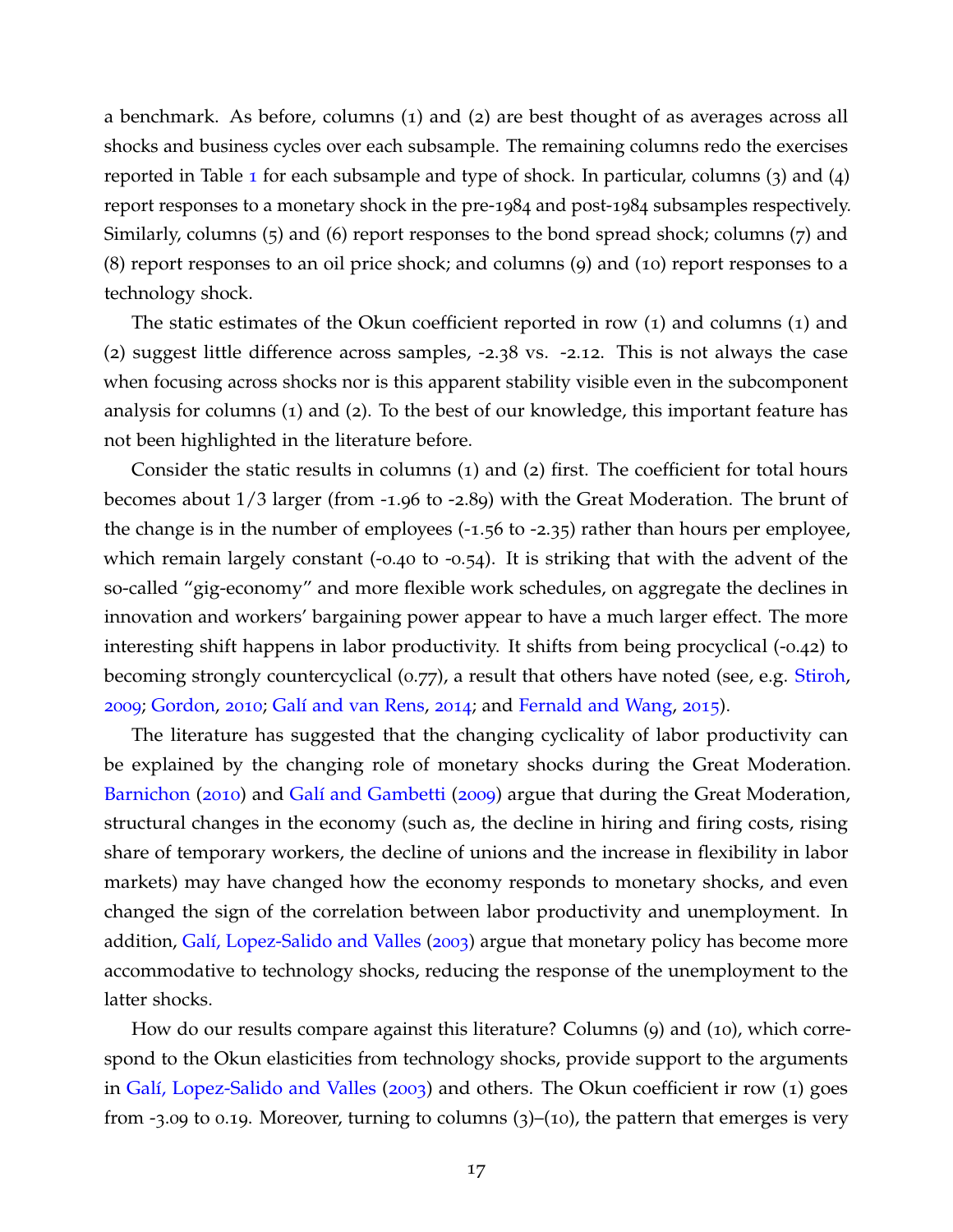revealing. In this respect, labor productivity is, if anything, more procyclical since the Great Moderation started when one considers monetary, credit, and oil related shocks. The coefficients reported in row (3) either remain about the same or become more negative. The countercyclicality of productivity seems to be a phenomenon that is largely associated with technology, whose coefficients goes from 0.05 to 0.42.

The results reported in Table [1](#page-13-0) suggest that the unconditional negative relationship between labor productivity and unemployment in the full sample results can only be obtained in response to monetary shocks, as all other shocks at hand yield statistically inconclusive results. This finding, however, disappears in the subsample analysis.

Taking a broader perspective, two results stand out. First, the magnitude of the Okun coefficient comes mainly from the strong response of hours worked rather than from labor productivity. The hours response is roughly twice as large as that allowed for in typical Dynamic Stochastic General Equilibrium (DSGE) models with unemployment, which reflect the back-of-the-envelope arithmetic discussed in the previous section. Most models do not allow for enough margins of adjustment. Second, the Okun coefficient is relatively stable over time. This is surprising given the Great Moderation, and the shift in the cyclicality of labor productivity from procyclical to countercyclical.

## 5. The distribution of shocks since the Great Moderation

The Great Moderation has been associated to a number of explanations. Firms' willingness to adjust workforce over workweek is a good example, a willingness often blamed on a combination of deunionization and skill-biased technological change (see, e.g. [Acemoglu,](#page-26-7) [Aghion and Violante,](#page-26-7) [2001](#page-26-7)). However, shifts in the bargaining power of workers are a plausible explanation for the U.S. and the U.K., but the Great Moderation transcended to almost every advanced economy [\(Stock and Watson,](#page-30-8) [2005](#page-30-8)), even those where unions remained strong. Explanations have naturally turned to phenomena with a more international reach. Among them, better monetary policy through inflation targeting [\(Boivin and Giannoni,](#page-27-8) [2006](#page-27-8)), more stable commodity prices [\(Nakov and Pescatori,](#page-29-11) [2010](#page-29-11)), and even dumb luck [\(Ahmed, Levin and Wilson,](#page-26-8) [2004](#page-26-8)). The debate rages on.

Many of the explanations on the causes of the Great Moderation are often complementary rather than exclusionary. Our focus has been to examine the manner firms adjust to each of these potential explanations, and hence, characterize firm behavior rather than arbitrating across explanations. In this section, the focus is on describing shifts in the distribution of the main drivers examined in the previous section: interest rates, oil prices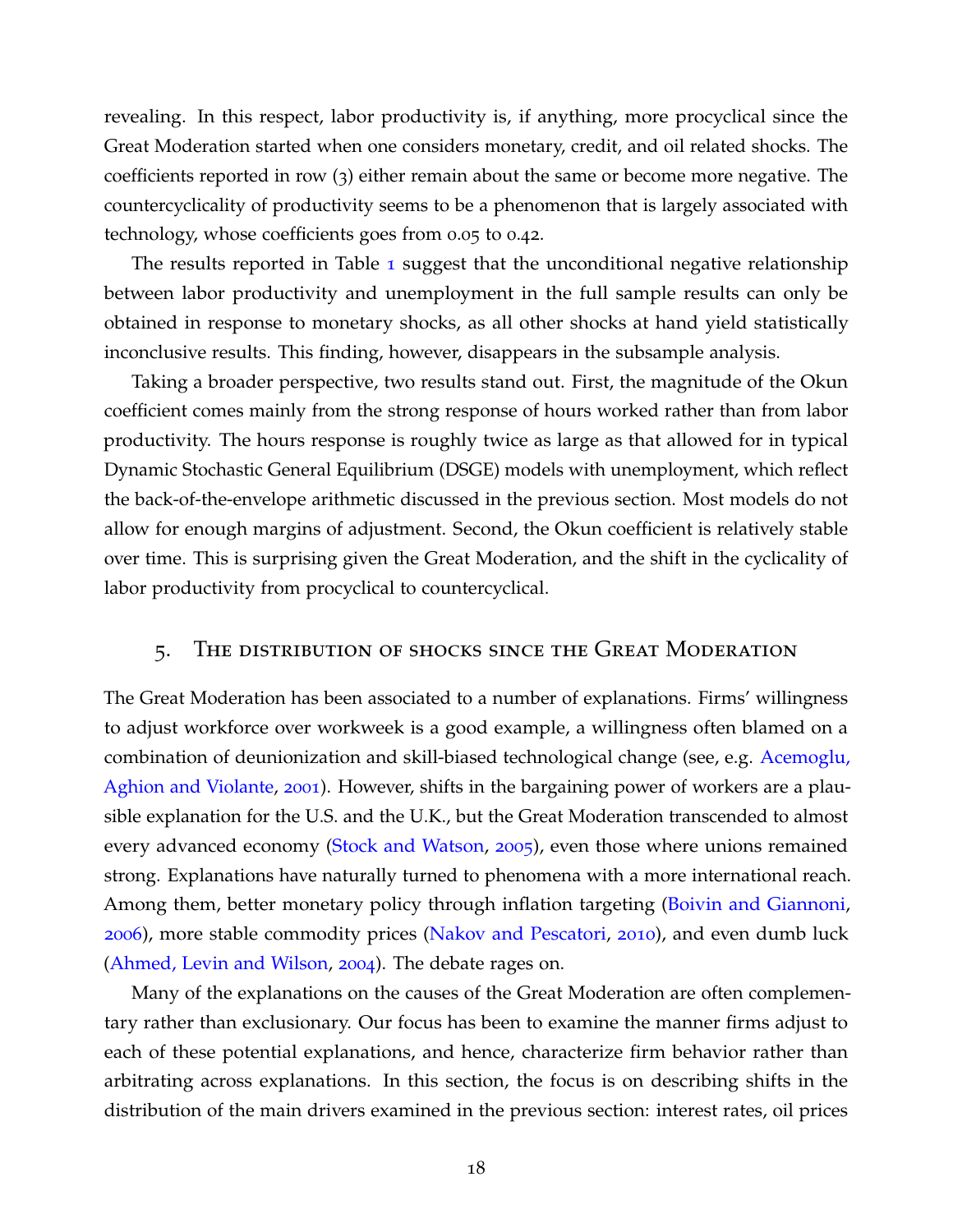(expressed as a growth rate), bond premiums and productivity (also expressed as a growth rate).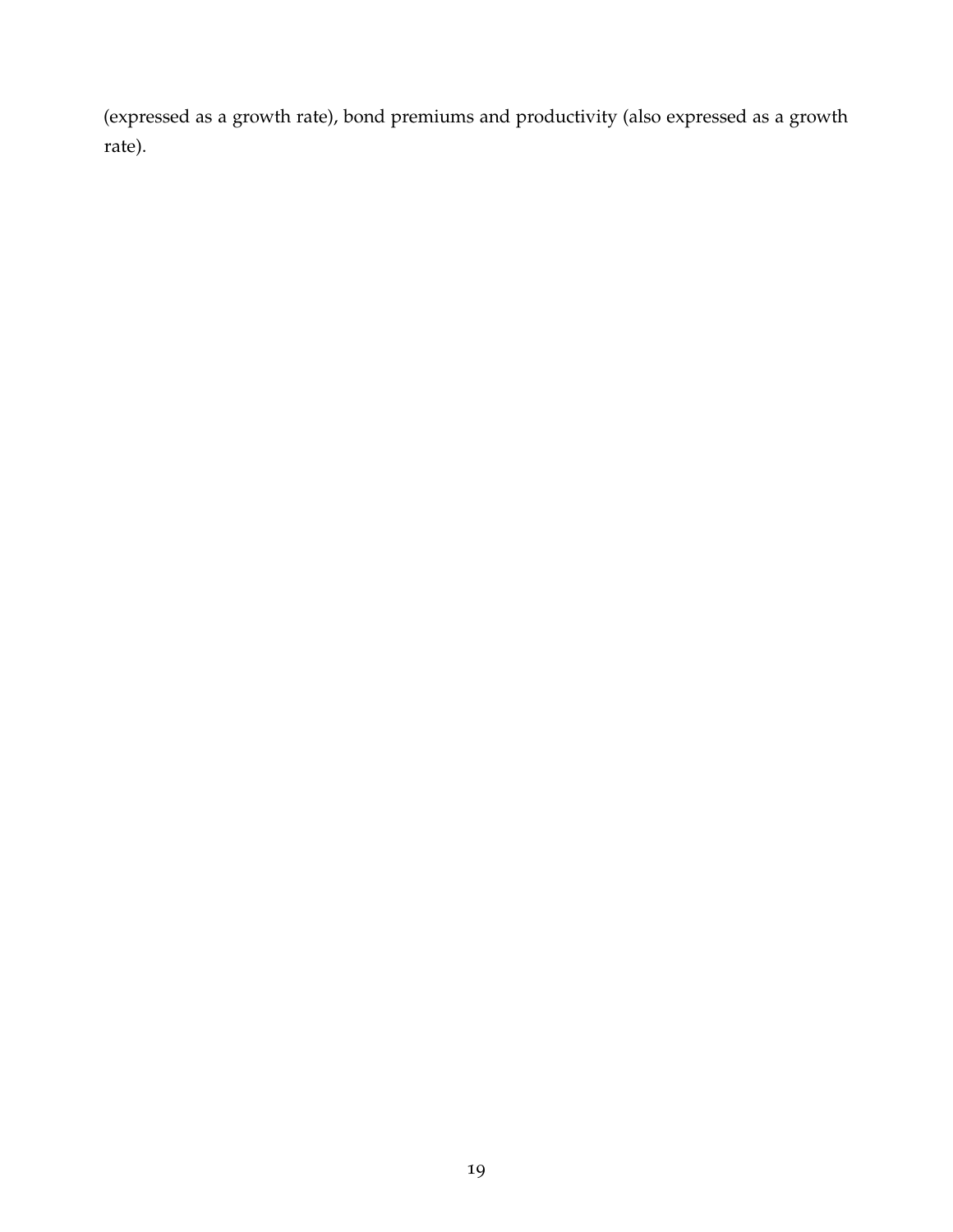<span id="page-19-0"></span>

|                                                                                                                                                                                                                                                                                                                                                                                                                                                                                                                                                                                                    |                                   | Static             |                          | Interest rates |               | Bond spread                                                                                           |               | Oil price     |                        | TFP*      |
|----------------------------------------------------------------------------------------------------------------------------------------------------------------------------------------------------------------------------------------------------------------------------------------------------------------------------------------------------------------------------------------------------------------------------------------------------------------------------------------------------------------------------------------------------------------------------------------------------|-----------------------------------|--------------------|--------------------------|----------------|---------------|-------------------------------------------------------------------------------------------------------|---------------|---------------|------------------------|-----------|
|                                                                                                                                                                                                                                                                                                                                                                                                                                                                                                                                                                                                    | $\begin{pmatrix} 1 \end{pmatrix}$ | নি                 | $\widehat{\mathfrak{c}}$ | $\widehat{A}$  | $\widehat{5}$ | $\odot$                                                                                               | $\mathcal{E}$ | $\circledast$ | $\widehat{\mathbf{c}}$ | (10)      |
|                                                                                                                                                                                                                                                                                                                                                                                                                                                                                                                                                                                                    |                                   | Pre-1984 Post-1984 | Pre-1984                 | Post-1984      | Pre-1984      | Post-1984                                                                                             | Pre-1984      | Post-1984     | Pre-1984               | Post-1984 |
| (1) Output                                                                                                                                                                                                                                                                                                                                                                                                                                                                                                                                                                                         | $-2.38***$                        | $-2.12***$         | $-2.72***$               | $-7.01***$     | $-1.14***$    | $-5.89***$                                                                                            | $-2.54***$    | $-4.64$ ***   | $-3.09***$             | 0.19      |
|                                                                                                                                                                                                                                                                                                                                                                                                                                                                                                                                                                                                    | (0.11)                            | (0.21)             | (0.65)                   | (1.30)         | (0.30)        | (4.39)                                                                                                | (0.53)        | (1.02)        | (0.74)                 | (26.0)    |
| $(2)$ Hours                                                                                                                                                                                                                                                                                                                                                                                                                                                                                                                                                                                        | $-1.96***$                        | $-2.89$ ***        | $-2.00^{***}$            | $-4.39***$     | $-1.89***$    | $-3.94***$                                                                                            | $-2.08***$    | $-3.27***$    | $-2.59***$             | $-1.17$   |
|                                                                                                                                                                                                                                                                                                                                                                                                                                                                                                                                                                                                    | (0.07)                            | (0.13)             | $(6 + 0)$                | (1.06)         | (0.23)        | (1.02)                                                                                                | (0.38)        | (6.79)        | (0.50)                 | (0.90)    |
| (2a) Employees                                                                                                                                                                                                                                                                                                                                                                                                                                                                                                                                                                                     | $-1.56***$                        | $-2.35***$         | $-1.28***$               | $-3.27***$     | $-1.00^{***}$ | $-3.42***$                                                                                            | $-1.35***$    | $-1.69**$     | $-1.18***$             | $-0.65$   |
|                                                                                                                                                                                                                                                                                                                                                                                                                                                                                                                                                                                                    | (0.07)                            | (0.10)             | (0.23)                   | (0.63)         | (0.10)        | (0.62)                                                                                                | (0.17)        | (0.51)        | (0.24)                 | (0.51)    |
| (2b) Hours per employee                                                                                                                                                                                                                                                                                                                                                                                                                                                                                                                                                                            | $-0.40$ **                        | $-0.54$ ***        | $-0.19$                  | $-0.69$        | $-0.33***$    | $-1.04$                                                                                               | $-0.16$       | $-1.56***$    | $-0.70$ <sup>***</sup> | $-1.62**$ |
|                                                                                                                                                                                                                                                                                                                                                                                                                                                                                                                                                                                                    | (0.04)                            | (0.09)             | (6.13)                   | (0.53)         | (0.06)        | (0.56)                                                                                                | (0.15)        | (0.45)        | (0.21)                 | (0.50)    |
| (3) Labor productivity                                                                                                                                                                                                                                                                                                                                                                                                                                                                                                                                                                             | $-0.42$ <sup>***</sup>            | $0.77***$          | $-0.75$                  | $-0.60$        | $-0.30$       | $-0.84$                                                                                               | $-0.09$       | $-1.26$       | 0.05                   | 0.42      |
|                                                                                                                                                                                                                                                                                                                                                                                                                                                                                                                                                                                                    | (0.11)                            | (0.21)             | (6.47)                   | (1.07)         | (0.25)        | (1.12)                                                                                                | (0.30)        | (0.77)        | (0.39)                 | (2.5)     |
|                                                                                                                                                                                                                                                                                                                                                                                                                                                                                                                                                                                                    | 144                               | $\overline{a}$     | 56                       | 84             | $\frac{1}{4}$ | 84                                                                                                    | 140           | 84            | 140                    | 84        |
| the resulting impulse response functions. Standard errors are reported in parentheses. The pre-1984 sample runs from 1949Q1 to 1984Q4, while the<br>Lock dock to Danis control design to DDC c + r DDC c + r Check to the trees that the contrate the second to compute the second to DDC r second to DDC r second to DDC r second to DDC r second the process contrate the second<br>Notes: *** /* indicates significance at the 99/95/90% confidence level. Columns (1) and (2) correspond to the results reported in Table 1 in column<br>$(1)$ . Columns $(3)-(8)$ report estimates using LPIV |                                   |                    |                          |                |               | and the resulting impulse response functions. Columns $(g)$ and $(10)$ reports estimates using LP and |               |               |                        |           |

post-1984 sample runs from 1985Q1 to 2007Q4, except for interest rate and bond spread, whose pre-1984 samples run from 1969Q1 to 1984Q4 and

post-1984 sample runs from 1985Q1 to 2007Q4, except for interest rate and bond spread, whose pre-1984 samples run from 1969Q1 to 1984Q4 and

from 1973 $Q$ 1 to 1984 $Q$ 4, respectively.

from 1973Q1 to 1984Q4, respectively.

Table 2: Shock-specific Okun elasticities. Pre- and Post-1984 samples **Table 2:** *Shock-specific Okun elasticities. Pre- and Post-1984 samples*

20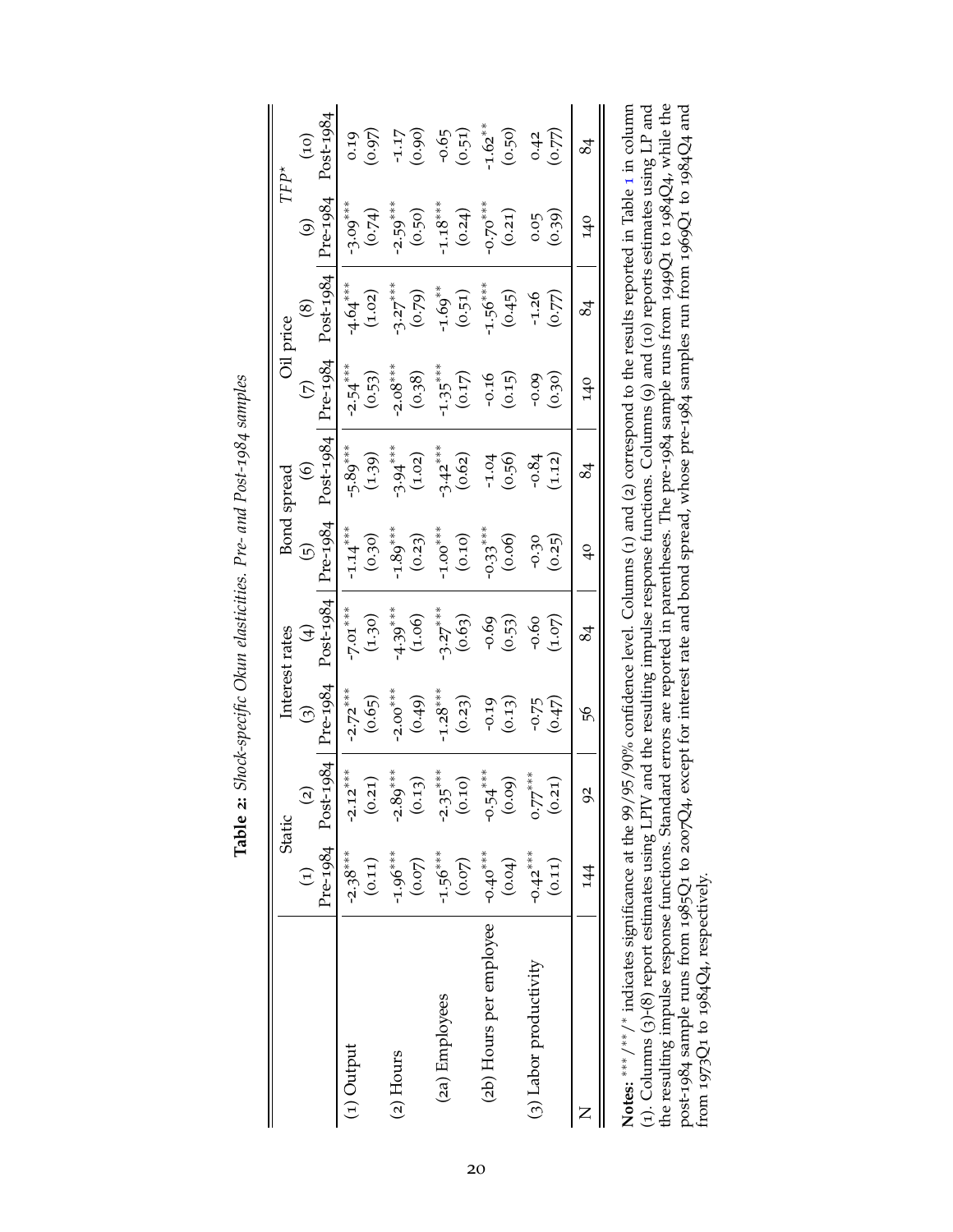We begin with summary statistics stratified by era, before and after 1984, and reported in Table [3](#page-20-0). The table reports mean, standard deviation (S.D.), skewness and the first autocorrelation  $(\rho_1)$ . Simple tests of the equality of means across samples suggest that for bond spread and technology shocks, the center of the distributions have shifted in a significant manner. Interest rates are much less volatile and relatively more symmetric about the mean than they used to be. Not surprisingly, interest rates are highly persistent. Although the mean for oil prices has not shifted significantly, the volatility of oil prices is much higher during the Great Moderation era. Bond spreads have nearly doubled. *TFP*<sup>\*</sup> is growing considerably slower in the post-1984 era, with negative skewness.

<span id="page-20-0"></span>

|                        |                   | Interest Rate     |      | Oil prices         |      | <b>Bond Spread</b> |          | $TFP*$    |
|------------------------|-------------------|-------------------|------|--------------------|------|--------------------|----------|-----------|
|                        | $\left( 1\right)$ | $\left( 2\right)$ | (3)  | (4)                | (5)  | (6)                | (7)      | (8)       |
|                        | Pre-1984          | Post-1984         |      | Pre-1984 Post-1984 |      | Pre-1984 Post-1984 | Pre-1984 | Post-1984 |
| Mean                   | 5.00              | 4.70              | 1.60 | 1.30               | 1.10 | 1.70               | 1.50     | 1.10      |
| p-value                |                   | [0.49]            |      | [0.81]             |      | [0.00]             |          | [0.06]    |
| S.D.                   | 3.30              | 1.90              | 8.50 | 13.50              | 0.30 | 0.70               | 1.70     | 1.40      |
| <i><b>Skewness</b></i> | 1.10              | $-0.20$           | 7.20 | $-0.80$            | 1.40 | 1.40               | 0.10     | $-0.70$   |
| $\rho_1$               | 0.97              | 0.97              | 0.18 | 0.16               | 0.83 | 0.93               | 0.69     | 0.74      |
| N                      | 144               | 92                | 144  | 92                 | 48   | 92                 | 144      | 92        |

**Table 3:** *Summary statistics before and after the Great Moderation*

*Notes*: *Mean* refers to the sample mean; *p-value* refers to the p-value of the null that the sample mean between samples is the same; *S.D.* refers to standard deviation; *Skewness* refers to the skewness coefficient; and *ρ*<sup>1</sup> refers to the coefficient of first order serial correlation. The pre-1984 sample runs from 1949Q1 to 1984Q4, while the post-1984 sample runs from 1985Q1 to 2007Q4, except for interest rate and bond spread, whose pre-1984 samples run from 1969Q1 to 1984Q4 and from 1973Q1 to 1984Q4, respectively.

The main takeaway from the analysis can therefore be summarized as follows. Although there have been noticeable differences in the distribution of the treatment factors that we considered in the analysis, to a great extent the overall effect of each of all these factors (with perhaps the exception of interest rates), has not changed as dramatically as one would expect. Thus, it is perhaps not surprising that the overall estimate of the Okun coefficient across samples reported in Table [2](#page-19-0) has not varied very much even though, as we document in that table, the margins that, on aggregate, firms use to adjust to shocks appear to have shifted considerably.

Altogether, we find both that the nature of shocks hitting the economy and firms' responses to these shocks have changed. In some cases, such as for the bond spread and oil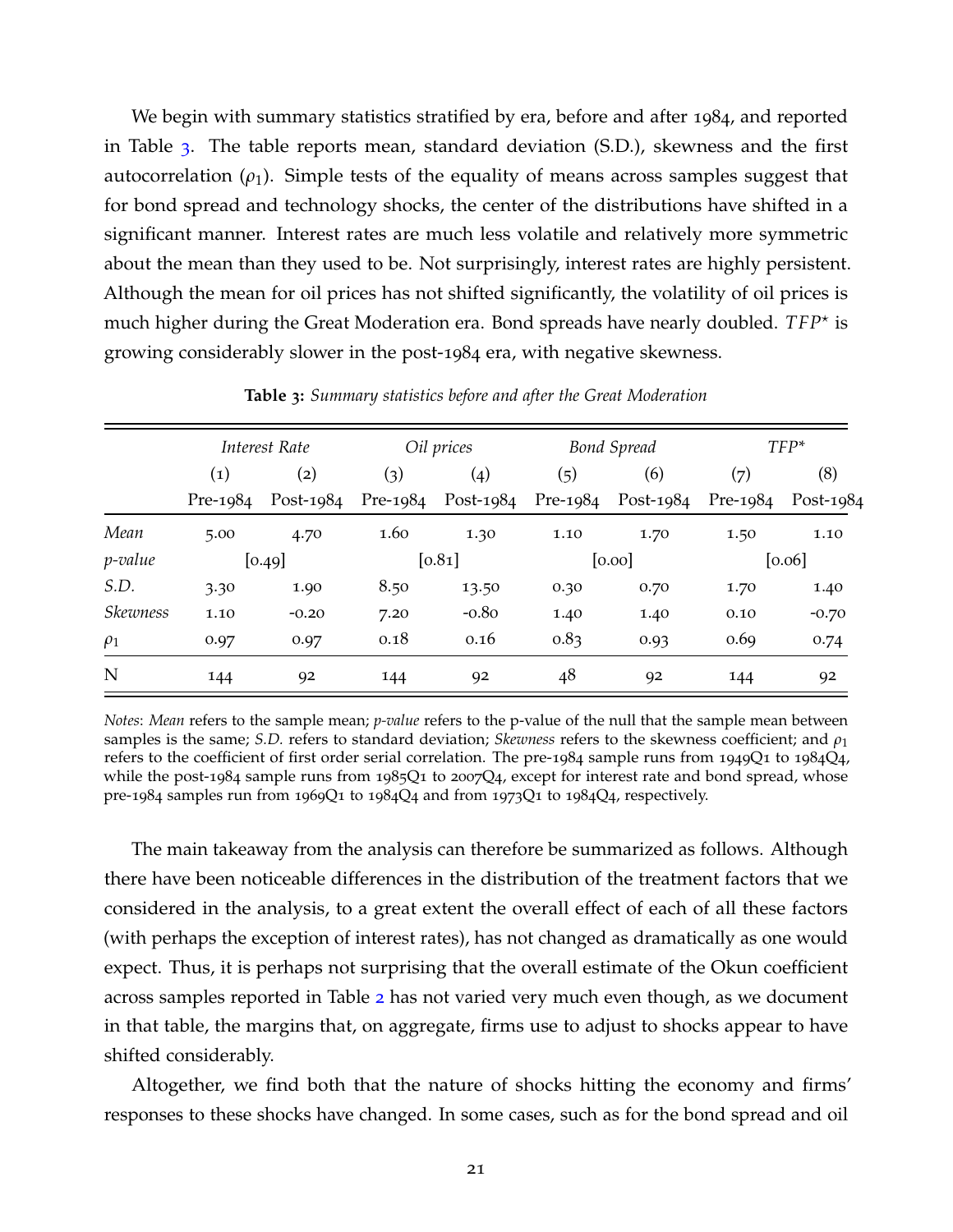price shocks, the coefficients on some of the margins have shifted considerably. Something similar can be said about technology shocks. Table [2](#page-19-0) shows that the coefficients estimated over the Great Moderation yield a clear departure from the pre-1984 patterns. Therefore, these findings provide some evidence that, at least in response to these shocks, shifts in the firms' aggregate behavior have played a role in explaining the differences between firms' responses between the pre- and the post-1984 periods.

The different dynamics of interest rate shocks come as no surprise since, as shown by [Leeper, Sims and Zha](#page-29-12) ([1996](#page-29-12)) and Galí, Smets and Wouters ([2011](#page-28-5)), monetary shocks have played a different role during the Great Moderation, and have been responsible for a smaller fraction of the variances of output and unemployment. In addition, Table [2](#page-19-0) shows that the components of the Okun coefficient seem to also have changed during that period in response to an interest rate shock, with an increase (in absolute value) in the coefficients of both the Okun coefficient and number of employees.

#### 6. What explains the cyclicality of productivity?

As Section [4](#page-15-0) showed, the cyclicality of labor productivity has switched over the sample. It went from being procyclical to becoming countercyclical. We explore the mechanisms that may explain this switch in more detail in this section. To do this, we move from simple identities to a more formal growth accounting framework as in [Basu, Fernald and Kimball](#page-27-5)  $(2006).$  $(2006).$  $(2006).$ 

Specifically, suppose output *Y* depends on three terms: capital services  $W \times K$ , effective labor services  $L \times Q \times \Phi$ , and technology, A. Capital services, in turn, depend on the stock of capital, *K*, and the workweek of capital (the number of hours capital is actually in operation), *W*. Effective labor services depend on hours *L*; the average "quality" of each hour, *Q* (which captures age, experience, and other observables); and effort Φ per quality-adjusted hour. Note that capital utilization shows up in *W* and labor hoarding in Φ. *A* is technology. We suppress time subscripts for simplicity. The production function can therefore be expressed as:

<span id="page-21-0"></span>
$$
Y = F(W \times K; L \times Q \times \Phi; A). \tag{11}
$$

Next, take log differences and impose the usual growth-accounting assumptions: (1) that the representative firm produces with constant returns; (2) that it faces perfect competition; and (3) that it takes factor prices as given. Under these assumptions, cost-minimization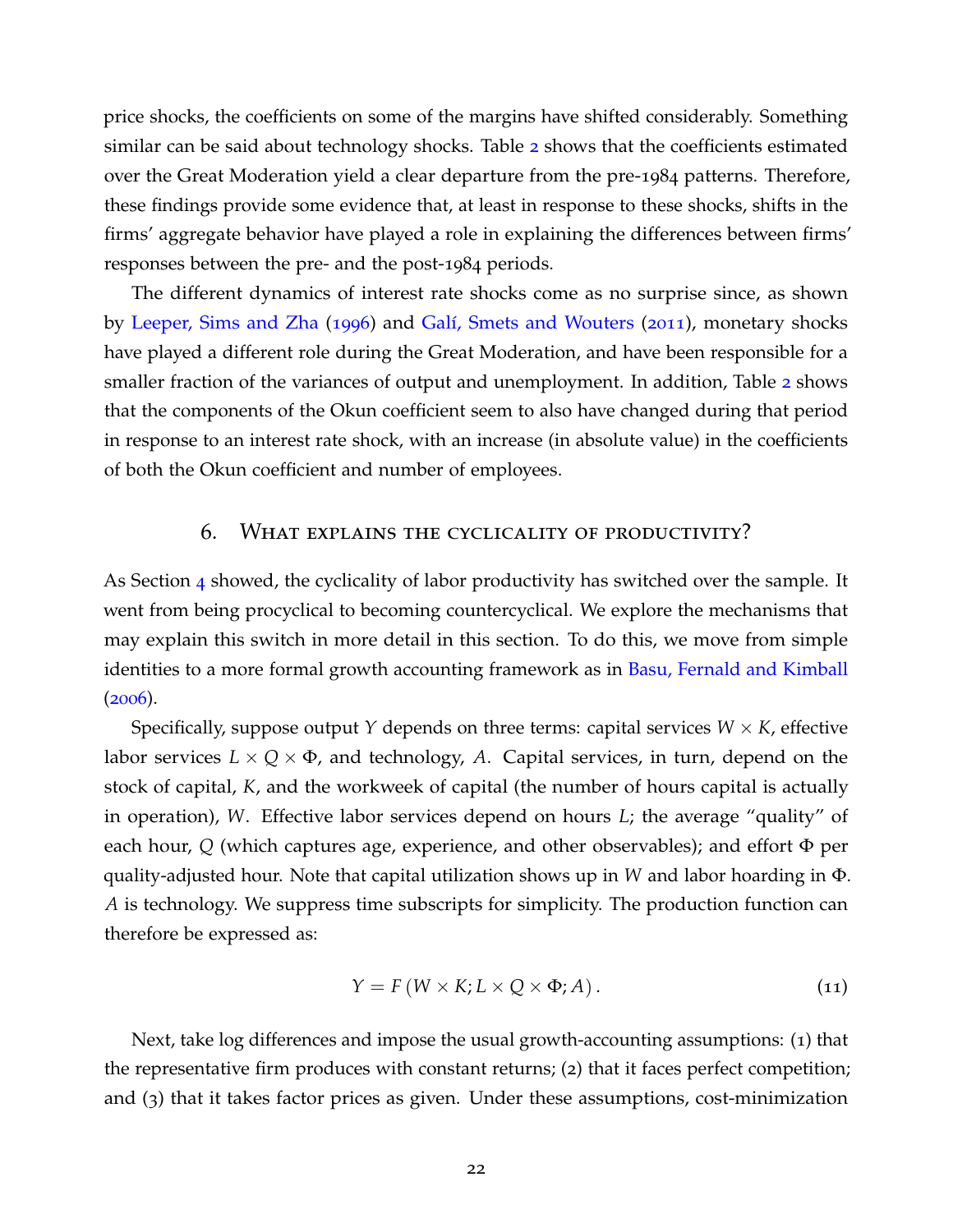implies that output elasticities are equal to factor shares. We denote the capital's share by *α* and the labor's share by  $(1 - \alpha)$ . In the Cobb-Douglas case, the factor shares are constant. In the more general case the shares and the output elasticities change over time. We explore this time variation further in the empirical analysis that follows. $<sup>11</sup>$  $<sup>11</sup>$  $<sup>11</sup>$ </sup>

With these assumptions, the production function in equation ([11](#page-21-0)) takes the form (expressed in growth rates):

<span id="page-22-1"></span>
$$
\Delta y = \alpha (\Delta k + \Delta w) + (1 - \alpha) (\Delta l + \Delta \phi + \Delta q) + \Delta a, \tag{12}
$$

where, again, we use lower case to indicate the logs of the variables and  $\Delta$  to denote first differences. We have normalized the elasticity of output with respect to technology to be one.

We define the standard measure of total factor productivity (TFP) growth, ∆*z*, as output growth less share-weighted input growth. That is:

$$
\Delta z = \Delta y - \alpha \Delta k - (1 - \alpha) (\Delta l + \Delta q).
$$

Defining the contribution of factor utilization (the workweek of capital and labor effort) to growth as ∆*υ* ≡ *α*∆*w* + (1 − *α*) ∆*φ*, we can then use expression ([12](#page-22-1)) to write ∆*z* = ∆*υ* + ∆*a*. That is, TFP growth reflects variations in factor utilization and in technology. We will refer to the empirical counterpart of ∆*a* as "utilization-adjusted TFP" or *TFP*? , which is the shorthand we have been using for referring to technology shocks in earlier parts of the paper. ∆*a* is technology for the case of perfect competition and an aggregate production function.<sup>[12](#page-22-2)</sup> This is the measure we have used in the preceding analysis.

Expression ([12](#page-22-1)) can now be rearranged in terms of labor productivity,  $(\Delta y - \Delta l)$ , where:

<span id="page-22-3"></span>
$$
\Delta y - \Delta l = \alpha (\Delta k - \Delta l) + (1 - \alpha) \Delta q + (\alpha \Delta w + (1 - \alpha) \Delta \phi) + \Delta a
$$
  

$$
\equiv \alpha (\Delta k - \Delta l) + (1 - \alpha) \Delta q + \Delta v + \Delta a.
$$
 (13)

<span id="page-22-0"></span> $11$ An example of a more general functional form is the translog, which is a flexible second-order approximation to any function. With this functional form, growth rates are written as log-changes and the shares are averages in periods *t* and *t* − 1; these are the conventions followed in our data. Some studies document secular changes in shares, such as, [Elsby, Hobijn and](#page-27-9) Sahin ([2013](#page-27-9)). They discuss the decline in the labor share observed over the past two decades. That said, whether constant or time-varying shares, the choice has little effect on the analysis provided below. [Basu and Fernald](#page-26-6) ([2001](#page-26-6)) discuss the more general case in which an aggregate constant-returns production function may not exist. Failures of these maintained assumptions can add additional non-technology terms to the empirical measure of utilization-adjusted TFP, however.

<span id="page-22-2"></span> $12$ Consistent with our assumptions, [Basu, Fernald and Kimball](#page-27-5) ([2006](#page-27-5)) find that utilization is the most important non-technological factor affecting measured TFP over the business cycle.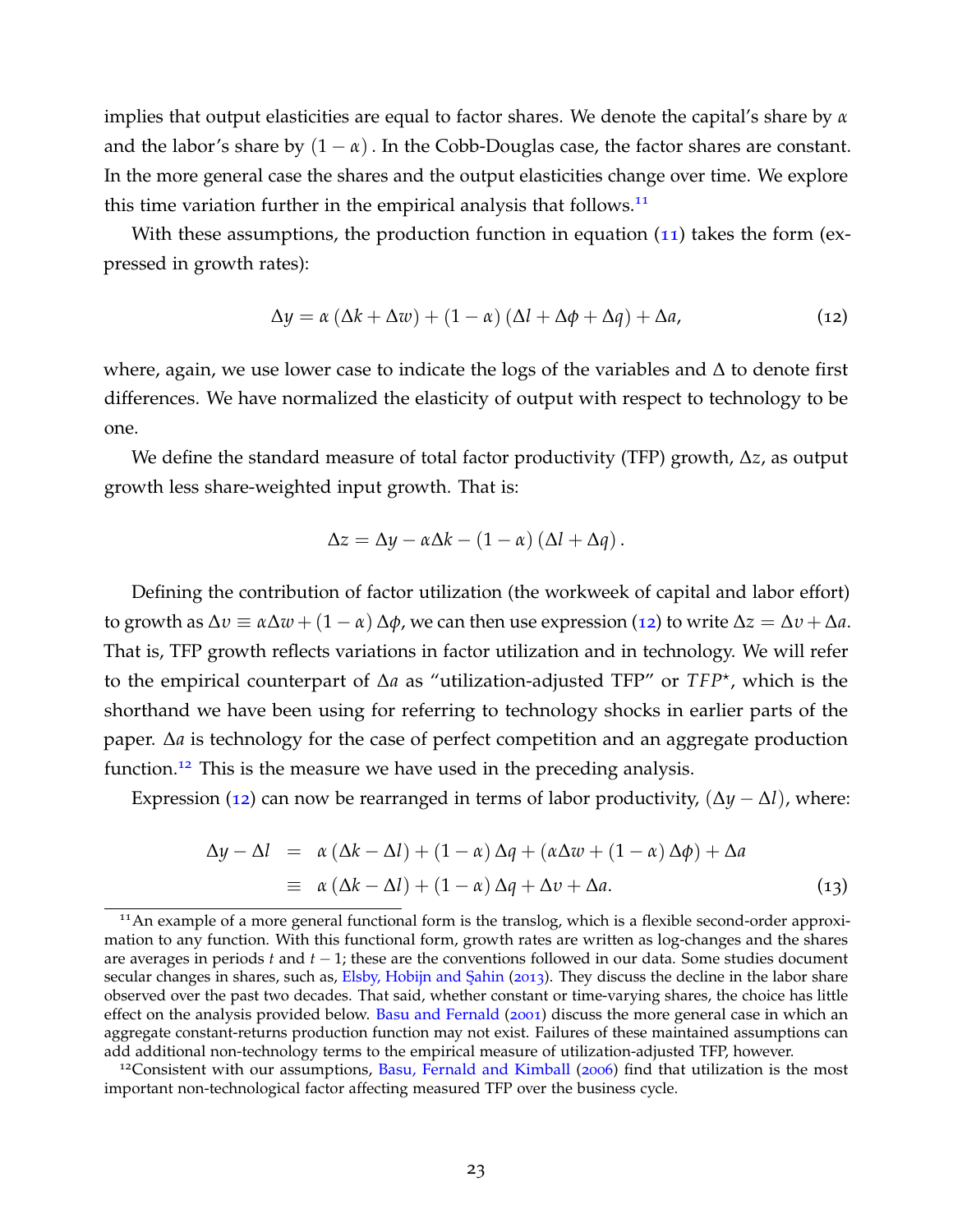<span id="page-23-0"></span>

|                                                                                                                                                                                                                                                             |                                               | Static                      |                                    | Interest rates             |                                      | Bond spread                                                                                                                                                                                                      |                           | Oil price                  |                                       | $TFP^*$              |
|-------------------------------------------------------------------------------------------------------------------------------------------------------------------------------------------------------------------------------------------------------------|-----------------------------------------------|-----------------------------|------------------------------------|----------------------------|--------------------------------------|------------------------------------------------------------------------------------------------------------------------------------------------------------------------------------------------------------------|---------------------------|----------------------------|---------------------------------------|----------------------|
|                                                                                                                                                                                                                                                             | Pre-1984<br>$\begin{pmatrix} 1 \end{pmatrix}$ | Post-1984<br>$\overline{c}$ | Pre-1984<br>$\widehat{\mathbb{C}}$ | $Post-1984$<br>$\bigoplus$ | $Pre-1984$<br>$\widehat{\mathbb{E}}$ | Post-1984<br>$\circledcirc$                                                                                                                                                                                      | Pre-1984<br>$\mathcal{L}$ | Post-1984<br>$\circledast$ | $Pre-1084$<br>$\widehat{\mathcal{G}}$ | Post-1984<br>(10)    |
| $(3)$ Labor productivity                                                                                                                                                                                                                                    | $-0.42$ <sup>***</sup>                        | $0.77***$                   | $-0.75$                            | $-0.60$                    | $-0.30$                              | $-0.84$                                                                                                                                                                                                          | $-0.09$                   | $-1.26$                    | 0.05                                  | 0.42                 |
|                                                                                                                                                                                                                                                             | (0.11)                                        | (0.21)                      | (0.47)                             | (1.07)                     | (0.25)                               | (1.12)                                                                                                                                                                                                           | (0.30)                    | (0.77)                     | (0.39)                                | (6.77)               |
| (3a) Capital deepening                                                                                                                                                                                                                                      | $0.60***$                                     | $0.80***$                   | $0.71***$                          | $1.32***$                  | $0.56***$                            | 0.59                                                                                                                                                                                                             | $0.54***$                 | $0.77$ <sup>***</sup>      | $0.78***$                             | 0.36                 |
|                                                                                                                                                                                                                                                             | (6.03)                                        | (0.07)                      | (0.15)                             | (0.28)                     | (0.08)                               | (0.32)                                                                                                                                                                                                           | (0.12)                    | (0.21)                     | (0.16)                                | (0.26)               |
| (3b) Labor quality                                                                                                                                                                                                                                          | $0.05***$                                     | $0.09*$                     | $0.25***$                          | 0.16                       | $0.12***$                            | $0.46***$                                                                                                                                                                                                        | 0.06                      | 0.18                       | 0.09                                  | $0.29*$              |
|                                                                                                                                                                                                                                                             | (0.01)                                        | (6.03)                      | (0.05)                             | (0.16)                     | (0.02)                               | (0.16)                                                                                                                                                                                                           | (6.03)                    | (0.13)                     | (0.05)                                | (0.14)               |
| $(3c)$ TFP                                                                                                                                                                                                                                                  | $-1.06***$                                    | $-0.11$                     | $-1.23$ <sup>*</sup>               | $-1.84$                    | $-0.88***$                           | $-2.26$                                                                                                                                                                                                          | $-0.87*$                  | $-2.29$ <sup>*</sup>       |                                       | $-0.16$              |
|                                                                                                                                                                                                                                                             | (0.12)                                        | (0.21)                      | (0.50)                             | (1.10)                     | (0.24)                               | (1.26)                                                                                                                                                                                                           | (0.36)                    | (6.0)                      | $-1.07$ <sup>*</sup><br>(0.50)        | (6.99)               |
| (3c1) Utilization                                                                                                                                                                                                                                           | $-1.49$ ***                                   | $-0.81***$                  | $-1.06**$                          | $-1.09$                    | $-1.11***$                           | $-0.60$                                                                                                                                                                                                          | $-0.65$                   | $-2.36***$                 | $-2.81***$                            | $-1.75$ <sup>*</sup> |
|                                                                                                                                                                                                                                                             | (0.12)                                        | (0.18)                      | (0.39)                             | (0.78)                     | (0.26)                               | (6.93)                                                                                                                                                                                                           | (0.36)                    | (6.74)                     | (0.51)                                | (0.69)               |
| (3c2) TFP*                                                                                                                                                                                                                                                  | $0.43***$                                     | $0.70**$                    | $-0.57$                            | 0.90                       | $0.48*$                              | $-0.44$                                                                                                                                                                                                          | 0.14                      | 0.96                       | $1.29***$                             | 0.33                 |
|                                                                                                                                                                                                                                                             | (0.10)                                        | (0.24)                      | (0.34)                             | (1.36)                     | (0.20)                               | (1.38)                                                                                                                                                                                                           | (0.29)                    | (6.94)                     | (0.37)                                | (1.19)               |
|                                                                                                                                                                                                                                                             | 144                                           | 92                          | 56                                 | 84                         | $\frac{1}{2}$                        | 84                                                                                                                                                                                                               | 140                       | 84                         | 140                                   | 84                   |
| response functions. Standard errors are reported in parentheses. The pre-1984 sample runs from 1949Q1 to 1984Q4, while the post-1984 sample runs<br>Notes: ***/**/* indicates significance at the $99/$<br>report estimates using LPIV and the resulting im |                                               |                             |                                    |                            |                                      | ppulse response functions. Columns $(g)$ and $(10)$ reports estimates using LP and the resulting impulse<br>95/90% confidence level. Columns (1) and (2) replicate results reported in Table ??. Columns (3)-(8) |                           |                            |                                       |                      |

report estimates using LPIV and the resulting impulse response functions. Columns (9) and (10) reports estimates using LP and the resulting impulse response functions. Standard errors are reported in parentheses. The pre-1984 sample runs from 1949Q1 to 1984Q4, while the post-1984 sample runs from 1985Q1 to 2007Q4, except for interest rate and bond spread, whose pre-1984 samples run from 1969Q1 to 1984Q4 and from 1973Q1 to 1984Q4,

from 1985Q1 to 2007Q4, except for interest rate and bond spread, whose pre-1984 samples run from 1969Q1 to 1984Q4 and from 1973Q1 to 1984Q4,

respectively.

respectively.

Table 4: Labor productivity responses to different shocks. Pre- and Post-1984 samples **Table 4:** Labor productivity responses to different shocks. Pre- and Post-1984 samples

24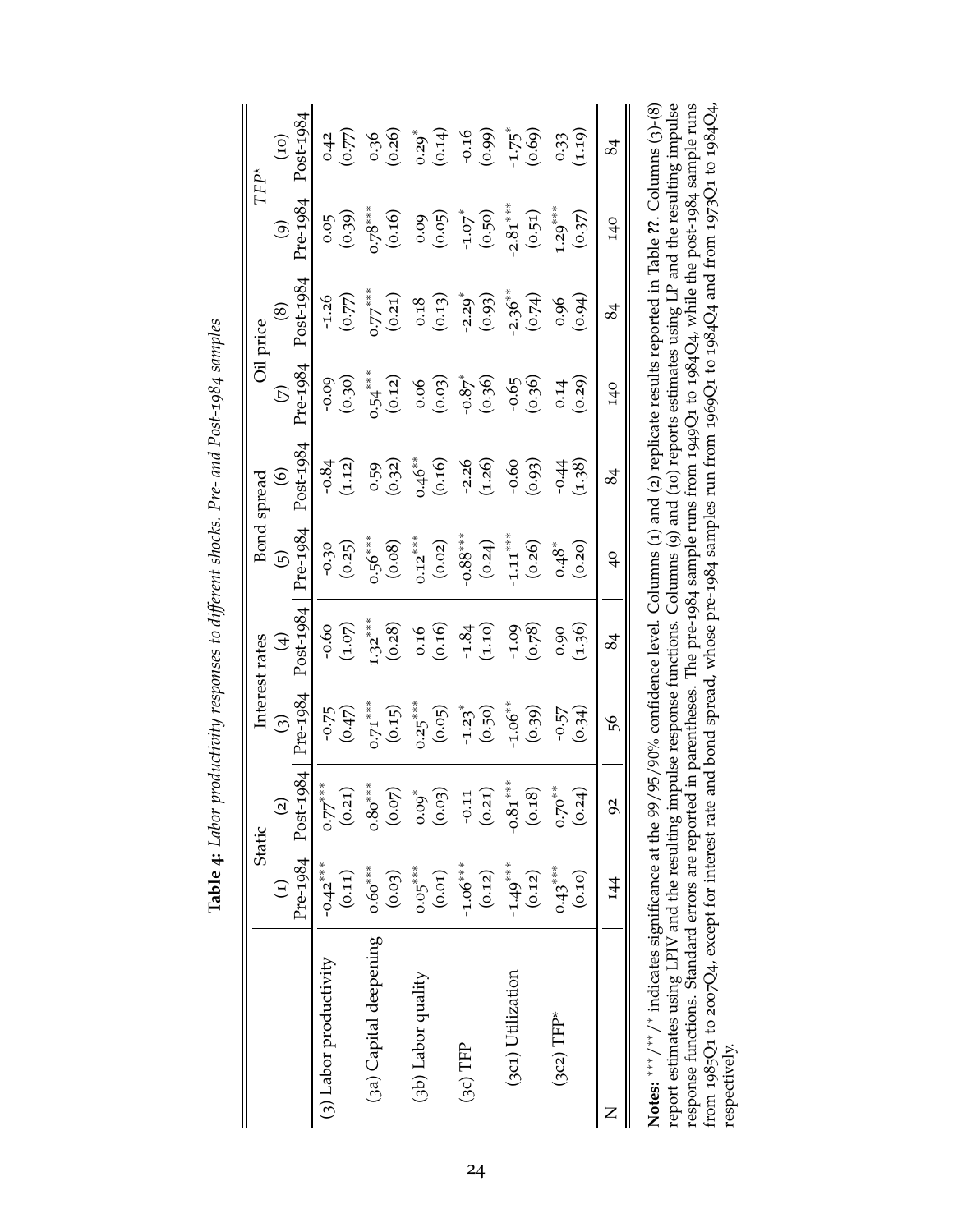Therefore, labor productivity, (∆*y* − ∆*l*), can change because of *capital-deepening*, given by *α* (∆*k* − ∆*l*); *labor quality*, given by (1 − *α*) ∆*q*; *factor utilization*, ∆*υ*; or *technology*, ∆*a*.

Based on this discussion, we revisit the labor productivity results first reported in Table [2](#page-19-0). Thus, Table [4](#page-23-0) reports the labor productivity estimates in row (3) of Table [2](#page-19-0) to help the reader, and then provides a similar analysis for each of the subcomponents of labor productivity using expression  $(13)$  $(13)$  $(13)$ .

Table [4](#page-23-0) is quite revealing. Once again, while labor productivity coefficients for interest rates and credit shocks look similar on the surface, there are dramatic changes taking place in the subcomponents. First, we discuss the overall shifts reported in columns (1) and (2) for the static case. The shift in the cyclicality of labor productivity is largely explained by shifts in utilization rates.  $TFP^*$  is slightly more countercyclical after 1985. The shift is more dramatic when considering the interest rate estimates in columns  $(3)$  and  $(4)$ . Notice that row (3c2) corresponding to  $TFP*$  switches from being countercyclical (-0.57 to 0.90). Interestingly, although labor productivity has similar values in row (3) for interest rate and bond spread shocks, the switch in row (3c2) for the bond spread is exactly the opposite of that just discussed for interest rates. *TFP*? goes from being countercyclical to procyclical instead (0.48 to -0.44).

Oil markets offer a different perspective. Here labor productivity becomes much more procyclical, in large part explained by the shift in the utilization margin. Estimates in row (3c1) switch from  $-0.65$  to  $-2.36$  even as  $TFP*$  is becoming more countercyclical, 0.14 to 0.96.

Since workers could be displaced more easily as unemployment increases, labor productivity also rises, becoming countercyclical. The change in cyclicality of labor productivity comes as a result of a change in all of its components, particularly factor utilization. The increase in the coefficients of capital deepening, of labor quality, and of utilization basically reflects a compositional effect. As unemployment rises and the number of employees declines, capital deepening (capital-labor ratio) and labor quality increase as qualified workers are more likely to remain employed. Utilization is still negatively correlated with unemployment, although this correlation is weaker in the post-1984 sample—the larger displacement of workers is accompanied by a smaller decline in factor utilization, relative to the pre-1984 sample.

# 7. Conclusion

The U.S. economy has generated growth of about 2% per capita over 100 years, a remarkable feat of stability. Underneath that stability, punctuated by the avatars of geopolitical events,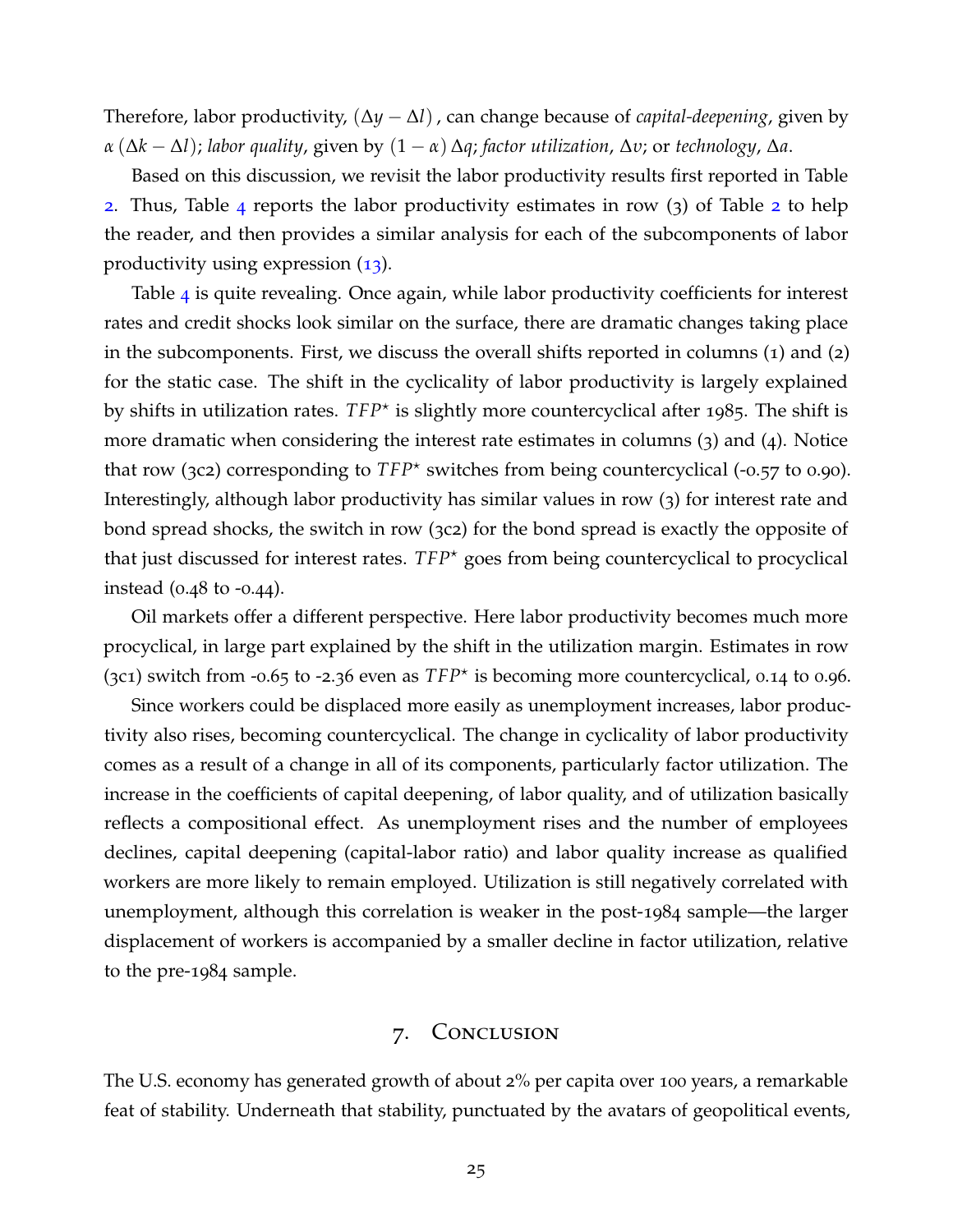financial crises and the business cycle, hides an ever-changing economy. Through the lens of the economy's production function, we have investigated the manner labor and capital markets interact in the face of technological and institutional change since WW2, focusing on the before and the after of the Great Moderation.

Longstanding relationships among the big macroeconomic aggregates, such as Okun's Law, have stood remarkably still over this period. Yet beneath this deceiving calm, currents of change criss-crossed the economic ocean floor. Enduring benchmarks on which macroeconomic models have been designed and calibrated turn out to have evolved in some ways known and unknown. The latter have been the focus of this paper.

Our paper makes several contributions. We show that firms have increasingly preferred to adjust workforce over workweek, and therefore hours have become more responsive to unemployment fluctuations. Intensive and extensive margins play important roles: utilization rates, capital deepening and labor quality all vary in ways that had not been fully appreciated (exceptions include [Barnichon,](#page-26-4) [2010](#page-26-4) and Galí and Gambetti, [2009](#page-28-10)). Productivity, one of the fundamental forces of prosperity, has switched from being countercyclical to being procyclical. The implications of such a shift are difficult to underestimate. It begs the question: Does countercyclical policy matter not just in the short-run, but also in the medium and long-runs? Our results indicate that much depends on the nature of the shock the economy experiences in any given moment.

Our paper makes other contributions. On the methodological front, we have provided a new approach to investigate how fundamental moments of the economy vary depending on the shock experienced. In addition, we have discussed a different approach to evaluating the relative explanatory power of exogenous forces, whose impact and volatility have also changed. In aggregate, firms adjust to different shocks differently.

Factor utilization turns out to play an important role, in particular, providing important evidence in support of a large literature that emphasizes the importance of unobserved variations in factor intensity as an explanation for movements in productivity (see [Basu and](#page-26-6) [Fernald,](#page-26-6) [2001](#page-26-6) and references therein). Moreover, this result ties into many DSGE models that find that a utilization margin helps propagate shocks.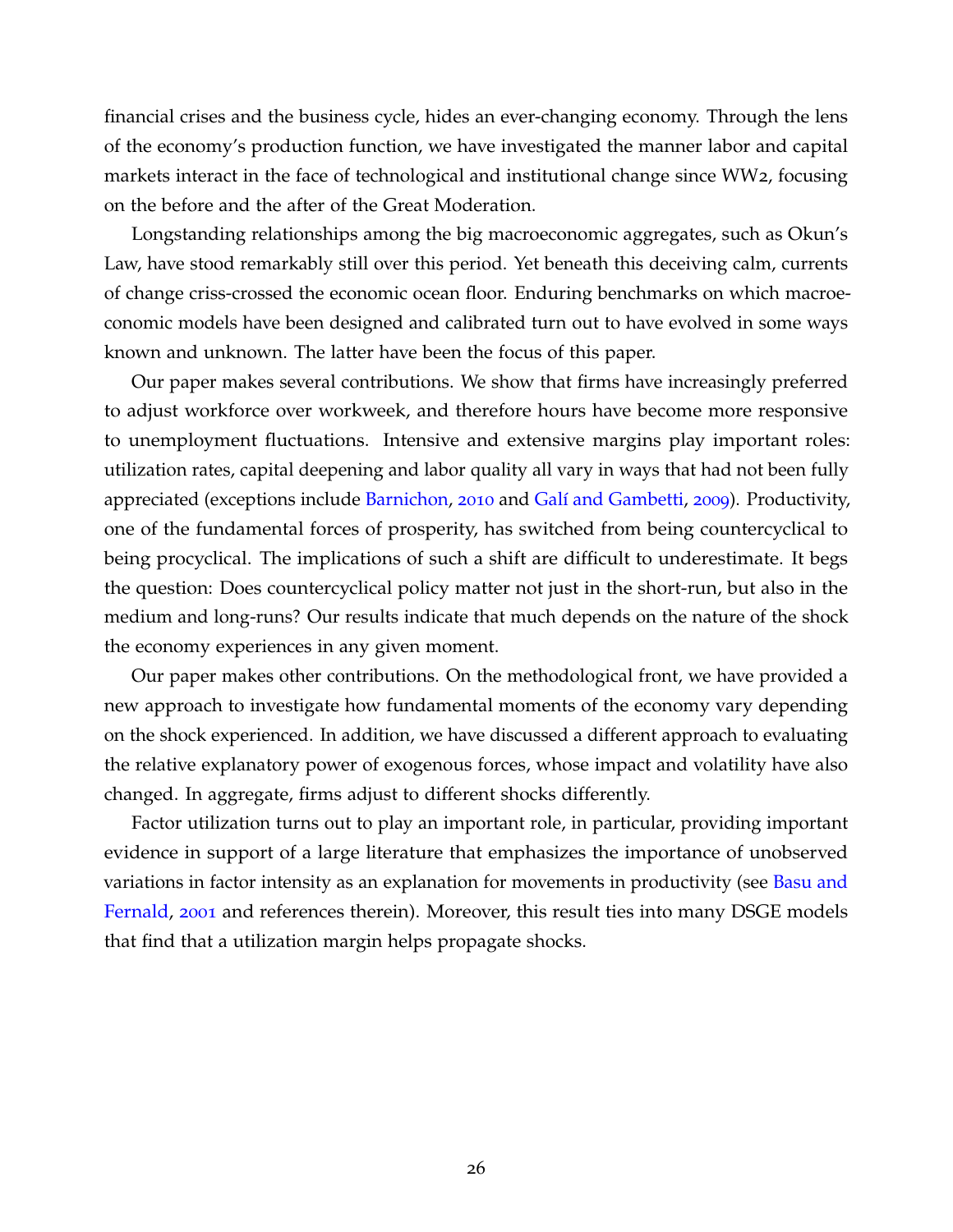#### **REFERENCES**

- <span id="page-26-9"></span>**Aaronson, Daniel, and Daniel G. Sullivan.** 2001. "Growth in worker quality." *Economic Perspectives*, , (Q IV): 53–74.
- <span id="page-26-7"></span>**Acemoglu, Daron, Philippe Aghion, and Giovanni L. Violante.** 2001. "Deunionization, technical change and inequality." *Carnegie-Rochester Conference Series on Public Policy*,  $55(1)$ : 229–264.
- <span id="page-26-8"></span>**Ahmed, Shaghil, Andrew Levin, and Beth Anne Wilson.** 2004. "Recent U.S. Macroeconomic Stability: Good Policies, Good Practices, or Good Luck?" *The Review of Economics and Statistics*, 86(3): 824–832.
- <span id="page-26-3"></span>**Andolfatto, David.** 1996. "Business Cycles and Labor-Market Search." *American Economic Review*, 86(1): 112–32.
- <span id="page-26-10"></span>**Angeletos, George Marios, and Jennifer La'O.** 2013. "Sentiments." *Econometrica*, 81(2): 739– 779.
- <span id="page-26-5"></span>**Aruoba, S. Boragan, Francis X. Diebold, Jeremy Nalewaik, Frank Schorfheide, and Dongho Song.** 2013. "Improving GDP Measurement: A Forecast Combination Perspective." In *Recent Advances and Future Directions in Causality, Prediction, and Specification Analysis*. , ed. Xiaohong Chen and Norman R. Swanson, 1–25. Springer.
- <span id="page-26-0"></span>**Backus, David K, and Patrick J Kehoe.** 1992. "International Evidence of the Historical Properties of Business Cycles." *American Economic Review*, 82(4): 864–88.
- <span id="page-26-1"></span>**Backus, David K, Patrick J Kehoe, and Finn E Kydland.** 1994. "Dynamics of the Trade Balance and the Terms of Trade: The J-Curve?" *American Economic Review*, 84(1): 84–103.
- <span id="page-26-2"></span>**Ball, Laurence M., Daniel Leigh, and Prakash Loungani.** 2013. "Okun's Law: Fit at Fifty?" National Bureau of Economic Research NBER Working Papers 18668.
- <span id="page-26-4"></span>**Barnichon, Regis.** 2010. "Productivity and unemployment over the business cycle." *Journal of Monetary Economics*, 57(8): 1013–1025.
- <span id="page-26-6"></span>**Basu, Susanto, and John G. Fernald.** 2001. "Why Is Productivity Procyclical? Why Do We Care?" In *New Developments in Productivity Analysis*. , ed. Michael Harper Edwin Dean and Charles Hulten, 225–302. University of Chicago Press.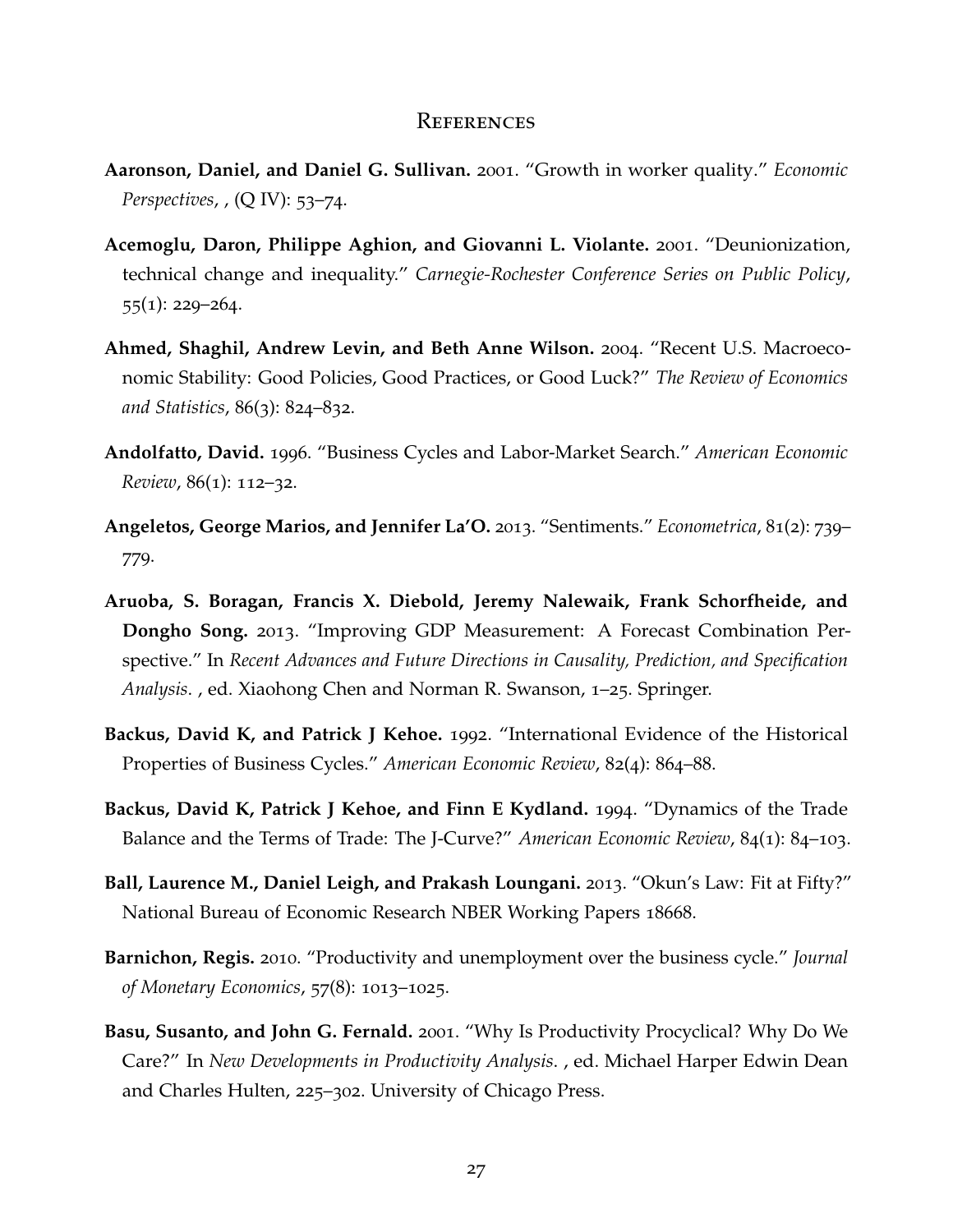- <span id="page-27-5"></span>**Basu, Susanto, John G. Fernald, and Miles S. Kimball.** 2006. "Are Technology Improvements Contractionary?" *The American Economic Review*, 96(5): 1418–1448.
- <span id="page-27-11"></span>**Benhabib, Jess, Pengfei Wang, and Yi Wen.** 2015. "Sentiments and Aggregate Demand Fluctuations." *Econometrica*, 83(2): 549–585.
- <span id="page-27-0"></span>**Blanchard, Olivier, and Jordi Gal´ı.** 2010. "Labor Markets and Monetary Policy: A New Keynesian Model with Unemployment." *American Economic Journal: Macroeconomics*,  $2(2)$ : 1–30.
- <span id="page-27-8"></span>**Boivin, Jean, and Marc P. Giannoni.** 2006. "Has Monetary Policy Become More Effective?" *The Review of Economics and Statistics*, 88(3): 445–462.
- <span id="page-27-3"></span>**Cloyne, James, and Patrick Hürtgen.** 2014. "The macroeconomic effects of monetary policy: a new measure for the United Kingdom." Bank of England Working Paper 493.
- <span id="page-27-7"></span>**Cociuba, Simona, Edward C. Prescott, and Alexander Ueberfeldt.** 2012. "U.S. Hours and Productivity Behavior Using CPS Hours Worked Data: 1947-III to 2011-IV." Manuscript. Available at <https://sites.google.com/site/simonacociuba/research>.
- <span id="page-27-10"></span>**Dean, Edwin, and Michael Harper.** 2001. "The BLS Productivity Measurement Program." In *New Developments in Productivity Analysis*. 55–84. National Bureau of Economic Research, Inc.
- <span id="page-27-1"></span>**Eggertsson, Gauti B., and Neil R. Mehrotra.** 2014. "A Model of Secular Stagnation." National Bureau of Economic Research Working Paper 20574.
- <span id="page-27-9"></span>**Elsby, Michael, Bart Hobijn, and Aysegül Şahin.** 2013. "The Decline of the U.S. Labor Share." *Brookings Papers on Economic Activity*, 47(2): 1–63.
- <span id="page-27-6"></span>**Fernald, John.** 2014*a*. "A Quarterly, Utilization-Adjusted Series on Total Factor Productivity." Federal Reserve Bank of San Francisco Working Paper 2012-19. Data available at [http:](http://www.frbsf.org/economic-research/economists/jfernald/quarterly_tfp.xls) [//www.frbsf.org/economic-research/economists/jfernald/quarterly\\_tfp.xls](http://www.frbsf.org/economic-research/economists/jfernald/quarterly_tfp.xls).
- <span id="page-27-2"></span>**Fernald, John, and Christina Wang.** 2015. "Why Has the Cyclicality of Productivity Changed? What Does It Mean?" Federal Reserve Bank of Boston Current Policy Perspectives 15-6.
- <span id="page-27-4"></span>**Fernald, John G.** 2014*b*. "Productivity and Potential Output before, during, and after the Great Recession." In *NBER Macroeconomics Annual 2014, Volume 29*. 1–51. University of Chicago Press.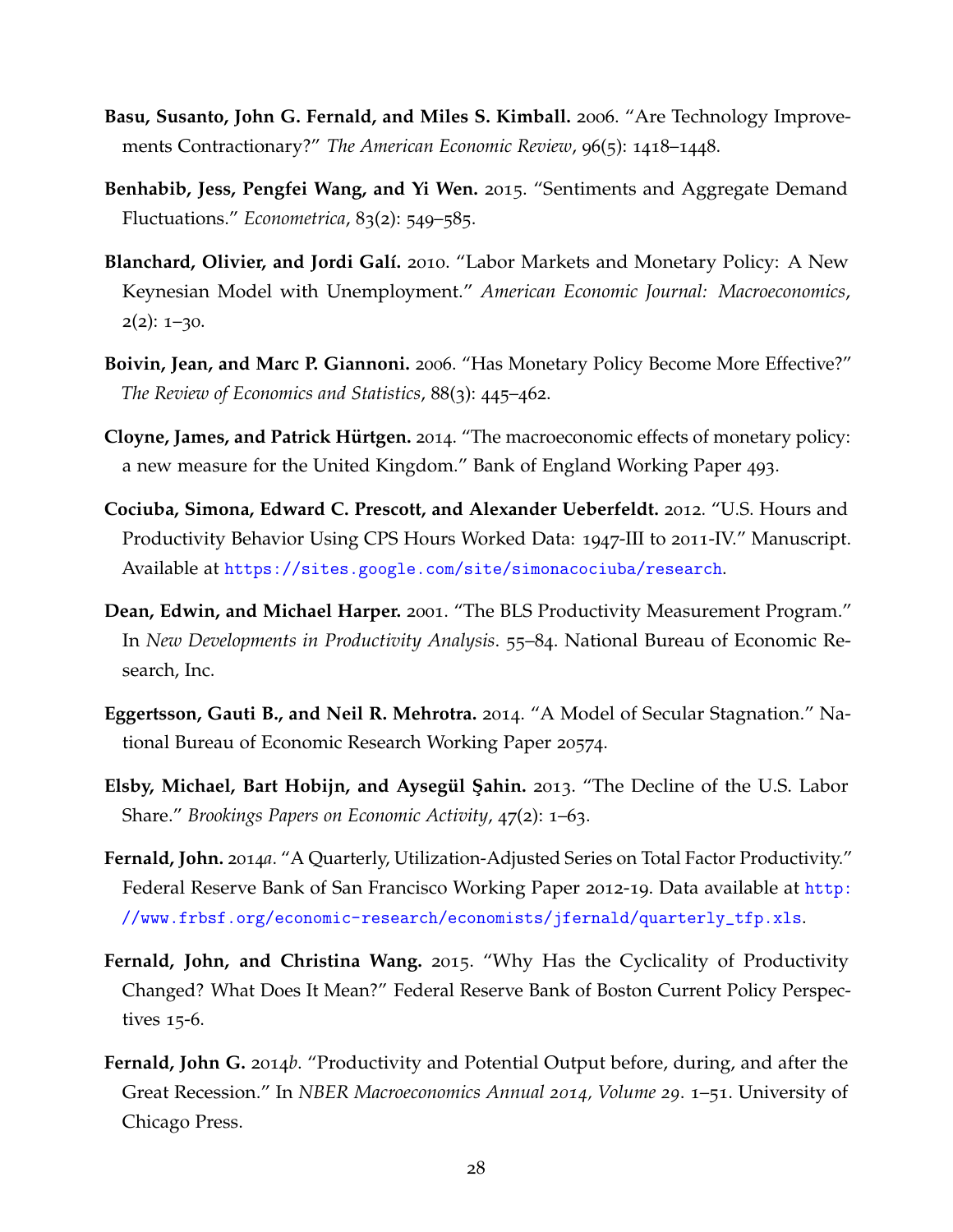- <span id="page-28-0"></span>**Gali, Jordi.** 1996. "Unemployment in dynamic general equilibrium economies." *European Economic Review*, 40(3-5): 839–845.
- <span id="page-28-1"></span>**Gal´ı, Jordi.** 2010. "Monetary Policy and Unemployment." In *Handbook of Monetary Economics*. Vol. 3 of *Handbook of Monetary Economics*, , ed. Benjamin M. Friedman and Michael Woodford, Chapter 10, 487–546. Elsevier.
- <span id="page-28-10"></span>**Gal´ı, Jordi, and Luca Gambetti.** 2009. "On the Sources of the Great Moderation." *American Economic Journal: Macroeconomics*, 1(1): 26–57.
- <span id="page-28-12"></span>Galí, Jordi, and Thijs van Rens. 2014. "The Vanishing Procyclicality of Labor Productivity." Manuscript. Available at http://crei.cat/people/gali/gvr2014.pdf.
- <span id="page-28-5"></span>**Gal´ı, Jordi, Frank Smets, and Rafael Wouters.** 2011. "Unemployment in an Estimated New Keynesian Model." In *NBER Macroeconomics Annual 2011, Volume 26*. 329–360. University of Chicago Press.
- <span id="page-28-6"></span>**Gal´ı, Jordi, J. David Lopez-Salido, and Javier Valles.** 2003. "Rule-of-Thumb Consumers and the Design of Interest Rate Rules." *Journal of Money, Credit and Banking*, 36(4): 739–763.
- <span id="page-28-7"></span>**Gertler, Mark, and Peter Karadi.** 2015. "Monetary Policy Surprises, Credit Costs, and Economic Activity." *American Economic Journal: Macroeconomics*, 7(1): 44–76.
- <span id="page-28-4"></span>Gilchrist, Simon, and Egon Zakrajšek. 2012. "Credit Spreads and Business Cycle Fluctuations." *American Economic Review*, 102(4): 1692–1720.
- <span id="page-28-11"></span>**Gordon, Robert J.** 2010. "Okun's Law and Productivity Innovations." *American Economic Review*, 100(2): 11–15.
- <span id="page-28-2"></span>**Gordon, Robert J.** 2015. "Secular Stagnation: A Supply-Side View." *American Economic Review*, 105(5): 54–59.
- <span id="page-28-8"></span>**Greenaway-McGrevy, Ryan.** 2011. "Is GDP or GDI a better measure of output? A statistical approach." Bureau of Labor Statistics Manuscript. Available at [https://www.bea.gov/](https://www.bea.gov/papers/pdf/Is_GDP_or_GDI_a_better_measure_of_output.pdf) [papers/pdf/Is\\_GDP\\_or\\_GDI\\_a\\_better\\_measure\\_of\\_output.pdf](https://www.bea.gov/papers/pdf/Is_GDP_or_GDI_a_better_measure_of_output.pdf).
- <span id="page-28-9"></span>**Hagedorn, Marcus, and Iourii Manovskii.** 2011. "Productivity And The Labor Market: Comovement Over The Business Cycle." *International Economic Review*, 52(3): 603–619.
- <span id="page-28-3"></span>**Hamilton, James D.** 2003. "What is an oil shock?" *Journal of Econometrics*, 113(2): 363–398.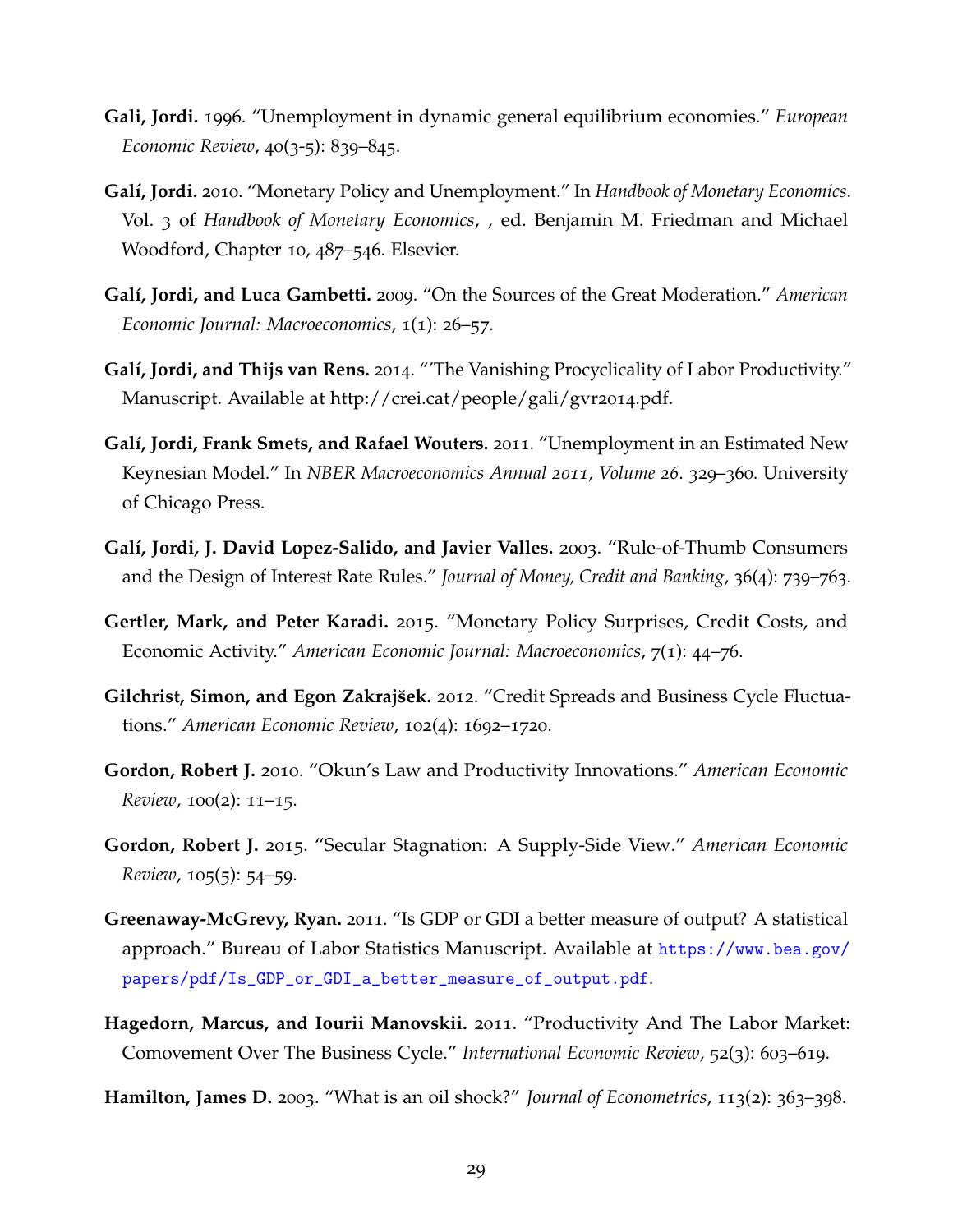- <span id="page-29-7"></span>**He, Zhiguo, and Arvind Krishnamurthy.** 2013. "Intermediary Asset Pricing." *American Economic Review*, 103(2): 732–70.
- <span id="page-29-10"></span>**Hulten, Charles R.** 1978. "Growth Accounting with Intermediate Inputs." *Review of Economic Studies*, 45(3): 511–18.
- <span id="page-29-4"></span>**Jordà, Oscar.** 2005. "Estimation and Inference of Impulse Responses by Local Projections." *The American Economic Review*, 95(1): 161–182.
- <span id="page-29-5"></span>**Jorda,` Oscar, Moritz Schularick, and Alan M. Taylor. `** 2015. "Betting the house." *Journal of International Economics*, 96(S1): S2–S18.
- <span id="page-29-1"></span>**Kydland, Finn E, and Edward C Prescott.** 1991. " The Econometrics of the General Equilibrium Approach to Business Cycles." *Scandinavian Journal of Economics*, 93(2): 161–78.
- <span id="page-29-12"></span>**Leeper, Eric M., Christopher A. Sims, and Tao Zha.** 1996. "What Does Monetary Policy Do?" *Brookings Papers on Economic Activity*, 27(2): 1–78.
- <span id="page-29-3"></span>**McConnell, Margaret M., and Gabriel Pérez-Quirós.** 2000. "Output Fluctuations in the United States: What Has Changed since the Early 1980's?" *American Economic Review*, 90(5): 1464–1476.
- <span id="page-29-8"></span>**Mertens, Karel, and Morten O. Ravn.** 2013. "The Dynamic Effects of Personal and Corporate Income Tax Changes in the United States." *American Economic Review*, 103(4): 1212–47.
- <span id="page-29-11"></span>**Nakov, Anton, and Andrea Pescatori.** 2010. "Oil and the Great Moderation." *Economic Journal*, 120(543): 131–156.
- <span id="page-29-9"></span>**Nalewaik, Jeremy J.** 2010. "The Income- and Expenditure-Side Estimates of U.S. Output Growth." *Brookings Papers on Economic Activity*, 41(1): 71–127.
- <span id="page-29-2"></span>**Okun, Arthur M.** 1962. "Potential GNP: Its Measurement and Significance." *Proceedings of the Business and Economics Statistics Section*, 98–104.
- <span id="page-29-0"></span>**Okun, Arthur M.** 1974. "Unemployment and Output in 1974." *Brookings Papers on Economic Activity*, 5(2): 495–506.
- <span id="page-29-6"></span>**Owyang, Michael T., Valerie A. Ramey, and Sarah Zubairy.** 2013. "Are Government Spending Multipliers Greater during Periods of Slack? Evidence from Twentieth-Century Historical Data." *American Economic Review*, 103(3): 129–34.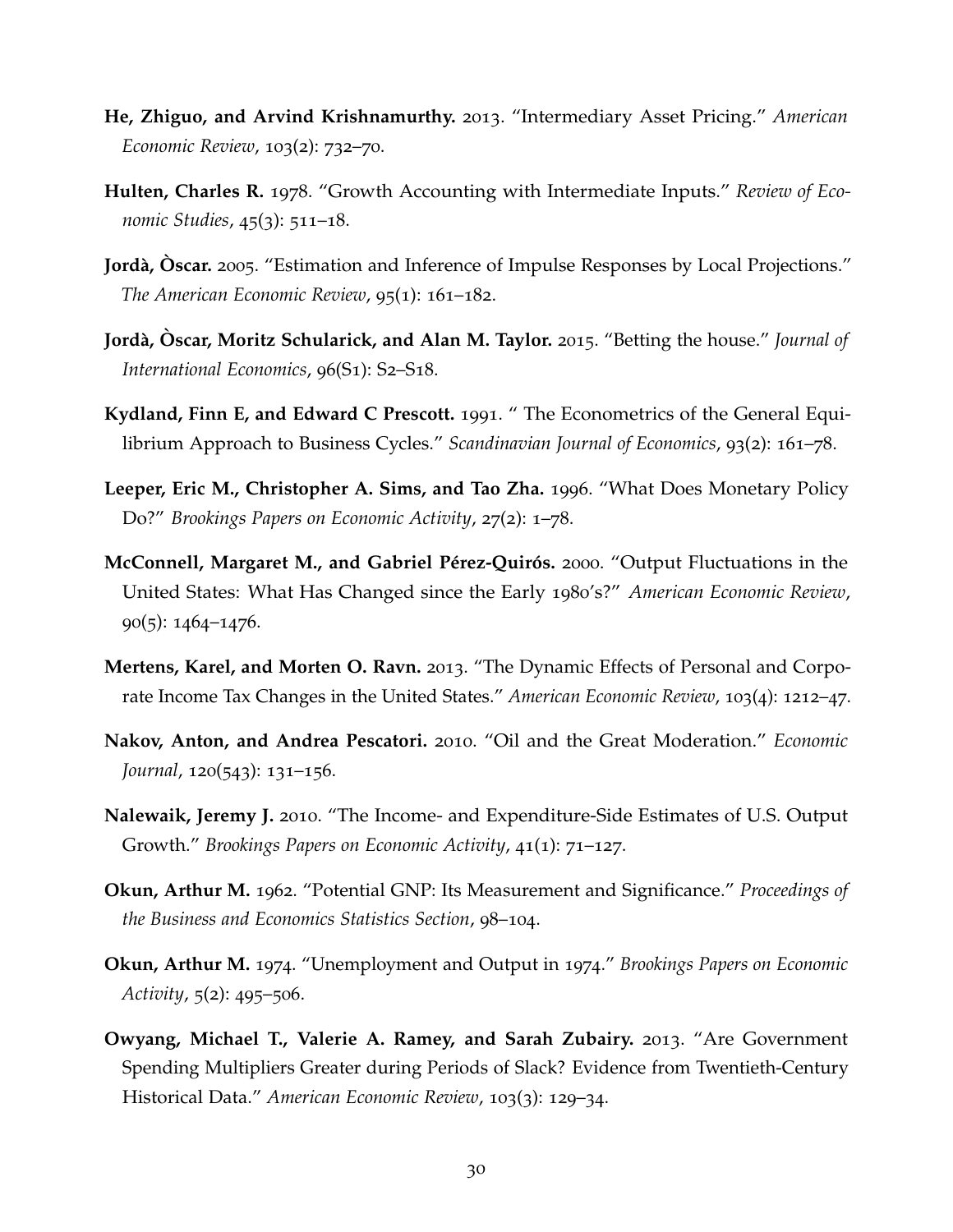- <span id="page-30-1"></span>**Pissarides, Christopher A.** 2000. *Equilibrium Unemployment Theory, 2nd Edition.* Vol. 1 of *MIT Press Books*, The MIT Press.
- <span id="page-30-5"></span>**Prachowny, Martin F. J.** 1993. "Okun's Law: Theoretical Foundations and Revised Estimates." *The Review of Economics and Statistics*, 75(2): 331–336.
- <span id="page-30-4"></span>**Romer, Christina D., and David H. Romer.** 2004. "A New Measure of Monetary Shocks: Derivation and Implications." *American Economic Review*, 94(4): 1055–1084.
- <span id="page-30-7"></span>**Stiroh, Kevin J.** 2009. "Volatility Accounting: A Production Perspective on Increased Economic Stability." *Journal of the European Economic Association*, 7(4): 671–696.
- <span id="page-30-3"></span>**Stock, James H., and Mark W. Watson.** 2003. "Has the Business Cycle Changed and Why?" *NBER Macroeconomics Annual 2002, Volume 17*, 159–230. MIT Press.
- <span id="page-30-8"></span>**Stock, James H., and Mark W. Watson.** 2005. "Understanding Changes In International Business Cycle Dynamics." *Journal of the European Economic Association*, 3(5): 968–1006.
- <span id="page-30-2"></span>**Summers, Lawrence H.** 2014. "U.S. Economic Prospects: Secular Stagnation, Hysteresis, and the Zero Lower Bound." *Business Economics*, 49(2): 65–73.
- <span id="page-30-0"></span>**Tobin, James.** 1996. *Essays in Economics, Vol. 4: National and International.* Vol. 4 of *MIT Press Books*, The MIT Press.
- <span id="page-30-6"></span>**Wooldridge, Jeffrey M.** 2010. *Econometric Analysis of Cross Section and Panel Data.* Vol. 1 of *MIT Press Books*, The MIT Press.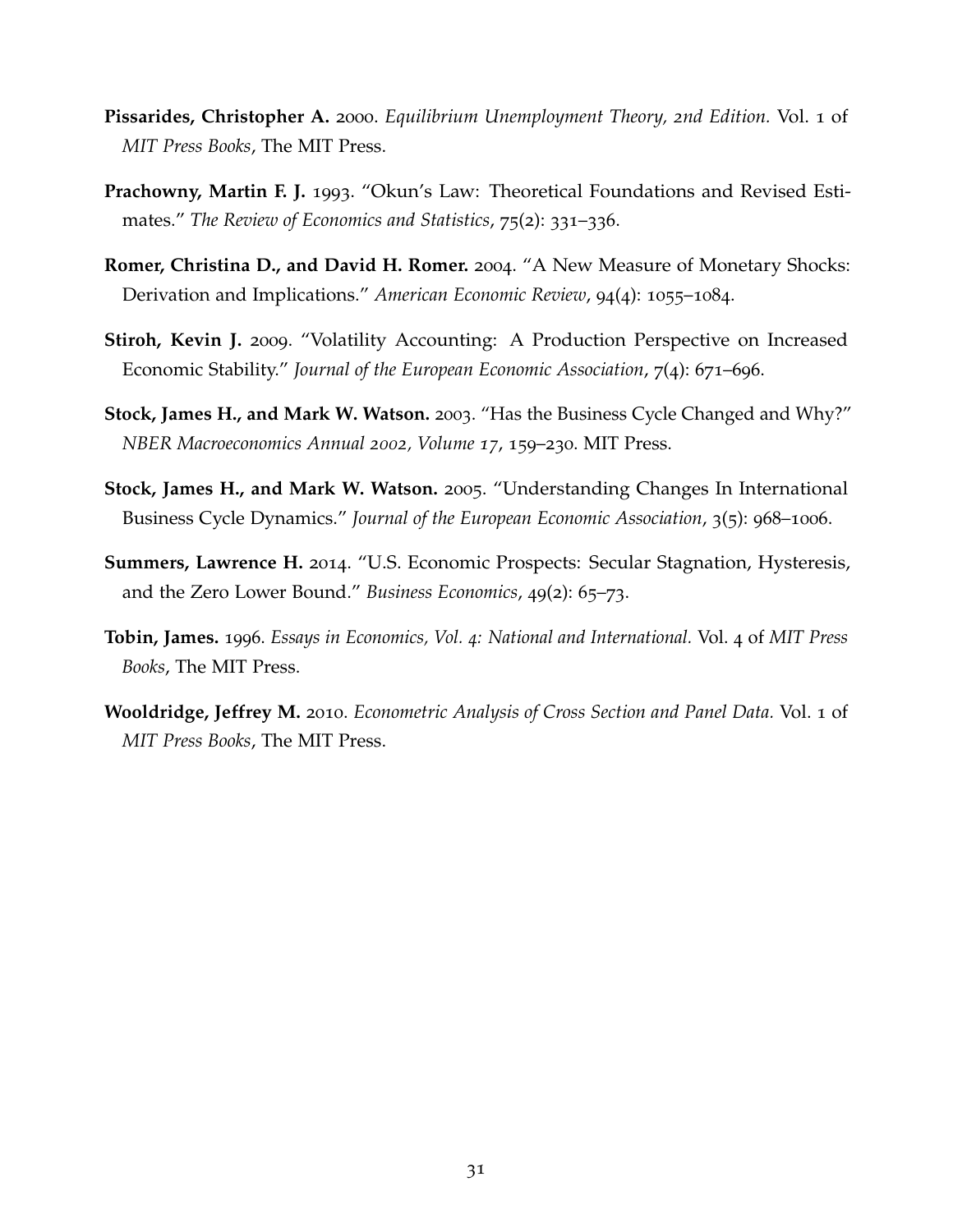## A. Appendix

# <span id="page-31-0"></span>A.1. [Fernald](#page-27-6) ([2014](#page-27-6)*a*) Quarterly Growth-Accounting Data

These data are available at [http://www.frbsf.org/economic-research/economists/jferna](http://www.frbsf.org/economic-research/economists/jfernald/quarterly_tfp.xls)ld/ [quarterly\\_tfp.xls](http://www.frbsf.org/economic-research/economists/jfernald/quarterly_tfp.xls). They include quarterly growth-accounting measures for the businesssector, including output, hours worked, labor quality (or composition), capital input, and total factor productivity from 1947:Q2 on. In addition, they include a measure of factor utilization that follows [Basu, Fernald and Kimball](#page-27-5) ([2006](#page-27-5)). They are typically updated one to two months after the end of the quarter (for example, data through 2011:Q4 were posted on February 2, 2012, following the release of BLS Labor Productivity and Costs data for the fourth quarter). Once aggregated to an annual frequency, they are fairly close to the annual BLS multifactor productivity estimates, although there are some differences in coverage and implementation.<sup>[13](#page-31-1)</sup>

The data are described in greater detail in [Fernald](#page-27-6) ([2014](#page-27-6)*a*). Key data sources for estimating (unadjusted) quarterly TFP for the U.S. business sector are:

- (i) Business output: We use income and expenditure side measures of real output. The expenditure side, which corresponds to GDP is reported in NIPA Tables 1.3.5 and 1.3.6 (gross value added by sector). Nominal business income (the business counterpart of GDI) is GDI less nominal non-business output from Table 1.3.5. Real GDI and business income uses the expenditure-side deflators.
- (ii) Hours: From the quarterly BLS productivity and cost release.
- (iii) Capital input: Weighted growth in 13 types of disaggregated quarterly capital. Weights are estimated factor payments (which, in turn, use estimated user costs). The quarterly national income and product accounts (produced by the Bureau of Economic Analysis, BEA) provide quarterly investment data for 6 types of non-residential equipment and software; and for 5 types of non-residential structures. I use these data to create perpetual-inventory series on (end of previous quarter, i.e., beginning of current quarter) capital stocks by different type of asset. In addition, I use quarterly NIPA

<span id="page-31-1"></span><sup>&</sup>lt;sup>13</sup>To name six minor differences: (i) BLS covers private business, [Fernald](#page-27-6) ([2014](#page-27-6)*a*) covers total business. (ii) BLS uses expenditure-side measures of output, whereas [Fernald](#page-27-6) ([2014](#page-27-6)*a*) combines income and expenditureside measures of output. (iii) BLS assumes hyperbolic (rather than geometric) depreciation for capital. (iv) BLS uses the more disaggregated investment data available at an annual frequency. (v) [Fernald](#page-27-6) ([2014](#page-27-6)*a*) does not include rental residential capital. (vi) There are slightly different methodologies for estimating labor quality. Some of these differences reflect what can be done quarterly versus annually. For a review of the methodology and history of the BLS measures, see [Dean and Harper](#page-27-10) ([2001](#page-27-10)).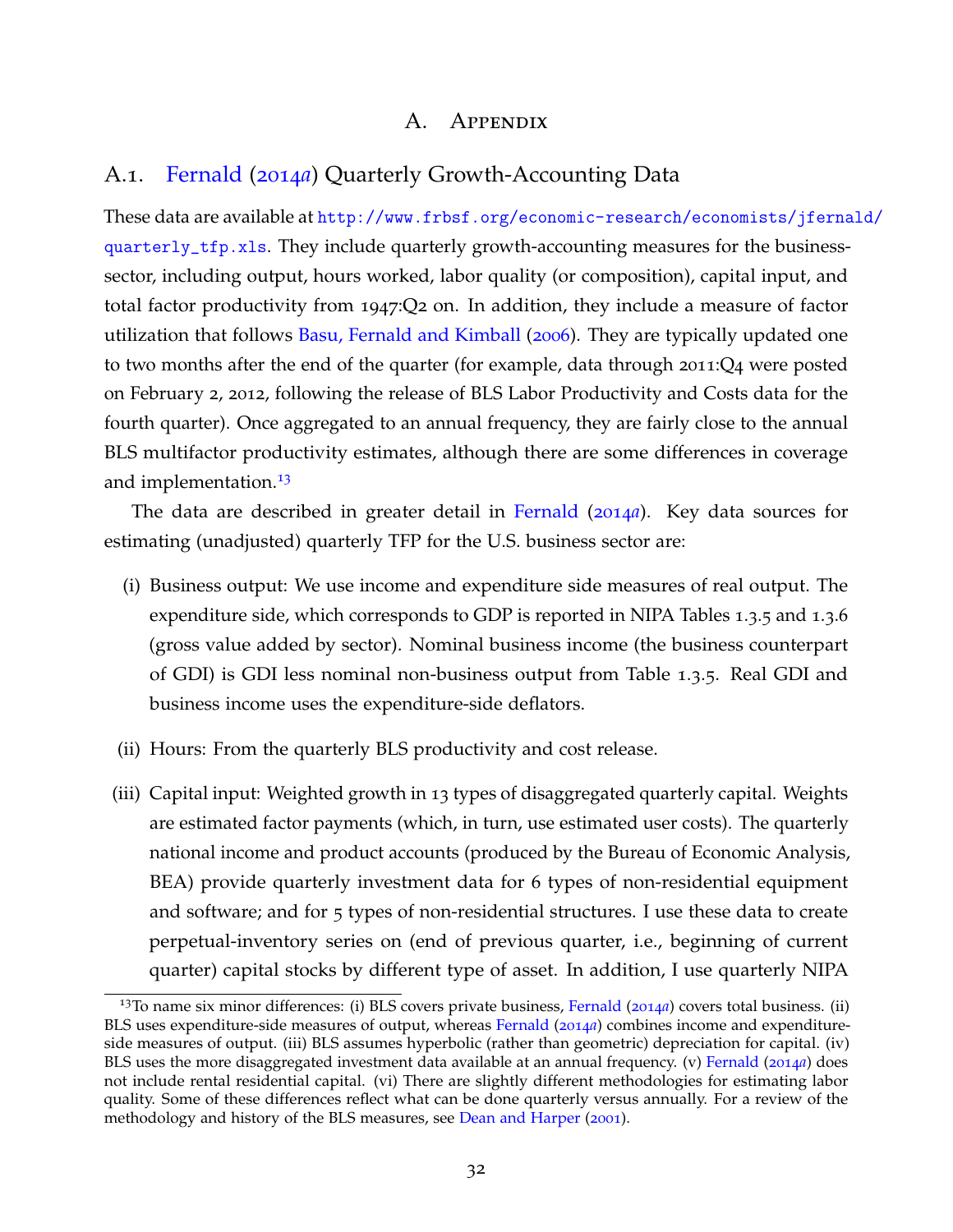data on inventory stocks and interpolate/extrapolate the annual BLS estimates of land input. Note that the data also allow me to calculate sub-aggregates, such as equipment and software capital, or structures capital.

- (iv) Factor shares: Interpolated and, where necessary, extrapolated from the annual data on factor shares,  $\alpha$  and  $(1 - \alpha)$ , from the BLS multifactor productivity database.
- (v) Labor composition: Interpolated and extrapolated from annual measures in the BLS multifactor productivity data.

To estimate a quarterly series on utilization, the key data source is the following:

(vi) Hours-per-worker  $\left(\frac{H^i}{N^i}\right)$ *Ni* by industry *i* from the monthly employment report of the BLS. These are used to estimate a series on industry utilization  $\Delta \ln Y_i = \beta_i \Delta \ln \left( \frac{H^i}{N^i} \right)$ *Ni* , where  $β<sup>i</sup>$  is a coefficient estimated by [Basu, Fernald and Kimball](#page-27-5) ([2006](#page-27-5)). [Fernald](#page-27-4) ([2014](#page-27-4)*b*) then calculates an aggregate utilization adjustment as  $\Delta \ln Y = \sum_i w_i \Delta \ln Y_i$ , where is the industry weight from [Basu, Fernald and Kimball](#page-27-5) ([2006](#page-27-5)) (taken as the average value over the full sample).

The resulting utilization-adjusted series differs conceptually from the [Basu, Fernald and](#page-27-5) [Kimball](#page-27-5) ([2006](#page-27-5)) purified technology series along several dimensions. Those authors use detailed industry data to construct estimates of industry technology change that control for variable factor utilization and deviations from constant returns and perfect competition. They then aggregate these residuals to estimate aggregate technology change. Thus, they do not assume the existence of a constant-returns aggregate production function. The industry data needed to undertake the [Basu, Fernald and Kimball](#page-27-5) ([2006](#page-27-5)) estimates are available only annually, not quarterly. As a result, the quarterly series estimated here does not control for deviations from constant returns and perfect competition.<sup>[14](#page-32-0)</sup>

For this paper, we modify the labor-quality adjusted TFP and utilization-adjusted TFP measures relative to the figures in the downloadable spreadsheet. The [Fernald](#page-27-6) ([2014](#page-27-6)*a*) dataset uses two measures of labor "quality" to adjust for the composition of the workforce by age, education, and other observable demographics. The first measure is interpolated from the annual estimates available from the BLS and is available for the entire sample. The second is a true quarterly measure from the Current Population Survey, which implements the quarterly composition adjustment from [Aaronson and Sullivan](#page-26-9) ([2001](#page-26-9)). Although

<span id="page-32-0"></span><sup>&</sup>lt;sup>14</sup>The output data also differ, both in vintage and data source, from the annual data used by [Basu, Fernald](#page-27-5) [and Kimball](#page-27-5) ([2006](#page-27-5)).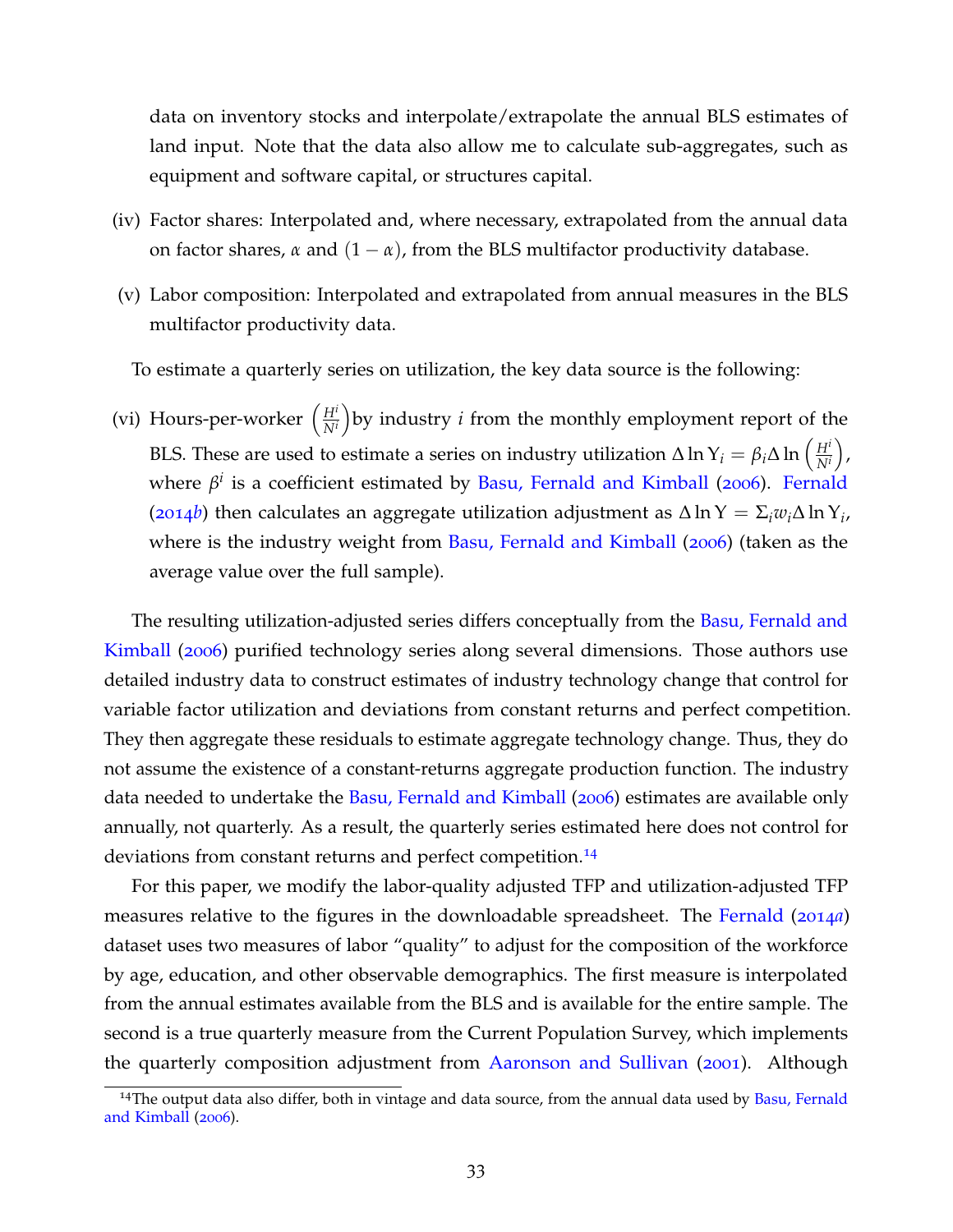theoretically preferable, this second measure is available only since 1979. Especially when we look at time variation in coefficients, it is important to have a consistent measure. Hence, we adjust TFP and utilization adjusted TFP to use the consistent, interpolated BLS measure.

# <span id="page-33-1"></span>A.2. Adjusting to shocks: pre- and post-1984

Figure [A](#page-34-0)<sub>1</sub> reports estimates of the responses based on equation  $(5)$  $(5)$  $(5)$  for output, unemployment rate, total hours and labor productivity based on LPIVs for the interest rate, credit spread and oil price shocks, and based on LPs for the  $TFP<sup>*</sup>$  shock. These impulse response functions provide input to the construction of the corresponding coefficients reported on main text Table [2](#page-19-0). We do not report the impulse responses for the remaining components of output in the interest of space, although they are available upon request.

Figure  $\Delta$ 1 is organized as follows. Each row provides the response of output, unemployment, total hours and labor productivity to each type of shock. For each variable, the panel reports the impulse response function estimated in the pre- and the post-1984 subsamples. Solid circles indicate that the response in the pre-1984 sample is statistically significant at the 10% level, while open circles indicate that the response in the post-1984 sample is statistically significant at the 10% level.

# <span id="page-33-0"></span>A.3. Including the Great Recession

Throughout the paper, at the cost of loosing data points, we have excluded data since the Great Recession. This was so because we did not want to have the turmoil of the Great Recession years possibly biasing our results.

In this Section we redo the main text Tables [1](#page-13-0) and [2](#page-19-0) but allow the post-1984 sample to include the Great Recession and the recovery, i.e., the sample runs from 1985 to 2015Q2. Results are reported in Tables [A](#page-36-0)1 and [A](#page-37-0)2. For completeness, in these tables we also include results corresponding to the components of labor productivity (in analogy to the main text Table [4](#page-23-0)).

In very general terms, results change somewhat in the sample including the Great Recession. A few differences worth noting arise.

Starting with Table [A](#page-36-0)1, the full sample analysis yields a positive and statistically significant (at 10%) coefficient for labor productivity in response to the bond spread shock, while in the pre-Great Recession sample, this coefficient was negative and not statistically significant. The inclusion of the Great Recession and recovery period implies the addition of data points in which these bond spread shocks were the most volatile. In addition,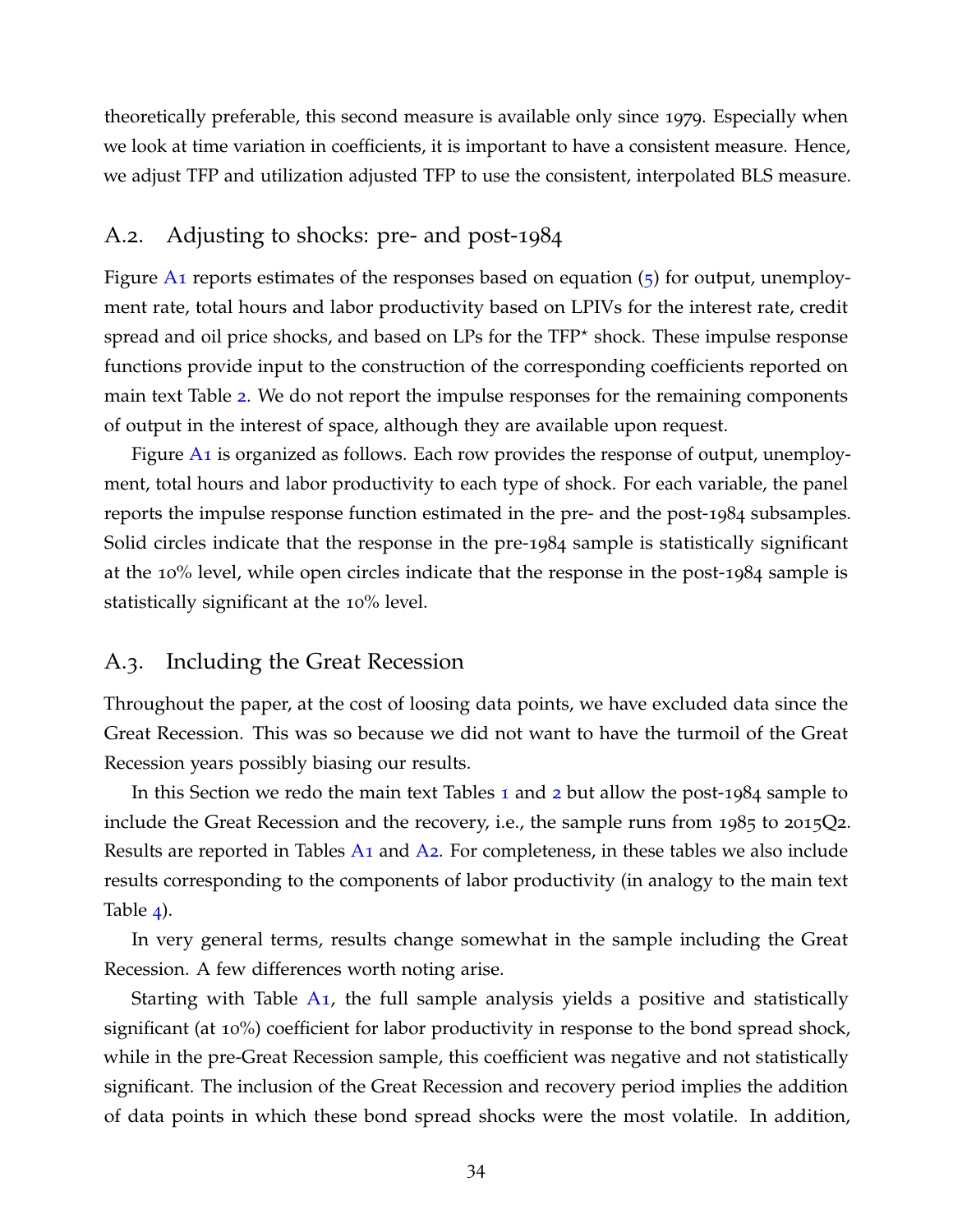

<span id="page-34-0"></span>**Figure A1:** *Impulse responses to shocks in the interest rate, the bond premium, oil prices and TFP*? *: pre- and post-1984 samples*

**Notes:** The figure reports the response of output, unemployment, hours worked and labor productivity to the shocks indicated. Shocks (unreported) are normalized to unit at time 0. Solid circles indicate that the response in the pre-1984 sample is statistically significant at the 10% level, while open circles indicate that the response in the post-1984 sample is statistically significant at the 10% level. The pre-1984 sample runs from 1949Q1 to 1984Q4, while the post-1984 sample runs from 1985Q1 to 2007Q4, except for interest rate and bond spread, whose pre-1984 samples run from 1969Q1 to 1984Q4 and from 1973Q1 to 1984Q4, respectively.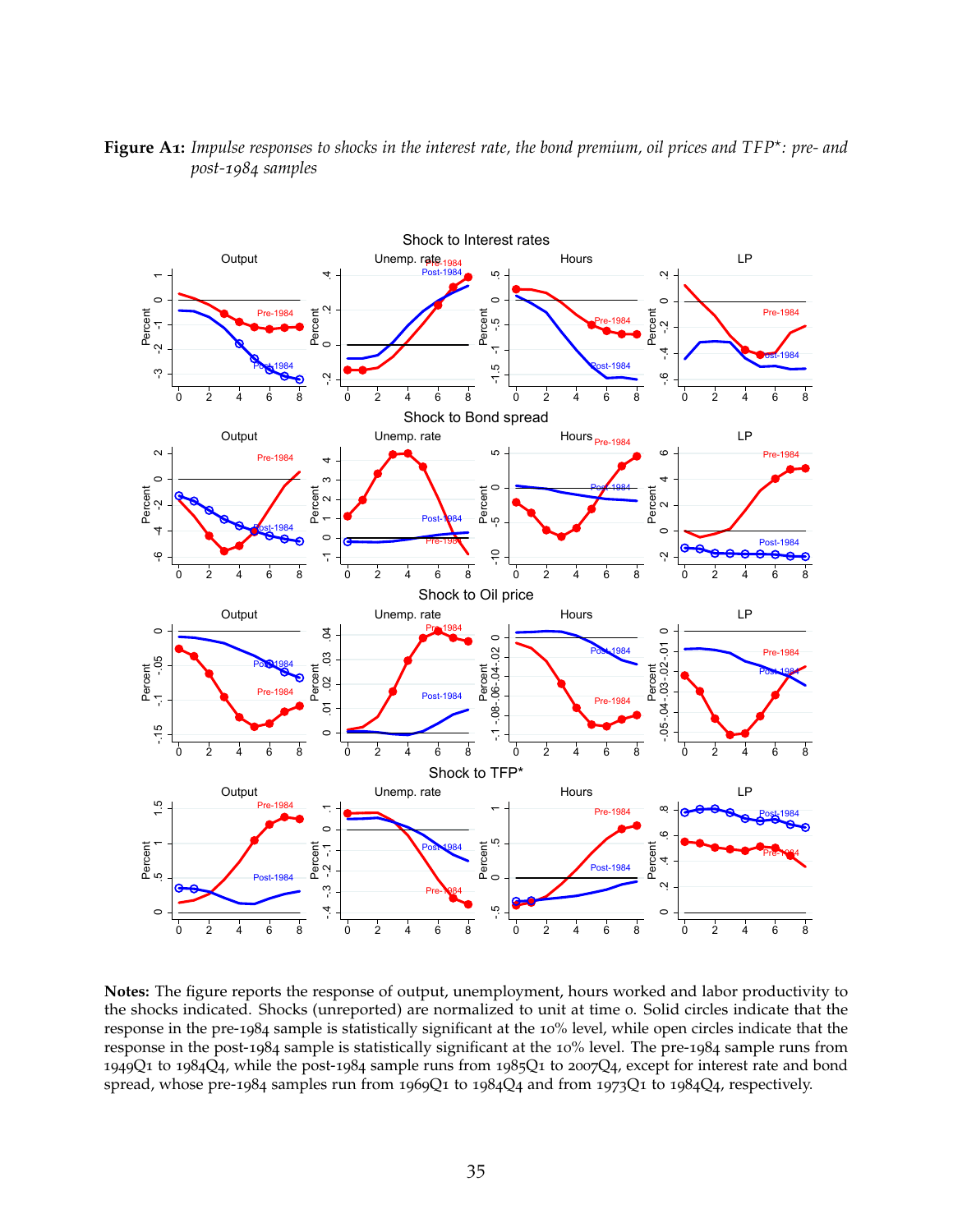thinking through this change under the lens of [Barnichon](#page-26-4) ([2010](#page-26-4))'s model, the financial constrains of the Great recession affected not only firms, but also the households' financing costs and optimization decision. The severity of the crisis and the singularity of movements in bond spreads in that period may have affected the economy through other channels than those allowed for in the model, for example, by possibly affecting households' confidence (e.g., [Angeletos and La'O,](#page-26-10) [2013](#page-26-10) and [Benhabib, Wang and Wen,](#page-27-11) [2015](#page-27-11)). These singular developments may be behind the aforementioned change in magnitude and statistical significance in the correlation between labor productivity and unemployment. Table [A](#page-37-0)2 concurs with this discussion by showing that the positive and statistically significant coefficient on labor productivity in response to the bond spread shock appears in the 1985-2015 subsample only.

In addition, Table [A](#page-37-0)<sub>2</sub> also shows a somewhat changed role for interest rate shocks, with much more muted coefficients relative to the results for the 1985-2007 sample reported in Table [2](#page-19-0). This comes as no surprise, as since and during the Great recession, the use of interest rates as a monetary policy tool has been limited.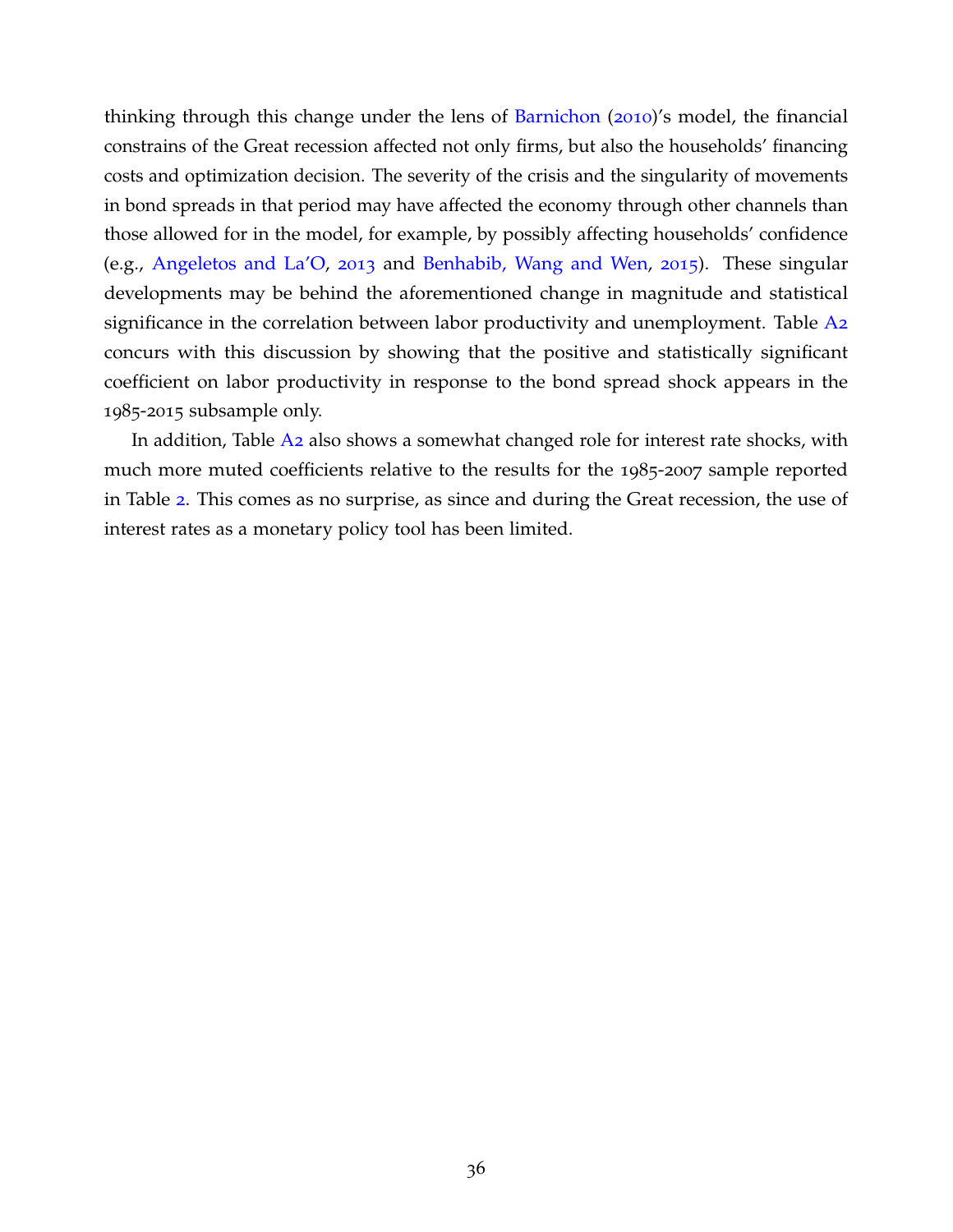<span id="page-36-0"></span>

|                         | Table 1           | Interest rates | Bond spread | Oil price  | TFP*       |
|-------------------------|-------------------|----------------|-------------|------------|------------|
|                         | $\left( 1\right)$ | (2)            | (3)         | (4)        | (5)        |
| $(i)$ Output            | $-2.21***$        | $-3.52***$     | $-2.14***$  | $-2.43***$ | $-2.78***$ |
|                         | (0.09)            | (0.89)         | (0.50)      | (0.49)     | (0.62)     |
| $(2)$ Hours             | $-2.08***$        | $-2.64***$     | $-2.64***$  | $-2.13***$ | $-2.42***$ |
|                         | (0.06)            | (0.69)         | (0.38)      | (0.39)     | (0.47)     |
| (2a) Employees          | $-1.66***$        | $-1.29***$     | $-2.21***$  | $-1.33***$ | $-1.46***$ |
|                         | (0.06)            | (0.38)         | (0.24)      | (0.21)     | (0.26)     |
| (2b) Hours per employee | $-0.41***$        | $-0.45$        | $-0.47***$  | $-0.56***$ | $-0.76***$ |
|                         | (0.03)            | (0.26)         | (0.11)      | (0.14)     | (0.18)     |
| (3) Labor productivity  | $-0.13$           | $-1.30*$       | $0.51*$     | 0.07       | $-0.23$    |
|                         | (0.09)            | (0.55)         | (0.25)      | (0.28)     | (0.33)     |
| (3a) Capital deepening  | $0.64***$         | $0.84***$      | $0.58***$   | $0.73***$  | $0.62***$  |
|                         | (0.02)            | (0.19)         | (0.12)      | (0.12)     | (0.15)     |
| (3b) Labor quality      | $0.06***$         | $0.29***$      | $0.17***$   | 0.04       | $0.19***$  |
|                         | (0.01)            | (0.10)         | (0.04)      | (0.04)     | (0.05)     |
| $(3c)$ TFP              | $-0.82***$        | $-2.48***$     | $-0.16$     | $-0.76*$   | $-1.34***$ |
|                         | (0.09)            | (0.63)         | (0.30)      | (0.33)     | (0.41)     |
| (3c1) Utilization       | $-1.30***$        | $-0.68$        | $-0.76**$   | $-0.92**$  | $-2.48***$ |
|                         | (0.09)            | (0.55)         | (0.24)      | (0.29)     | (0.40)     |
| $(3c2)$ TFP*            | $0.48***$         | $-1.00$        | 0.42        | 0.44       | $0.84*$    |
|                         | (0.08)            | (0.60)         | (0.28)      | (0.27)     | (0.34)     |
| Min. Weak IV F-stat     | n/a               | 21.8           | 28.7        | 18.5       | n/a        |
| N                       | 266               | 148            | 152         | 254        | 254        |

**Table A1:** *Dynamic component-wise responses to different shocks Including the Great Recession*

Notes: \*\*\*/\*\*/\* indicates significance at the 99/95/90% confidence level. Column (1) is based on a simple OLS of each variable on unemployment. Columns (2)-(4) report estimates using LPIV and the resulting impulse response functions. Column (5) report estimates using LPOLS and the resulting impulse response function. Standard errors are reported in parentheses. Min. weak IV F-test refers to the smallest value of the first stage F-statistic for the instruments and is used to evaluate the strength of the instruments. The test does not apply to columns  $(1)$  and  $(5)$  and this is indicated with  $n/a$ . Standard errors are reported in parentheses. The sample runs from 1949Q1 to 2015Q2, except for interest rates and bond spread, whose samples run from 1969Q1 to 2007Q4 and from 1973Q1 to 2012Q4, respectively.